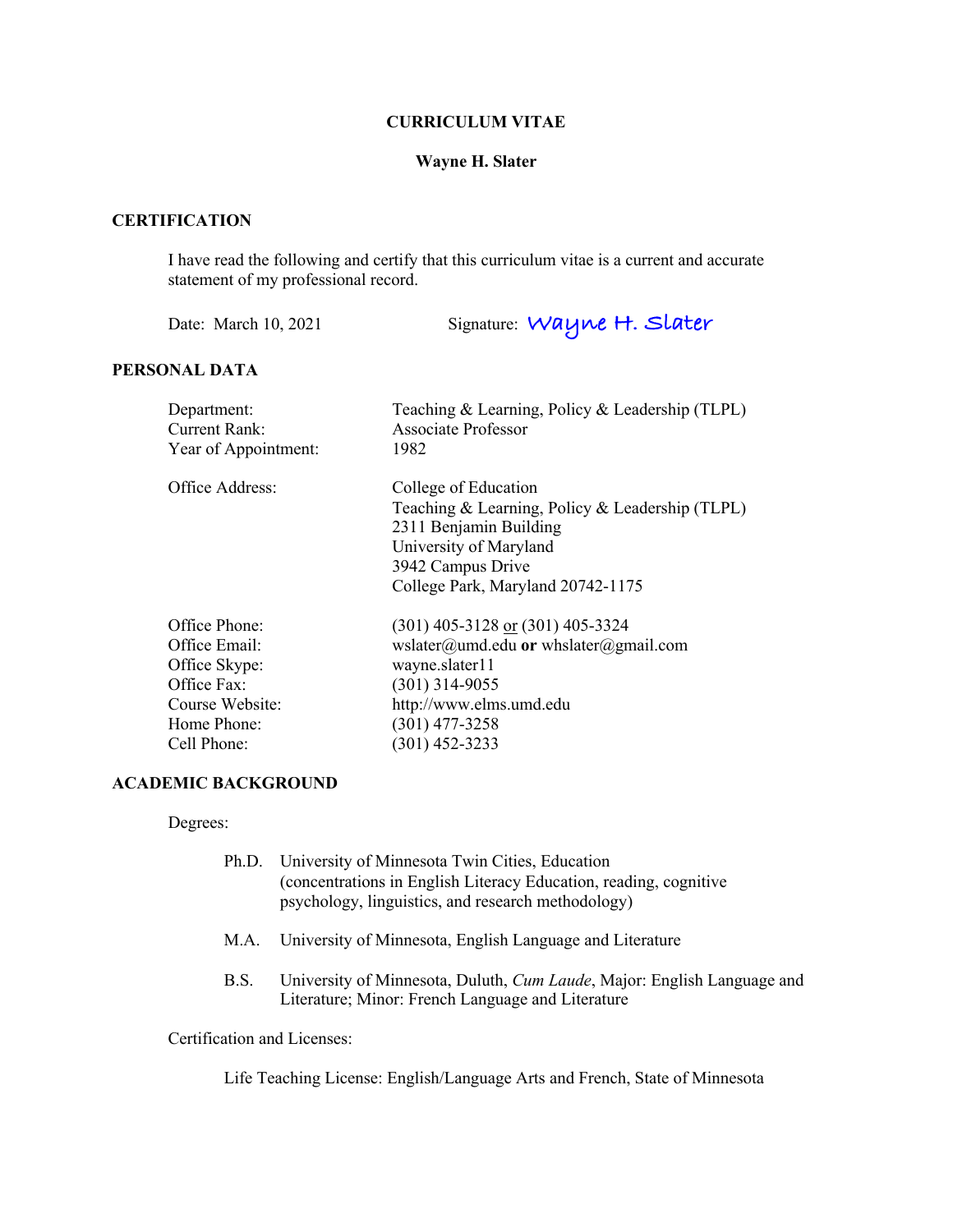Finalist for the International Reading Association (IRA) Outstanding Dissertation Award for 1983. Invited to present research report on dissertation at the 1984 I.R.A. Convention

Phi Delta Kappa Chapter (1137) Outstanding Achievement Award, 1974

Teacher of the Year Award, Virginia Jaycees, Virginia, MN, 1973

B.S., *Cum Laude*, University of Minnesota, Duluth

Sigma Tau Delta, English Honor Society

American Educational Research Association (AERA) Exceptional Leadership Award, Special Interest Group (SIG): Research in Reading and Literacy, April 19, 2015

## **PROFESSIONAL WORK EXPERIENCE**

| Summer 2016-   | Associate Professor; Regular Member of the Graduate Faculty;<br>Department of Teaching and Learning, Policy and<br>Leadership, University of Maryland                                                                                                                                                                                                                             |
|----------------|-----------------------------------------------------------------------------------------------------------------------------------------------------------------------------------------------------------------------------------------------------------------------------------------------------------------------------------------------------------------------------------|
| Spring 2016    | Associate Professor and Interim Associate Chair; Regular Member<br>of the Graduate Faculty; Affiliate Associate Professor,<br>Maryland Institute for Minority Achievement and Urban<br>Education (MIMAUE); Coordinator of Secondary Education,<br>Coordinator of English Education Unit, Department of<br>Teaching and Learning, Policy and Leadership, University of<br>Maryland |
| Fall 1998-     | Associate Professor, Regular Member of the Graduate Faculty,<br>Coordinator of Secondary Education, Department of<br>Curriculum and Instruction, University of Maryland                                                                                                                                                                                                           |
| Fall 1996-1997 | Associate Professor, Regular Member of the Graduate Faculty,<br>Coordinator of Secondary Education, Department of<br>Curriculum and Instruction, University of Maryland                                                                                                                                                                                                           |
| Fall 1994-1998 | Associate Professor, Regular Member of the Graduate Faculty,<br>Department of Curriculum and Instruction, University of<br>Maryland                                                                                                                                                                                                                                               |
| Summer 1994    | Visiting Associate Professor, University of Minnesota Twin Cities,<br>Minneapolis, MN                                                                                                                                                                                                                                                                                             |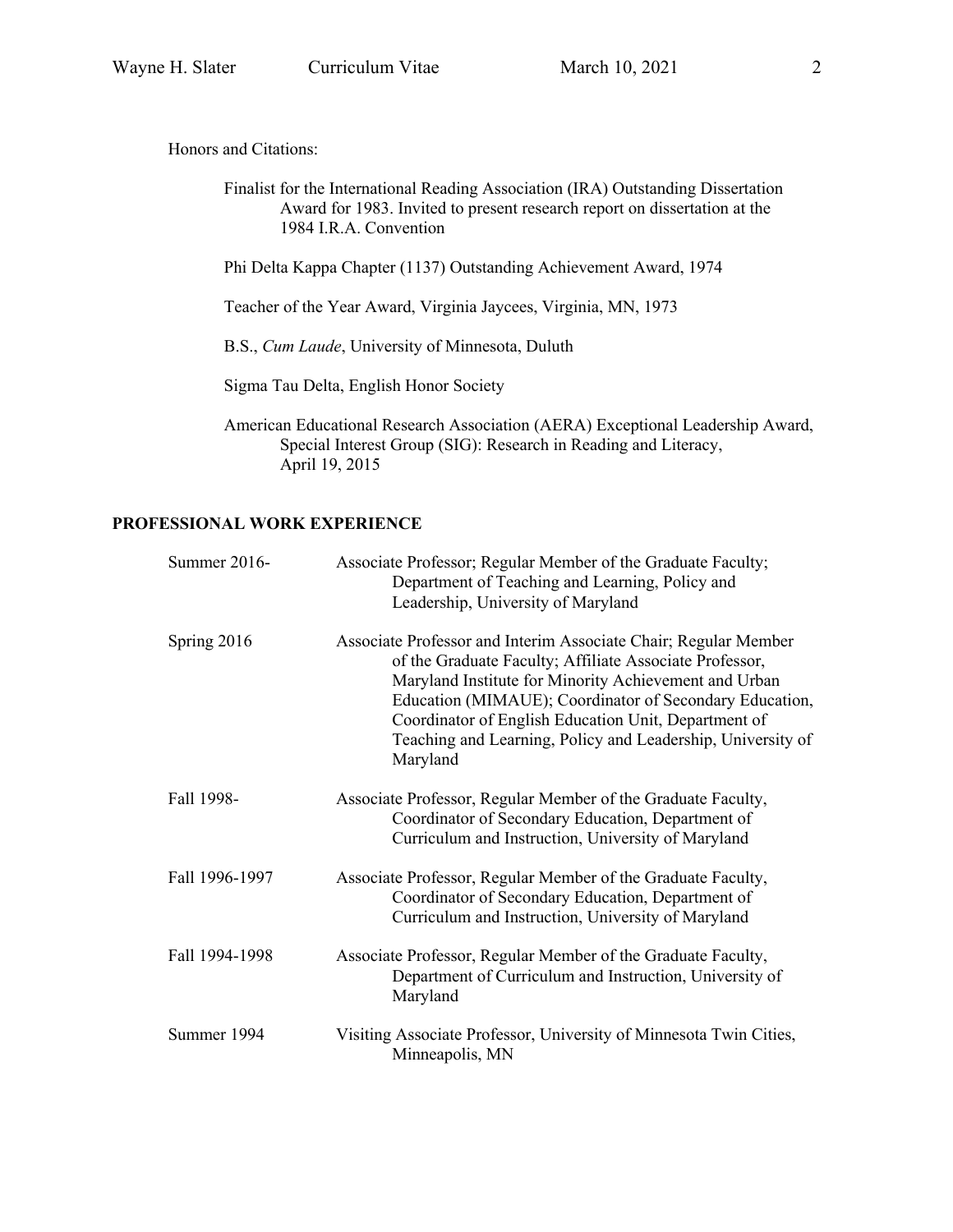| Fall 1991-August,<br>1994 | Associate Professor, Regular Member of the Graduate Faculty,<br>and Director of Graduate Studies, Department of<br>Curriculum and Instruction, University of Maryland        |
|---------------------------|------------------------------------------------------------------------------------------------------------------------------------------------------------------------------|
| Fall 1990                 | Sabbatical, University of Minnesota, Minneapolis, MN                                                                                                                         |
| July 1-August 28,<br>1989 | Acting Chair, Department of Curriculum and Instruction,<br>University of Maryland                                                                                            |
| Spring 1989               | Associate Professor and Regular Member of the Graduate Faculty,<br>Department of Curriculum and Instruction, University of<br>Maryland                                       |
| Summer 1988               | Visiting Professor, College of Education, Department of<br>Curriculum and Instruction, University of Minnesota,<br>Minneapolis, MN                                           |
| Summer 1987               | Visiting Professor, Faculty of Education, Department of Language<br>Education, University of British Columbia, Vancouver,<br>B.C., Canada                                    |
| 1985-1987                 | Assistant Professor and Regular Member of the Graduate Faculty,<br>Departments of Curriculum and Instruction, and English<br>Language and Literature, University of Maryland |
| 1982-1985                 | Assistant Professor and Associate Member of the Graduate<br>Faculty, Department of Curriculum and Instruction and<br>Department of English, University of Maryland           |
| 1979-1982                 | Assistant to the Dean, College of Education, University of<br>Minnesota, Minneapolis, MN                                                                                     |
| 1979-1982                 | Research Fellow, College of Education, University of Minnesota,<br>Minneapolis, MN                                                                                           |
| 1978-1979                 | Research Associate, Department of Curriculum and Instruction,<br>University of Minnesota, Minneapolis, MN                                                                    |
| 1978-1982                 | Instructor (with Graduate School Teaching Status), Department<br>of Curriculum and Instruction, University of Minnesota,<br>Minneapolis, MN                                  |
| 1977-1978                 | Teaching Associate in Freshman Composition, Department of<br>English, University of Minnesota, Minneapolis, MN                                                               |
| 1972-1977                 | English Instructor and Department Head, Roosevelt High School,<br>Virginia, MN                                                                                               |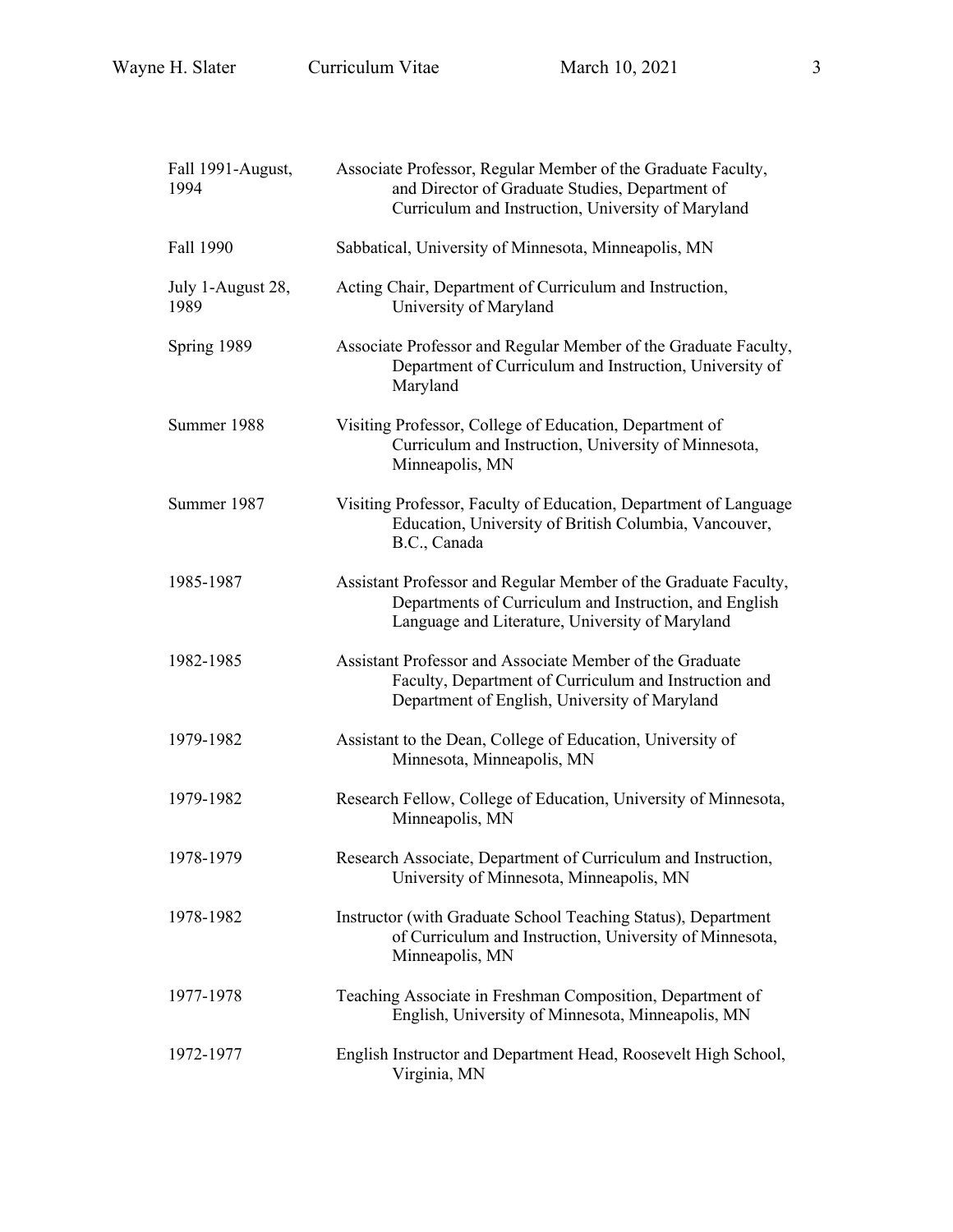| 1971-1972 | Teaching Assistant in Freshman Composition, Department of<br>English, University of Minnesota, Minneapolis, MN |
|-----------|----------------------------------------------------------------------------------------------------------------|
| 1969-1971 | English Instructor, Roosevelt High School, Virginia, MN                                                        |
| 1967-1969 | English Instructor, Virginia Junior High School, Virginia, MN                                                  |

## **PUBLICATIONS**

Books Edited

#### Published

- Logan, S. W., & Slater, W. H. (Eds.). (2018). *Academic and professional writing in an age of accountability*. Carbondale, IL: Southern Illinois University Press.
- Dreher, M. J., & Slater, W. H. (Eds.). (1992). *Elementary school literacy: Critical issues*. Norwood, MA: Christopher Gordon Publishers.

### Books Authored/Edited

In Preparation

- Slater, W. H. (in preparation). *Problem solving in written communication: Digital rhetoric*.
- Slater, W. H. (in preparation). *Using rhetoric in middle and high schools*.

Chapters in Edited Books: (\* designates refereed; + designates solicited)

#### Published

- \*Palmer, R. J., Slater, W. H., & Graves, M. F. (1980). The effect of passage difficulty on good and poor readers' use of authors' schemata in written recall protocols. In M. L. Kamil & A. J. Moe (Eds.), *Perspectives on reading research and instruction* (pp. 38-41). Washington, D. C.: National Reading Conference.
- +Graves, M. F., & Slater, W. H. (1982). Some further thoughts on validating content area teaching procedures. In J. P. Patberg (Ed.), *Reading in content areas: Applications of a concept* (pp. 1-28). Toledo, OH: University of Toledo Press.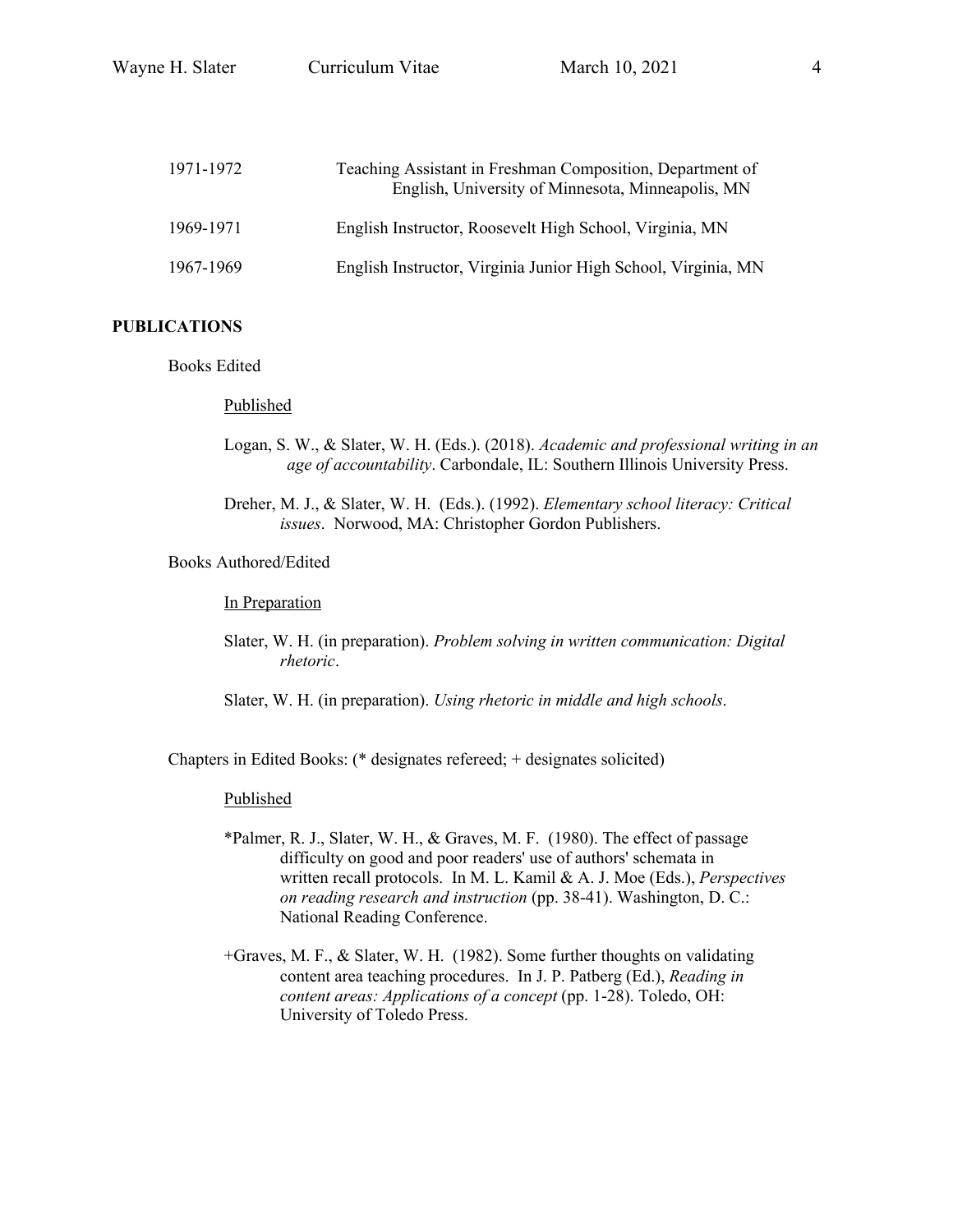- \*Graves, M. F., Brunetti, G. R., & Slater, W. H. (1982). Reading vocabularies of primary grade children of varying geographic and social backgrounds. In J. A. Niles & L. A. Harris (Eds.), *New inquiries in reading research and instruction* (pp. 99-104). Rochester, NY: National Reading Conference.
- \*Graves, M. F., Ryder, R. J., & Slater, W. H. (1983). Family frequency as a predictor of word knowledge. In J. Niles & L. Harris (Eds.), *Searches for meaning in reading/language processing and instruction* (pp. 95-101). Rochester, NY: National Reading Conference.
- \*Slater, W. H. (1985). Revising inconsiderate elementary school expository text: Effects on comprehension and recall. In J. A. Niles & R. V. Lalik (Eds.), *Issues in literacy: A research perspective* (pp. 186-193). Rochester, NY: National Reading Conference.
- +Graves, M. F., Slater, W. H., & White, T. G. (1988). Teaching content area vocabulary. In J. Flood & D. Lapp (Eds.), *Instructional theory and practice for content area reading and learning* (pp. 23-47). New York: Prentice-Hall.
- \*Slater, W. H., & Graves, M. F. (1989). Research on expository text: Implications for teachers. In K. D. Muth (Ed.), *Children's comprehension of text: Research into practice* (pp. 140-166). Newark, DE: International Reading Association.
- \*White, T. G., Slater, W. H., & Graves, M. F. (1990). Yes/No method of vocabulary assessment: Valid for whom and useful for what? In S. McCormick & J. Zutell (Eds.), *Cognitive and social perspectives for literacy research and instruction* (pp. 391-397). Chicago, IL: National Reading Conference.
- \*Dreher, M. J., & Slater, W. H. (1992). Elementary school literacy: Critical issues. In M. J. Dreher & W. H. Slater (Eds.), *Elementary school literacy: Critical issues* (pp. 3-25). Norwood, MA: Christopher Gordon Publishers.
- \*Slater, W. H. (1993). Causal relations and their effects on the comprehension of narrative texts. In C. K. Kinzer & D. J. Leu (Eds.), *Examining central issues in literacy research, theory, and practice* (pp. 383- 390). Chicago, IL: National Reading Conference.
- \*Graves, M. F., & Slater, W. H. (1996). Vocabulary instruction in content areas. In D. Lapp, J. Flood, & N. Farnan (Eds.). *Content area reading and learning instructional strategies* (2nd ed.) (pp. 260-274). Boston, MA: Allyn and Bacon.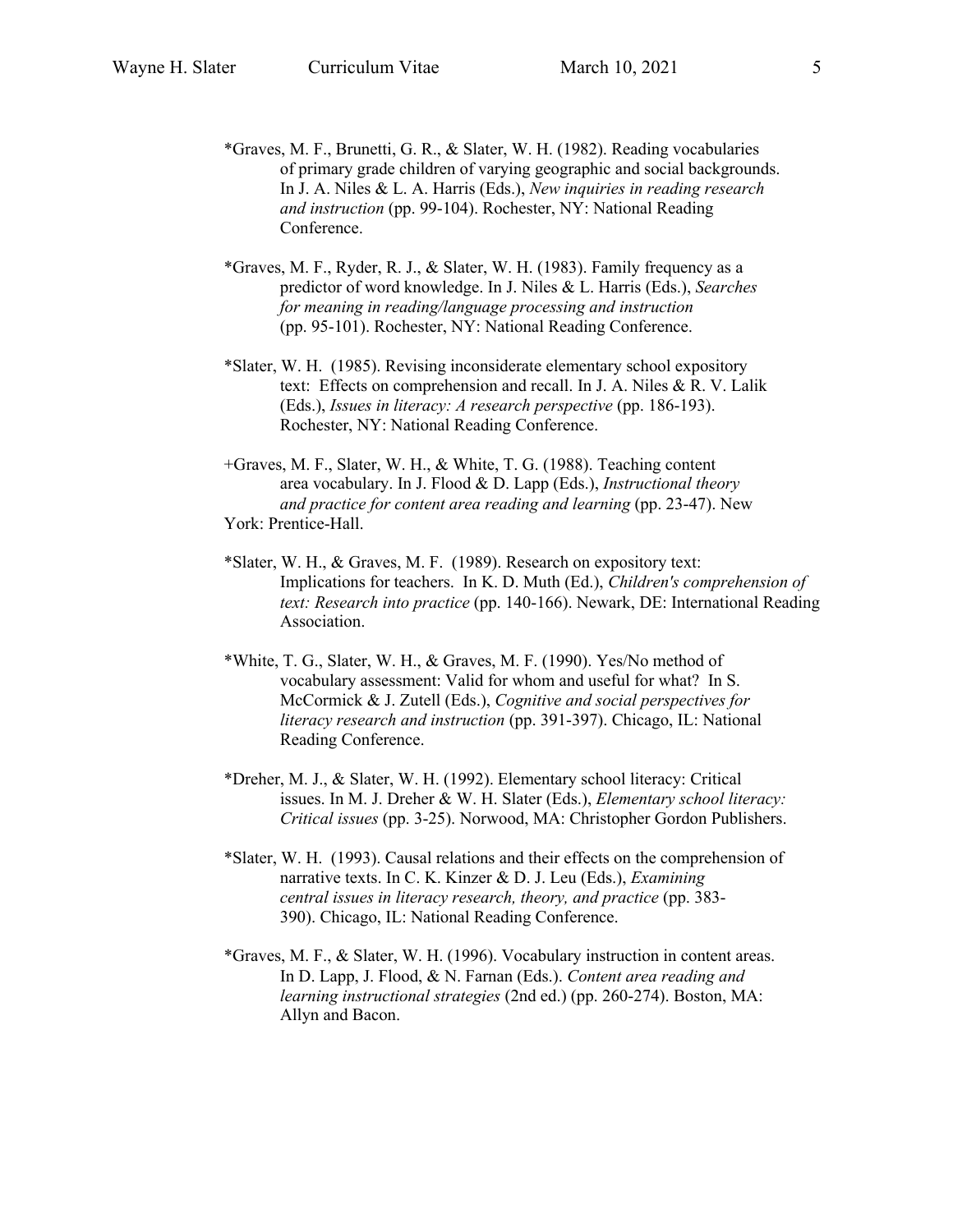- \*Slater, W. H. (1998). The effects of eleventh-graders' opinions on their interpretation of conflicting arguments. In T. Shanahan & F. V. Rodriguez-Brown (Eds.), *NRC: 47th Yearbook of the National Reading Conference* (pp.157-166). Chicago, IL: National Reading Conference.
- \*Slater, W. H. (2004). Teaching English from a literacy perspective: The goal of high literacy for all students. In T. Jetton & J. Dole (Eds.), *Adolescent literacy: Research and practice* (pp. 40-58). New York, NY: Guilford Publications, Inc.
- \*Graves, M. F., & Slater, W. H. (2008). Vocabulary instruction in content areas. In D. Lapp, J. Flood, & N. Farnan (Eds.), *Content area reading and learning instructional strategies* (3rd ed.). Mahwah, NJ: Lawrence Erlbaum.
- \*Slater, W. H., & Groff, J. A. (2017). A summative evaluation of one undergraduate course in the University of Maryland's General Education I-Series Initiative: The case of EDCI 288W: Forbidden Books. In O. M. Alegre de la Rosa (Ed.), *Research on university teaching and faculty development: International perspectives* (pp. 85-100). New York, NY: Nova Science Publishers.
- \*Slater, W. H., & Logan, S. W. (2018). Introduction to Academic and professional writing in an age of accountability. In S. W. Logan & W. H. Slater (Eds.), *Academic and professional writing in an age of accountability* (pp. 1-9). Carbondale, IL: Southern Illinois University Press.

#### In Preparation

- Slater, W. H. The stases: A universal critical thinking problem solving strategy in the sciences and arts. In N. Rezaei (Ed.), *THINKING: Bioengineering of science and art*. Springer Nature.
- Slater, W. H. What Research Tells Us about Reforming Reading/Literacy Education for All Students in the  $21<sup>st</sup>$  Century.
- Journal Articles: (\* designates refereed journal articles; + designates solicited journal articles)

#### Published

\*Slater, W. H., Graves, M. F., & Palmer, R. J. (1982). Effects of directions describing passage structure, signaling, and elaboration on readers' recall. *Research in Secondary Reading, 9* (1), 1-21.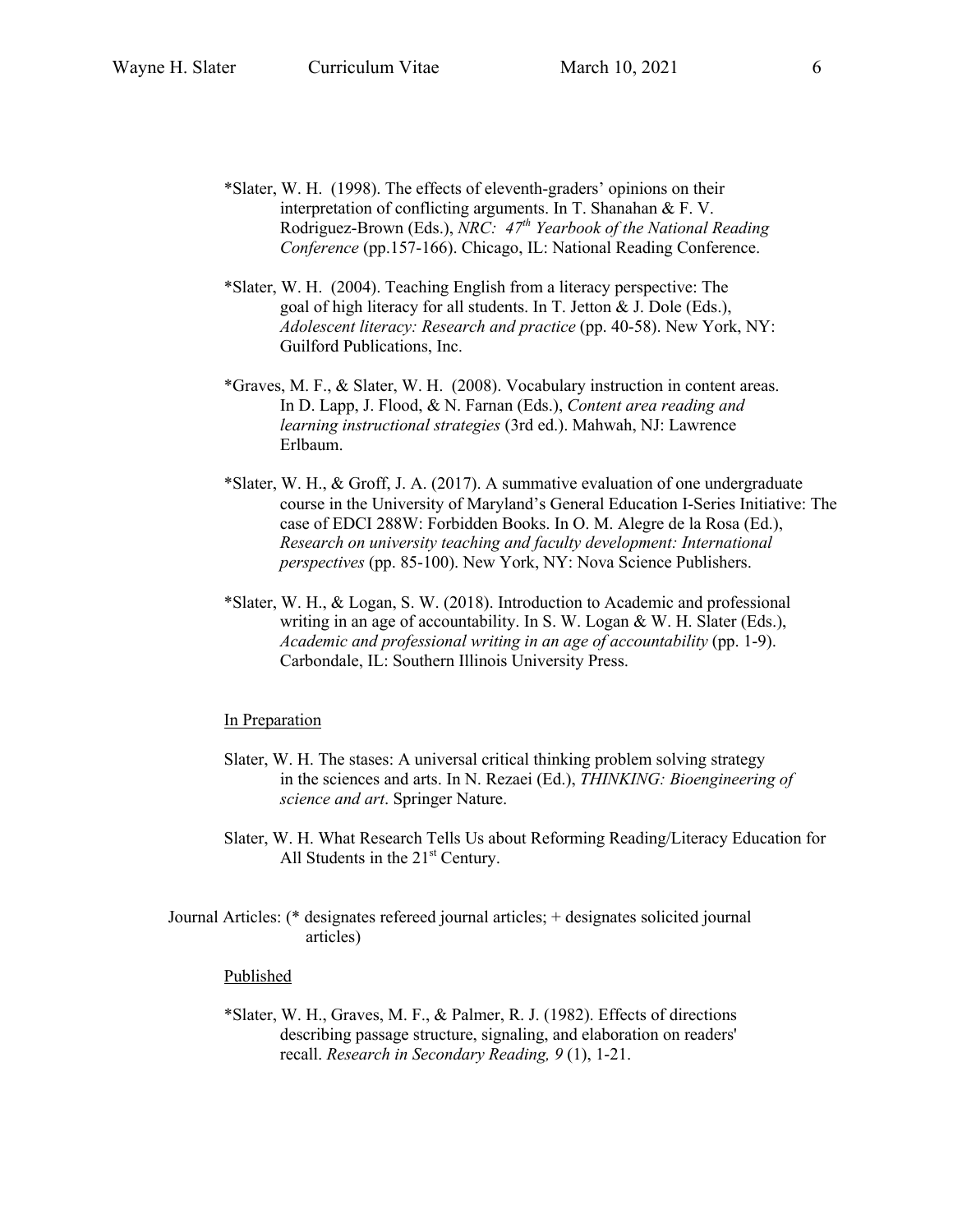- \*Piché, G. L., & Slater, W. H. (1983). Predicting learning from text: A comparison of two procedures. *Journal of Reading Behavior, 15* (1), 43-57.
- \*Slater, W. H., Graves, M. F., & Piché, G. L. (Winter, 1985). The effects of structural organizers on ninth grade students' comprehension and recall of four patterns of expository text. *Reading Research Quarterly, 20 (2)*, 189-202.
- \*Slater, W. H. (1985). Teaching expository text structure using structural organizers. *Journal of Reading, 28* (8), 712-718.
- \*Ryder, R. J., & Slater, W. H. (1985). Elementary teachers' accuracy in predicting student vocabulary knowledge. *Reading: Exploration and Discovery, 8*(1), 5-16.
- \*Slater, W. H. (1985). The muse didn't promise to visit everyone: What research tells us about prewriting planning. *Minnesota English Journal, 19*, 100-120.
- \*Garner, R., Slater, W. H., Weaver, V. P., Cole, M., Williams, D., & Smith, T. (1986, Summer). Do teachers notice textbook flaws? *Education, 106* (4), 429-433.
- +Graves, M. F., & Slater, W. H. (1986, Spring). Could textbooks be better written and would it make a difference? *The American Educator, 10* (1), 36-42.
- \*Garner, R., Alexander, P., Slater, W., Hare, V. C., Smith, T., & Reis, R. (1986, December). Children's knowledge of structural properties of expository text. *Journal of Educational Psychology, 78* (6), 411-416.
- \*Graves, M. F., Ryder, R. J., Slater, W. H., & Calfee, R. C. (1987, November/ December). The relationship between word frequency and reading vocabulary using six metrics of frequency. *Journal of Educational Research, 81*, 81-90.
- \*Slater, W. H., Graves, M. F., Scott, S. B., & Redd-Boyd, T. M. (1988, February). Discourse structure and college freshmen's recall and production of expository text. *Research in the Teaching of English, 22*(1), 45-61.
- \*Ryder, R. J., & Slater, W. H. (1988, May/June). The relationship between word frequency and word knowledge. *Journal of Educational Research, 81*, 312-317.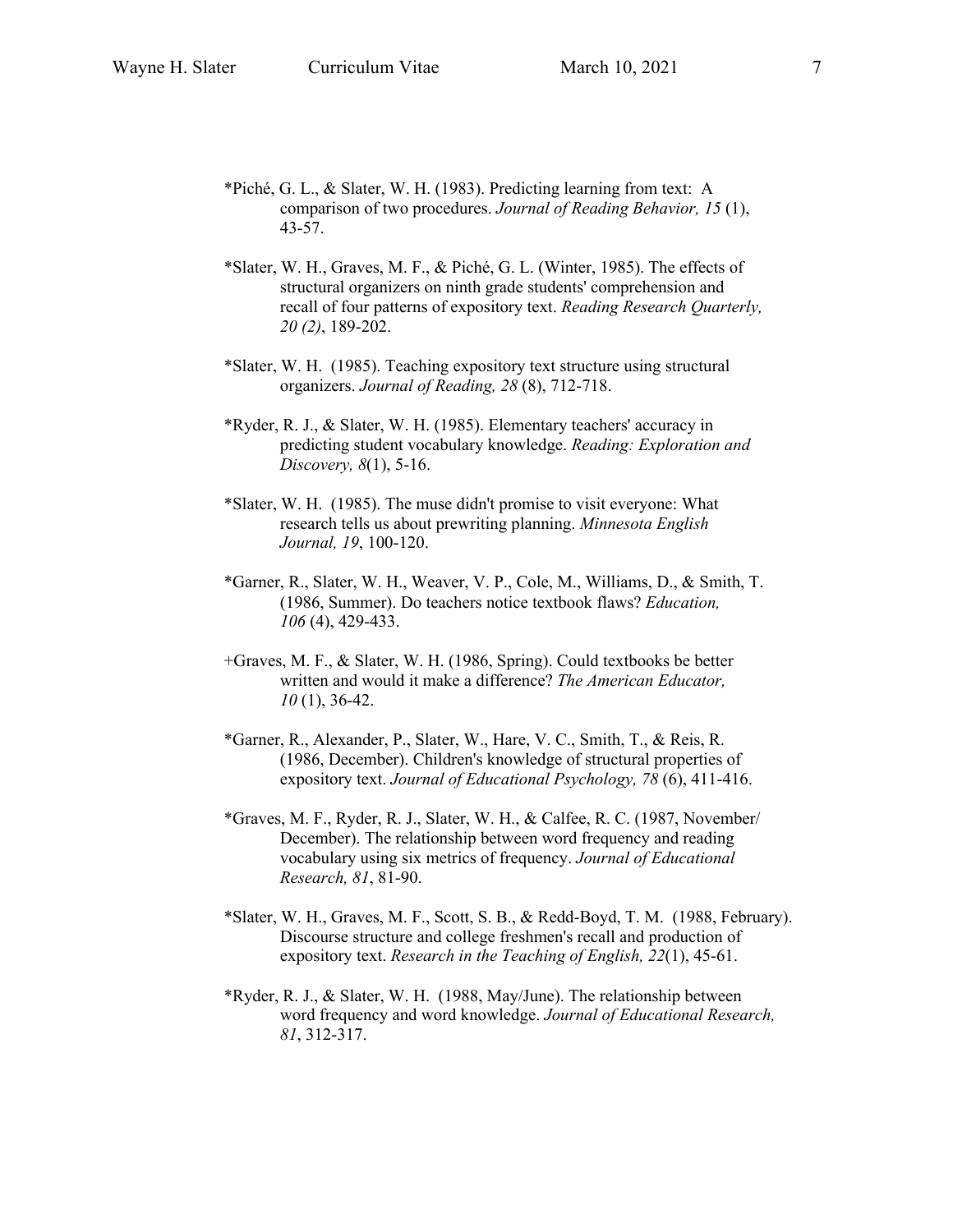- \*Graves, M. F., Slater, W. H., Roen, D. H., Redd-Boyd, T. M., Duin, A. H., Furniss, D. W., & Hazeltine, P. A. (1988, October). Some characteristics of memorable expository writing: Effects of revisions by writers with different backgrounds. *Research in the Teaching of English, 22*(3), 242-265.
- \*Slater, W. H. (1988, Fall). Current theory and research on what constitutes readable expository text. *The Technical Writing Teacher, 15*(3), 195- 206.
- \*Redd-Boyd, T. M., & Slater, W. H. (1989). The effects of audience specification on undergraduates' attitudes, strategies, and writing. *Research in the Teaching of English, 23*(1), 77-108.
- \*White, T. G., Graves, M. F., & Slater, W. H. (1990). Growth in reading vocabulary in diverse elementary schools: Decoding and word meaning. *The Journal of Educational Psychology, 82*(2), 281-290.
- \*Graves, M. F., & Slater, W. H. (1990). On knowing what you're doing and telling others what to do: A reply to Reiff's rankling response. *Research in the Teaching of English, 24*(1), 107-108.
- \*Graves, M. F., Prenn, M., Earle, J., Thompson, M., Johnson, V., & Slater, W. H. (1991). Improving instructional text: Some lessons learned. *Reading Research Quarterly, 26*(2), 110-122.
- \*Graves, M. F., & Slater, W. H. (1991). A Response to "Instructional Texts Rewritten by Five Expert Teams". *The Journal of Educational Psychology, 83*(1), 147-148.
- \*Graves, M. F., & Slater, W. H. (1992). Memorable text. *SET: Research Information for Teachers* (New Zealand Council for Educational Research and the Australian Council for Educational Research),  $9(1)$ , 1-6.
- \*Slater, W. H., & Horstman, F. R. (2002, Summer). Teaching reading and writing to struggling middle school and high school students: The case for reciprocal teaching. *Preventing School Failure, 46*(4), 163-166.
- \*Slater, W. H., & Groff, J. A. (2017, April). Tutoring in critical thinking: Using the stases to scaffold high school students' reading and writing of persuasive text. *Reading and Writing Quarterly*. http://dx.doi.org/10.1080/10573569.2017.1294516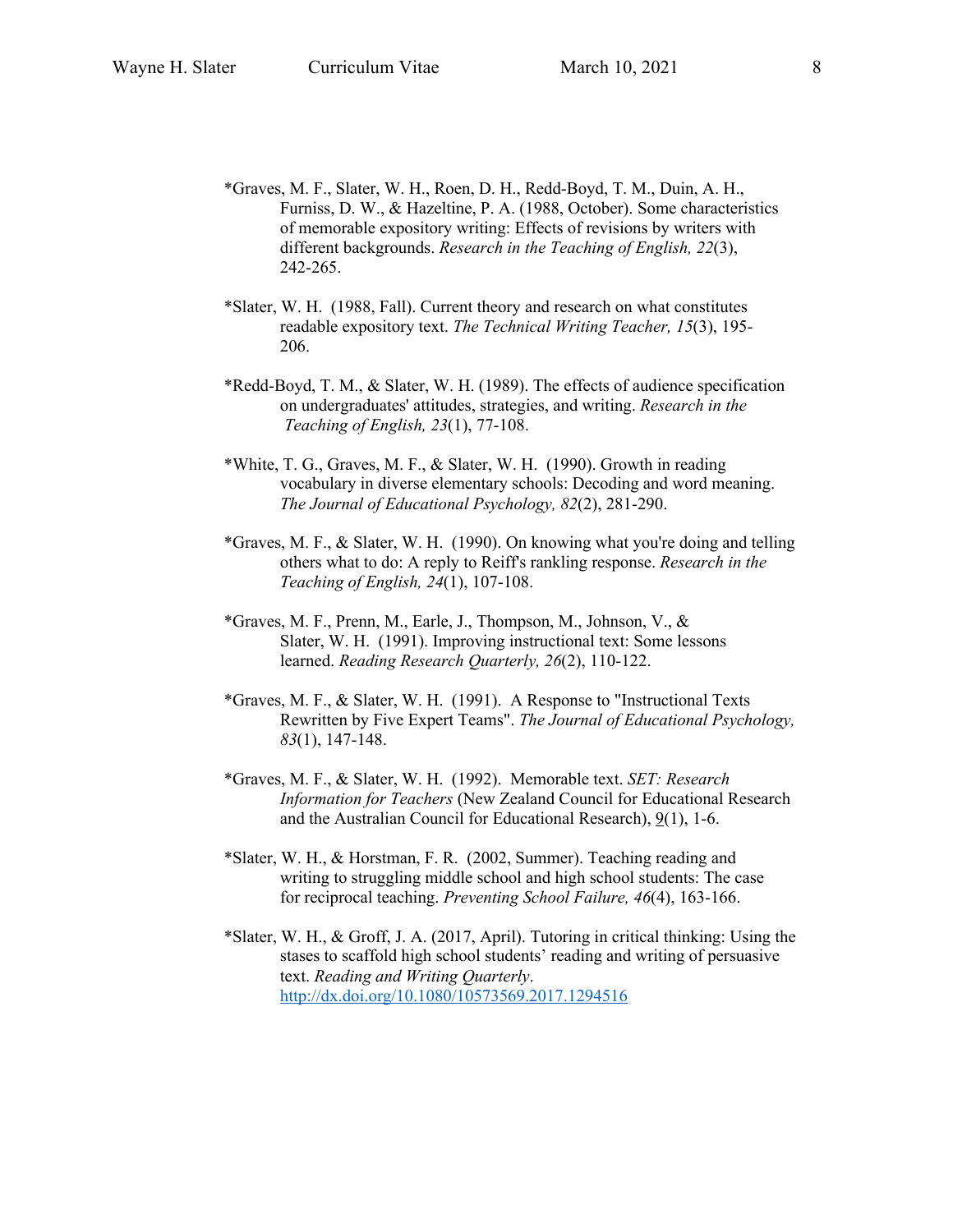Journal Articles (in preparation)

The communicative efficacy of digital rhetoric in written communication

What digital natives can learn from the ancients about persuasive communication

Scaffolding critical reading using the stases

The effects of intensive audience analysis on students' persuasive writing.

Using the stases with upper elementary students in diverse classroom.

Parsing digital persuasive text using the stases.

#### Reviews

- +Slater, W. H. (1987, Fall). A celebration of reading and writing: A review of *When Writers Read. Canadian English Quarterly, 20*(3), 251-253.
- +Slater, W. H. (1998). A review of the *ERB Writing Assessment Program*. In J. C. Impara & B. S. Plake (Eds.), *The thirteenth mental measurements yearbook* (pp. 427-429). Lincoln, NE: The Buros Institute of Mental Measurements and the University of Nebraska.
- +Slater, W. H. (1998). A review of the *Stanford Writing Assessment Program*, Second Edition. In J. C. Impara & B. S. Plake (Eds.), *The thirteenth mental measurements yearbook* (pp. 945-947). Lincoln, NE: The Buros Institute of Mental Measurements and the University of Nebraska.
- +Slater, W. H. (2001). A review of the *Adult Language Assessment Scales*. In B. S. Plake & J. C. Impara (Eds.), *The fourteenth mental measurements yearbook* (pp. 41-42). Lincoln, NE: The Buros Institute of Mental Measurements and the University of Nebraska.

#### Technical Reports

- Slater, W. H., P.I. (2009, February 27). Final Report: University of Maryland (UM)/ Montgomery County Public Schools (MCPS) Phase 1 Literacy Coach Initiative: ESEA Title 2 Maryland Higher Education Commission (MHEC) ITQ Phase 4 (ITQ-06-407).
- Slater, W. H., P.I. (2010, May 4). Final Report: University of Maryland (UM)/ Prince George's County Public Schools (PGCPS) Phase 3 Literacy Coach Initiative: ESEA Title 2 Maryland Higher Education Commission (MHEC) ITQ Phase 6 (ITQ-08-612).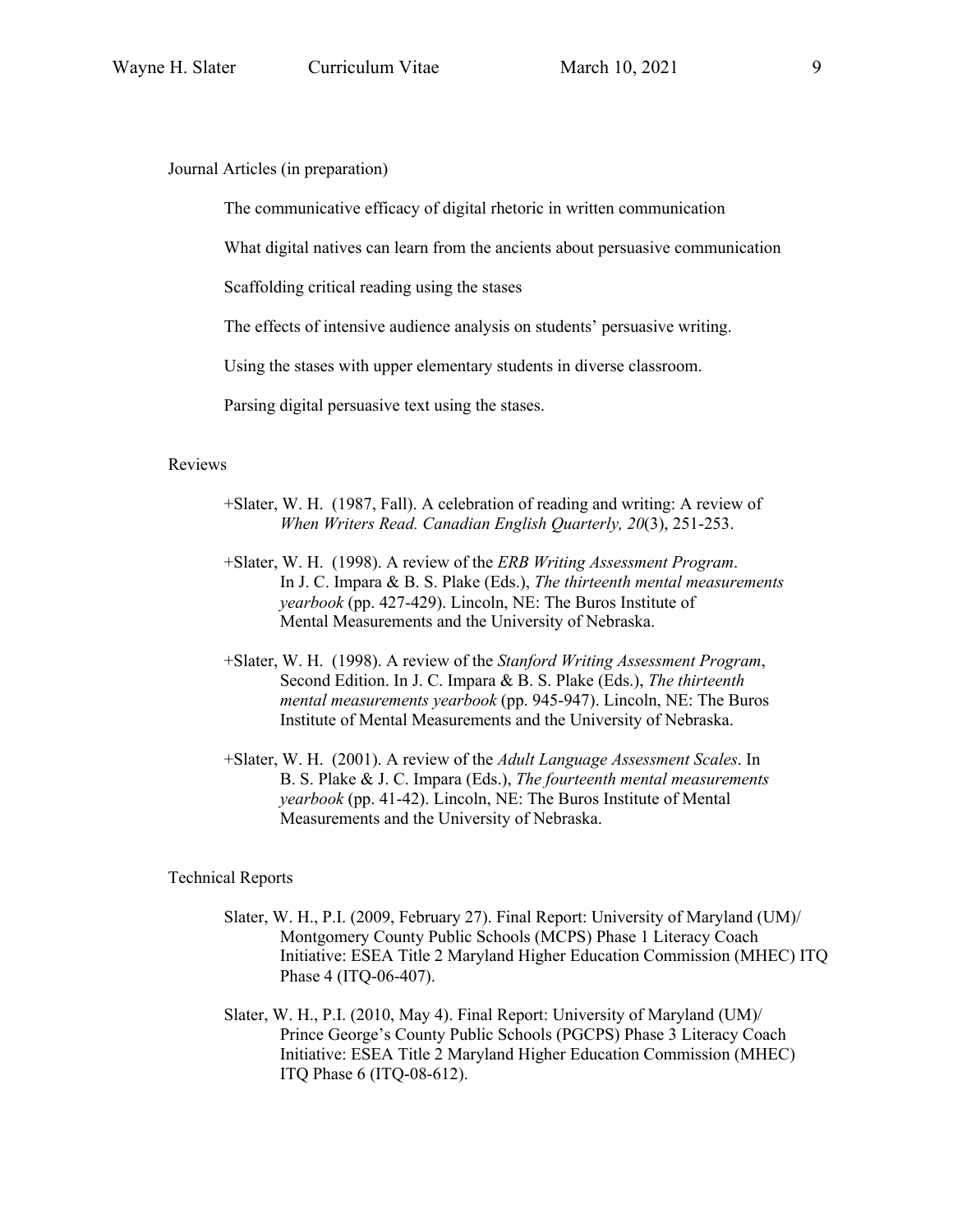- Slater, W. H., P. I. (2010, August 31). Final Report: University of Maryland (UM)/ Montgomery County Public Schools (MCPS) Cohorts 2 and 3/ Prince George's County Public Schools (PGCPS) Cohort 1 Phase 2 Literacy Coach Initiatives: ESEA Title 2 Maryland Higher Education Commission (MHEC) Phase 5, FY 2007, ITQ-07-514, CFDA #84.367.
- Slater, W. H., P. I. (2010, November 22). Final Report: University of Maryland (UM)/Baltimore City Public Schools (City Schools) Phase 4 Literacy Coach Initiative: ESEA Title 2 Maryland Higher Education Commission (MHEC) ITQ FY 2009 Phase 7 (ITQ-09-711) CFDA #84.367.
- Slater, W. H., P. I. (2013, August 21). Final Report: University of Maryland (UM)/ Prince George's County Public Schools (PGCPS) Phase 10 Integrating Content Literacy (Reading and Writing), Special Education Knowledge and Applications, and the Common Core State Standards in Language Arts: A Joint University of Maryland and Prince George's County Public Schools Initiative. ESEA Title II Maryland Higher Education Commission (MHEC) ITQ.
- Slater, W. H. (2016, February 16). University of Maryland General Education I-Series Summative Assessment Report: EDCI 288W: Forbidden Books: Censorship of Children's and Young Adult Literature, Fall Semester, 2015.
- Slater, W. H. (2017, January 20). University of Maryland General Education I-Series Summative Assessment Report: EDCI 288W: Forbidden Books: Censorship of Children's and Young Adult Literature, Fall Semester, 2016.
- Slater, W. H. (2018, January 10). University of Maryland General Education I-Series Summative Assessment Report: EDCI 288W: Forbidden Books: Censorship of Children's and Young Adult Literature, Fall Semester, 2017.
- Slater, W. H. (2018, December 26). University of Maryland General Education I-Series Summative Assessment Report: EDCI 288W: Forbidden Books: Censorship of Children's and Young Adult Literature, Fall Semester, 2019.
- Slater, W. H. (2021, January 11). University of Maryland General Education I-Series Summative Assessment Report: EDCI 288W: Forbidden Books: Censorship of Children's and Young Adult Literature, Fall Semester, 2020.

Other Creative Endeavors:

+Graves, M. F., Cooke, C. L., & Slater, W. H. (1980). *Minnesota basic reading test: Vocabulary subtest*. St. Paul, MN: Minnesota State Department of Education.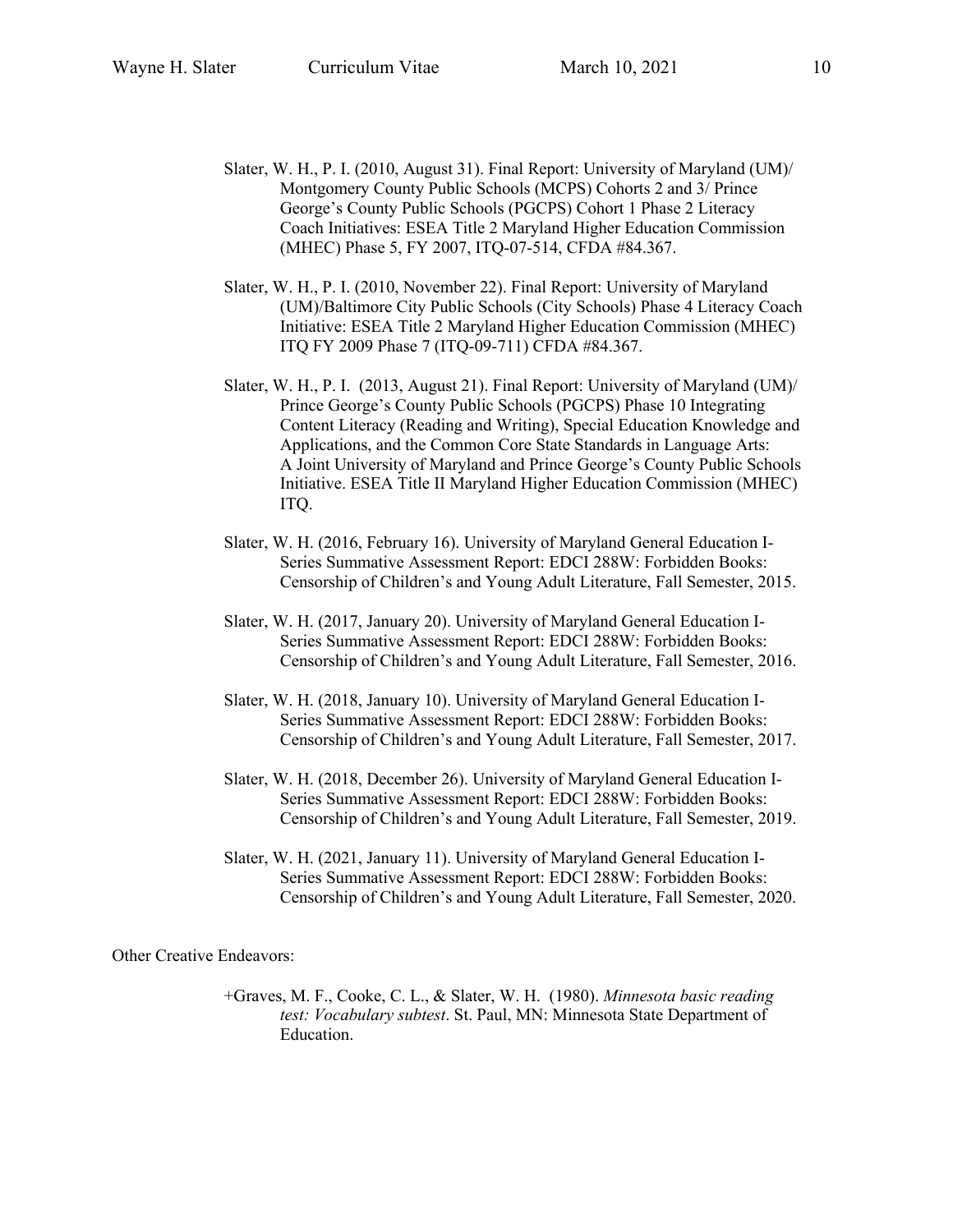#### **PROFESSIONAL PRESENTATIONS**

International:

- Slater, W. H. "Scaffolding Argument Development: Using the Stases as a Reading and Writing Problem-Solving Strategy with Minority Eleventh-Graders." *Oxford Education Research Symposium*. University of Oxford, St. Edmund College, Doctorow Hall, UK, March 19, 2013.
- Slater, W. H. "The Effects of Preparing and Utilizing Literacy Coaches in At-Risk Urban Schools in an Era of High Accountability: The Baltimore City Public Schools Initiative." *Oxford Education Research Symposium*. University of Oxford, Old University of Oxford Library in the University Church of St. Mary the Virgin, UK. November 27, 2013.
- Slater, W. H. "Changing Minds: The Effects of Explicit Instruction in Critical Thinking and Persuasive Writing on Underprepared High School Students' Argument Papers." *Oxford Education Research Symposium*. University of Oxford, Oxford University Club, UK, December 13, 2014.
- Slater, W. H. "State Curricular Control and High-Stakes Testing: The Common Core State Standards and PARCC Assessments." *Oxford Education Research Symposium*. University of Oxford, Oxford University Club, UK, March 17, 2016.
- Slater, W. H. "A Summative Assessment of One Undergraduate Course in Maryland's General Education I-Series Initiative: The Case of EDCI 288W: Forbidden Books." *Oxford Education Research Symposium*. University of Oxford, St. Cross College, December 7, 2016.
- Slater, W. H. "Culturally Relevant Pedagogy and Culturally Sustaining Pedagogy: A Review of the Research Focused on Student Academic Achievement." *Oxford Education Research Symposium*. University of Oxford, St. Hugh's College, December 6, 2017.
- Slater, W. H. "Explicit Instruction in Critical Thinking in Middle and High Schools: A Review of the Literature." *Oxford Education Research Symposium*. University of Oxford, Harris Manchester College, December 5, 2018.
- Slater, W. H. Keynote Address: "The Explanatory Power of Digital Rhetoric in Written Communication." *Oxford Education Research Symposium*. University of Oxford, St. Anne's College, December 5, 2019.
- Slater, W. H. "What Classical and Modern Rhetorical Theory Offers Thinkers, Researchers, and Problem Solvers in the Sciences and Arts. 5<sup>th</sup> USERN Congress, Tehran, Iran, Zoom Conference, November 8, 2020.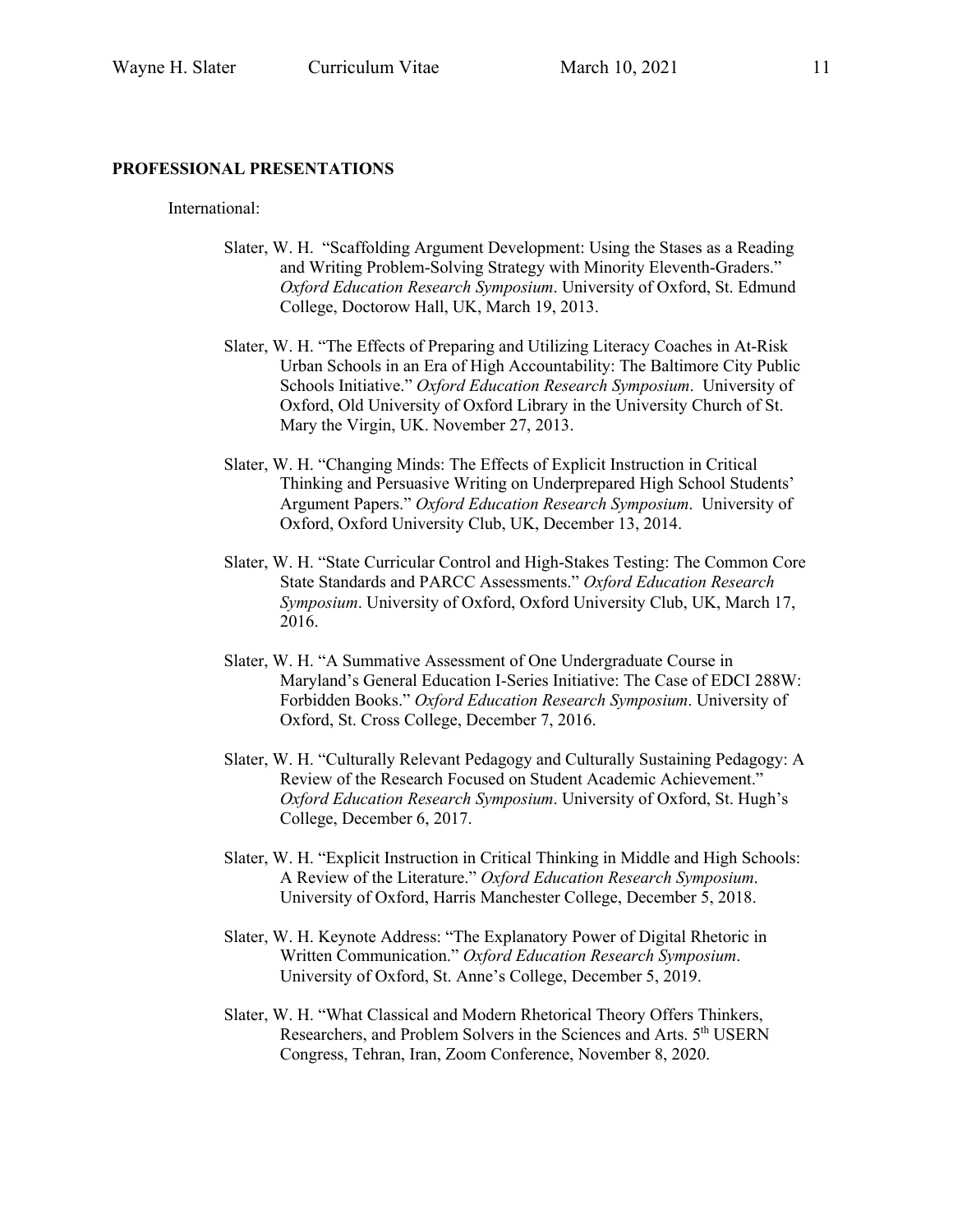Slater, W. H. "What Research Tells Us about Reforming Reading Literacy Education for All Students in the  $21<sup>st</sup>$  Century." University of Oxford, Zoom Conference, December 7, 2020.

#### National:

- Slater, W. H. University of Maryland. "Tutoring in Critical Thinking: Using the Stases to Scaffold High School Students' Reading and Writing of Persuasive Text." Rhetoric Society of America (RSA) 19<sup>th</sup> Biennial Conference, Portland, Oregon, May 21 – 24, 2020 (Covid 19 Pandemic).
- Slater, W. H. University of Maryland. Chair. "Knowledge Building: Reading and Writing in Design Mode": Distinguished Scholar Symposium in Honor of Marlene Scardamalia and Carl Bereiter, Ontario Institute for Studies in Education (OISE), University of Toronto. Annual meeting of the American Educational Research Association, Toronto, Ontario, Canada, April 8, 2019.
- Slater, W. H. "Scaffolding the Reading and Writing of Persuasive Text Using the Stases." The Stasis Symposium, Department of English, University of Maryland, College Park, MD, October 12, 2018.
- Slater, W. H. "Tutoring in Critical Thinking: Using the Stases to Scaffold High School Students' Reading and Writing of Persuasive Text." Annual meeting of the Rhetoric Society of America, Minneapolis, MN, May 5, 2018.
- Slater, W. H. University of Maryland. Chair. "Theory versus Evidence: The Limits of Randomized Controlled Trials as Guides to Literacy Instruction": Distinguished Scholar Symposium in Honor of Catherine E. Snow, Harvard Graduate School of Education, Harvard University. Annual meeting of the American Educational Research Association, New York, NY, April 16, 2018.
- Saracho, O. N., & Slater, W. H. University of Maryland. "A Critical Discourse Analysis of Parents' Shared Storybook Reading." Annual meeting of the American Educational Research Association, New York, NY, April 16, 2018.
- Slater, W. H., & Saracho, O. N. University of Maryland. "A Meta-Analysis on Family Literacy Programs." Annual meeting of the American Educational Research Association, New York, NY, April 14, 2018.
- Slater, W. H. University of Maryland. Chair. "The Quest for the Universal in Reading: Writing Systems, Languages, and the Brain: Distinguished Scholar Symposium in Honor of Charles A. Perfetti, Learning Research and Development Center, University of Pittsburgh." Annual meeting of the American Educational Research Association, San Antonio, TX, April 30, 2017.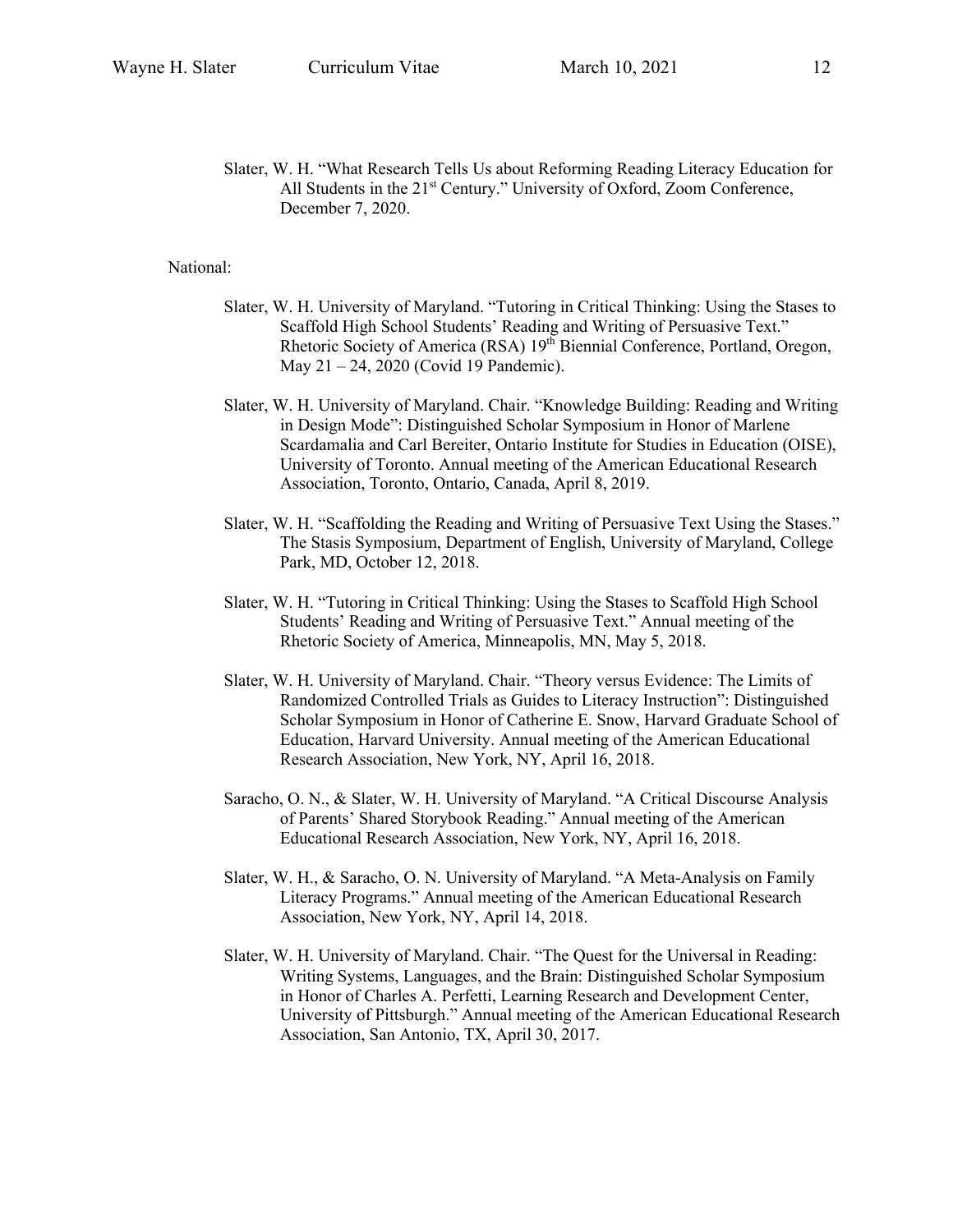- Horowitz, R., Falk-Ross, F. C., & Slater, W. H. "The Life and Legacy of Joshua Fishman: Seminal Contributions to Sociolinguistics and Human Development." Terrence G. Wiley, Center for Applied Linguistics; Nancy H. Hornberger, University of Pennsylvania; Kenji Hakuta, Stanford University; Stanton Wortham, University of Pennsylvania; Ofelia Garcia, City University of New York; Asya Viasman Schulman, The Yiddish Book Center. Annual meeting of the American Educational Research Association, Washington, DC, April 8, 2016.
- Slater, W. H. University of Maryland. "Using the Stases as a Reading and Writing Problem-Solving Strategy with Minority High School Students." Annual meeting of the National Council of Teachers of English, Minneapolis, MN, November 20, 2015.
- Slater, W. H. University of Maryland. "Argument Problem Solving in Reading and Writing with Seventh Graders: Six Cases." Annual meeting of the American Educational Research Association, Chicago, IL, April 17, 2015.
- Slater, W. H. University of Maryland. Co-chair. "Tutoring Practices: Updates on Research and Programs." Speakers: Annemarie S. Palincsar, University of Michigan; Robert Slavin, Johns Hopkins University; Nancy Madden, Success for All Foundation; Janet C. Richards, University of South Florida; James V. Hoffman, University of Texas at Austin. Annual meeting of the American Educational Research Association, Philadelphia, PA, April 5, 2014.
- Logan, S. W., & Slater, W. H. Co-chairs. "2014 Maryland Conference on Academic and Professional Writing." Speakers: James A. Herrick, Hope College; Kathy Yancey, Florida State University; Gert Rijlaarsdam, University of Amsterdam; Jeanne Fahnestock, University of Maryland; Kelly Ritter, University of Illinois; Necia Werner, Carnegie Mellon University; Paul A. Prior, University of Illinois; Anne F. Wysocki, University of Wisconsin; Doug Hesse, University of Denver; Anne Ruggles Gere, University of Michigan; Paul L. Sawyer, Cornell University; James Paul Gee, Arizona State University; Charles Bazerman, University of California, Santa Barbara; Suresh Canagarajah, Pennsylvania State University; Teresa Redd, Howard University; Jane Stanley, University of California, Berkeley. College Park, MD, October 10 – 11, 2014.
- Slater, W. H. University of Maryland. Chair. "RQ Is Not Equal to IQ: Distinguished Scholar Symposium in Honor of Keith E. Stanovich, Ontario Institute for Studies in Education, University of Toronto." Annual meeting of the American Educational Research Association, San Francisco, CA, April 29, 2013.
- Slater, W. H. University of Maryland. Chair. "Research in Reading and Literacy: The Range of Research Questions." Speakers: Elliott Friedlander, Stanford University and Amy Jo Dowd, Save the Children; Melody Kung, University of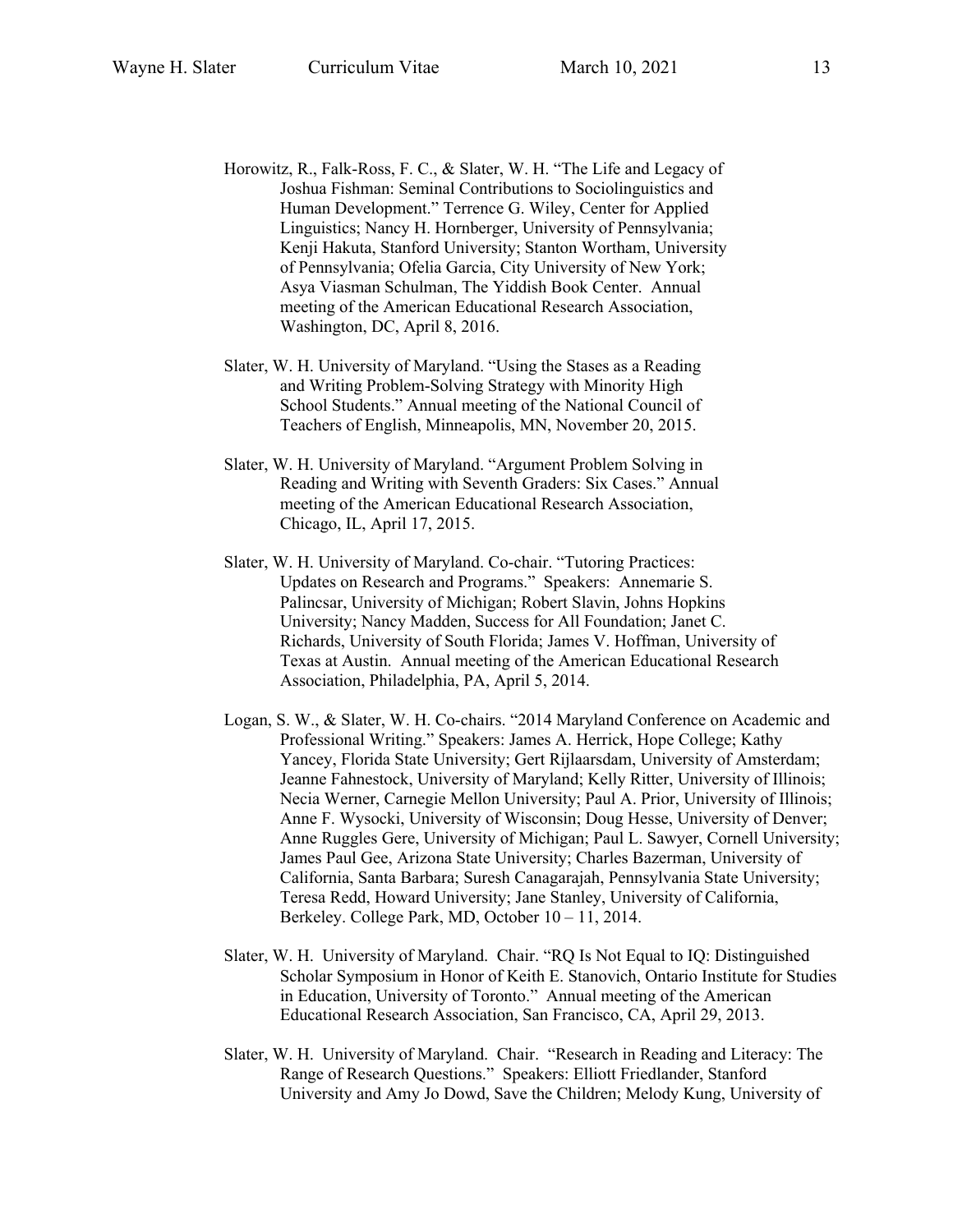North Carolina at Chapel Hill, Jill Fitzgerald, MetaMetrics and University of North Carolina at Chapel Hill, Steven J. Amendum, North Carolina State University; Kristen Michelle Nichols Besel, University of Minnesota; Jennifer Letcher Gray, Marymount University, Mariam Jean Dreher, University of Maryland, Rebecca Deffes Silverman, University of Maryland, Patrick Proctor, Boston College; Leisa G. Standish, Macquarie University (Australia); Nancy Jo Hamilton, University of Arkansas, Gregory John Schraw, University of Nevada. Annual meeting of the American Educational Research Association, San Francisco, CA, May 1, 2013. (competitively selected)

- Slater, W. H. University of Maryland. Chair. SIG: Research in Reading and Literacy. Business Meeting. Annual meeting of the American Educational Research Association, San Francisco, CA, April 29, 2013.
- Slater, W. H. University of Maryland. Chair. "Literacy Then and Now: Distinguished Scholar Symposium in Honor of Daniel P. Resnick and Lauren B. Resnick." Annual meeting of the American Educational Research Association, Vancouver, B.C., Canada, April 15, 2012.
- Slater, W. H. University of Maryland. "Using the Stases as a Reading and Writing Problem-Solving Strategy with On-Grade-Level Tenth Graders." Annual meeting of the American Educational Research Association, Vancouver, B.C., Canada, April 16, 2012.
- Slater, W. H. University of Maryland. Chair. SIG: Research in Reading and Literacy. Business Meeting. Annual meeting of the American Educational Research Association, Vancouver, B.C., Canada, April 15, 2012.
- Becker, Cynthia Ann and Wayne H. Slater. University of Maryland. "An Analysis of Parent/Child Comprehension-Related Utterances While Reading Different Genres." Annual meeting of the American Educational Research Association, New Orleans, LA, April 10, 2011.
- Slater, W. H. University of Maryland. Chair. SIG: Research in Reading and Literacy. Business Meeting. Annual meeting of the American Educational Research Association, New Orleans, LA, April 11, 2011.
- Slater, W. H., University of Maryland. "Factors That Influence Reading Processes." Speakers: Ummuhan Yesil-Dagli, East Carolina University, Carol M. Connor, Florida State University, Yaacov Petscher, Florida Center for Reading Research; Stephen B. Kucer, Washington State University; Alejandro A. Lazarte, and Mary Sue Barry, Auburn University; Wanda Hedrick, Lunetta Williams, and Katrina Hall, University of North Florida; Crystal M. Ramsay and Rayne A. Sperling, The Pennsylvania State University; Wayne Slater, University of Maryland. Annual meeting of the American Educational Research Association, New Orleans, LA, April 11, 2011. (competitively selected).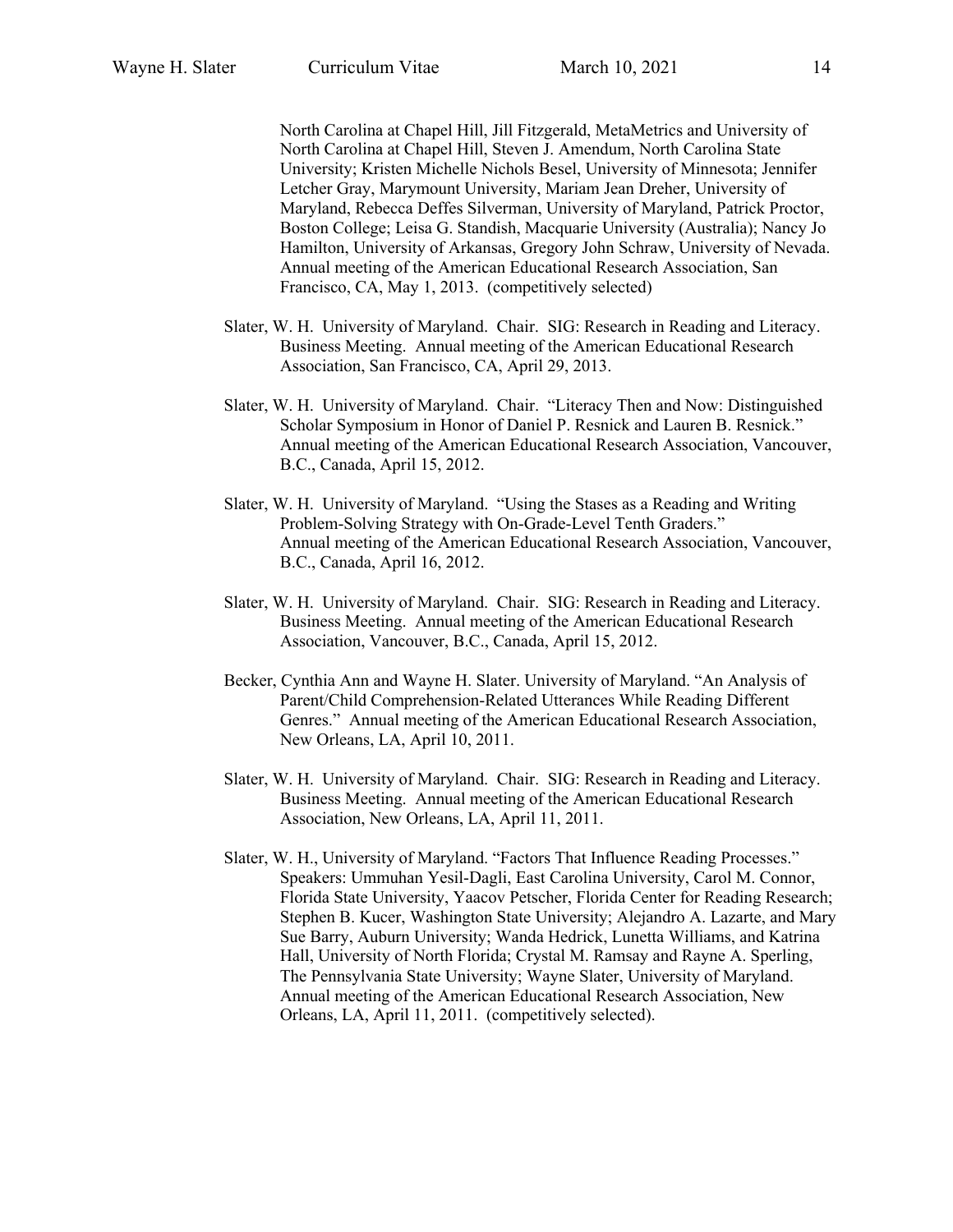- Slater, W. H., University of Maryland. "What Makes a Difference in Reading Comprehension?" Speakers: Heather Koons, University of North Carolina at Chapel Hill; Margaret Queenan, University of Bridgeport; Guy Trainin and Kathleen Wilson, University of Nebraska; Elfrieda Hiebert, University of California, Berkeley; Michael Desay, University of Massachusetts; Wayne H. Slater, University of Maryland. Annual meeting of the American Educational Research Association, San Diego, CA, April 15, 2009. (competitively selected).
- Slater, W. H., University of Maryland; Jordan Schugar, West Chester University; Terry Kirtz, Montgomery County (Maryland) Public Schools; and Evelyn Herschler, Montgomery County (Maryland) Public Schools. "Literacy Coaching for the  $21<sup>st</sup>$  Century." Annual meeting of the National Council of Teachers of English, San Antonio, TX, November 21, 2008. (competitively selected).
- Slater, W. H., University of Maryland. "High School Dropout Factories": Do They Really Exist, and If So, What Do We Do About It? Speakers: Robert W. Balfanz, Johns Hopkins University; Russell W. Rumberger, University of California, Santa Barbara; W. Norton Grubb, University of California, Berkeley; Wayne H. Slater, University of Maryland. Annual meeting of the American Educational Research Association, New York, NY, March 27, 2008. (competitively selected).
- Slater, W. H., University of Maryland. "Directions in Reading and Literacy Research 5." Speakers: Yigal Attali, Don Powers, and Thomas Quinlan, "A Developmental Writing Scale," Educational Testing Service, Princeton, NJ; Maren S. Aukerman, Caroline McGuire, and Gregory Glasheen, "Eliciting Peer-to-Peer Text Discussion: How Teacher and Student Questions Matter," University of Pennsylvania; Kelly McNeal, Salika Lawrence, and Djanna A. Hill-Brisbane, "Graphic Novels: A Pathway to Critical Thinking," William Paterson University. Annual meeting of the American Educational Research Association, New York, NY, March 28, 2008. (competitively selected).
- Slater, W. H., University of Maryland; Schugar, Jordan T., & White, Melissa, Montgomery County Public Schools. "Preparing Literacy Coaches for Struggling Secondary Schools: The University of Maryland/ Montgomery County Public Schools Model. National Council of Teachers of English, New York, NY. November 16, 2007. (competitively selected).
- Slater, W. H., University of Maryland. "Research in Reading and Literacy I." Speakers: Scott G. Paris, University of Michigan; Tambra Riggs, The Catholic University of America; Catherine M. Bohn, University of Minnesota; David Rapp, Northwestern University; Paul VandenBroek, University of Minnesota; Guy Trainin, University of Nebraska; Ann Swenson Ticknor, University of Iowa. Annual meeting of the American Educational Research Association. Chicago, IL. April 11, 2007. (competitively selected).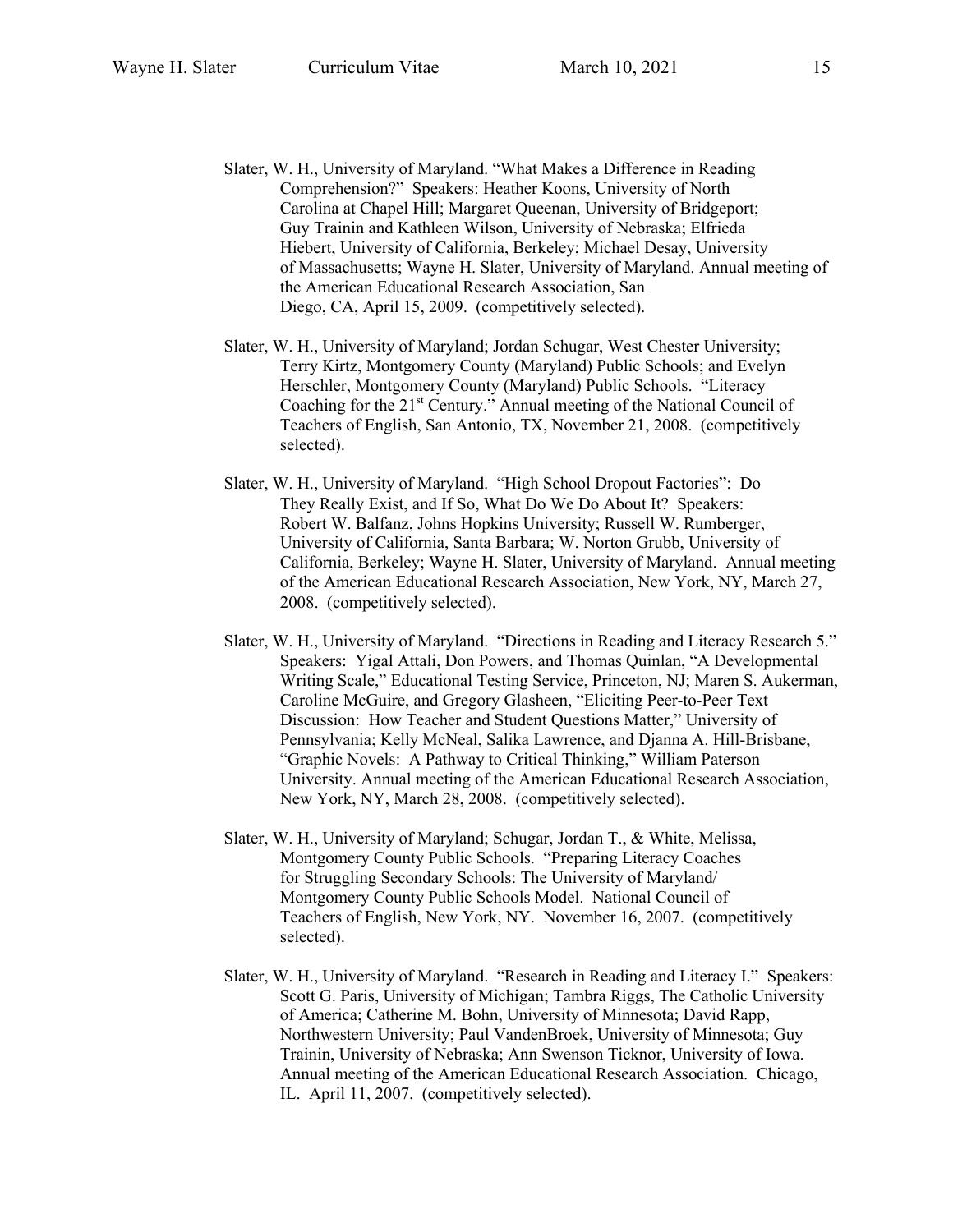- Slater, W. H., McCaleb, J. L., Koziol, S., Schugar, J. A., Tsai, Ya-Chin & Travers, K. "Evaluating English Education Intern Progress in a Teacher Preparation Program: The Maryland Model." National Council of Teachers of English, Nashville, TN, November 17, 2006. (competitively selected)
- Slater, W. H. "Constructing Valid and Reliable Performance Assessments for English Education Interns: An Overview." National Council of Teachers of English, Nashville, TN, November 17, 2006. (competitively selected)
- Slater, W. H. "Directions in Literacy Research" American Educational Research Association. Special Interest Group presentation. San Francisco, CA, April 10, 2006. (invited)
- Slater, W. H. "Constructing a Secondary English Language Arts/Literacy Curriculum: The Montgomery County Public Schools Experience." Speakers: Kay Williams, James Fliakas, Arlene Cohen, Montgomery County Public Schools; Catherine Snow, Harvard University; Michael Graves, University of Minnesota; John Guthrie, University of Maryland; Judith Langer, SUNY, Albany; Arthur Applebee, SUNY, Albany; Martin Nystand, University of Wisconsin; Stephen Koziol, University of Maryland. American Educational Research Association, San Francisco, CA, April 11, 2006. (competitively selected).
- Slater, W. H. "The World Wide Web (www) and Technology Energize the I-Search Paper." National Council of Teachers of English, Pittsburgh, PA, November 19, 2005. (competitively selected).
- Slater, W. H., Schugar, J., Tsai, Y., & Koziol, S. "Validating the 2003 NCTE Teacher Preparation Standards." American Educational Research Association, Montréal, Quebec, Canada, April 11 – 15, 2005. (competitively selected).
- Slater, W. H. "Preparing English Teachers for Urban Schools in the New Century: The Emerging Maryland Model." National Council of Teachers of English, Indianapolis, IN, November  $18 - 23$ , 2004. (competitively selected).
- Slater, W. H. "The Effects of Cognitive Strategy Instruction on English Language Learners' Comprehension of Expository Text." American Educational Research Association, San Diego, CA, April 12 – 16, 2004. (competitively selected).
- Slater, W. H. "The Effects of College Freshmen's Opinions on Their Ability to Evaluate Controversial Information." American Educational Research Association, New Orleans, LA, April 21, 2002. (competitively selected)
- Slater, W. H. "Text Structure and Reader Characteristics." Discussant. American Educational Research Association, New Orleans, LA, April 22, 2002. (competitively selected)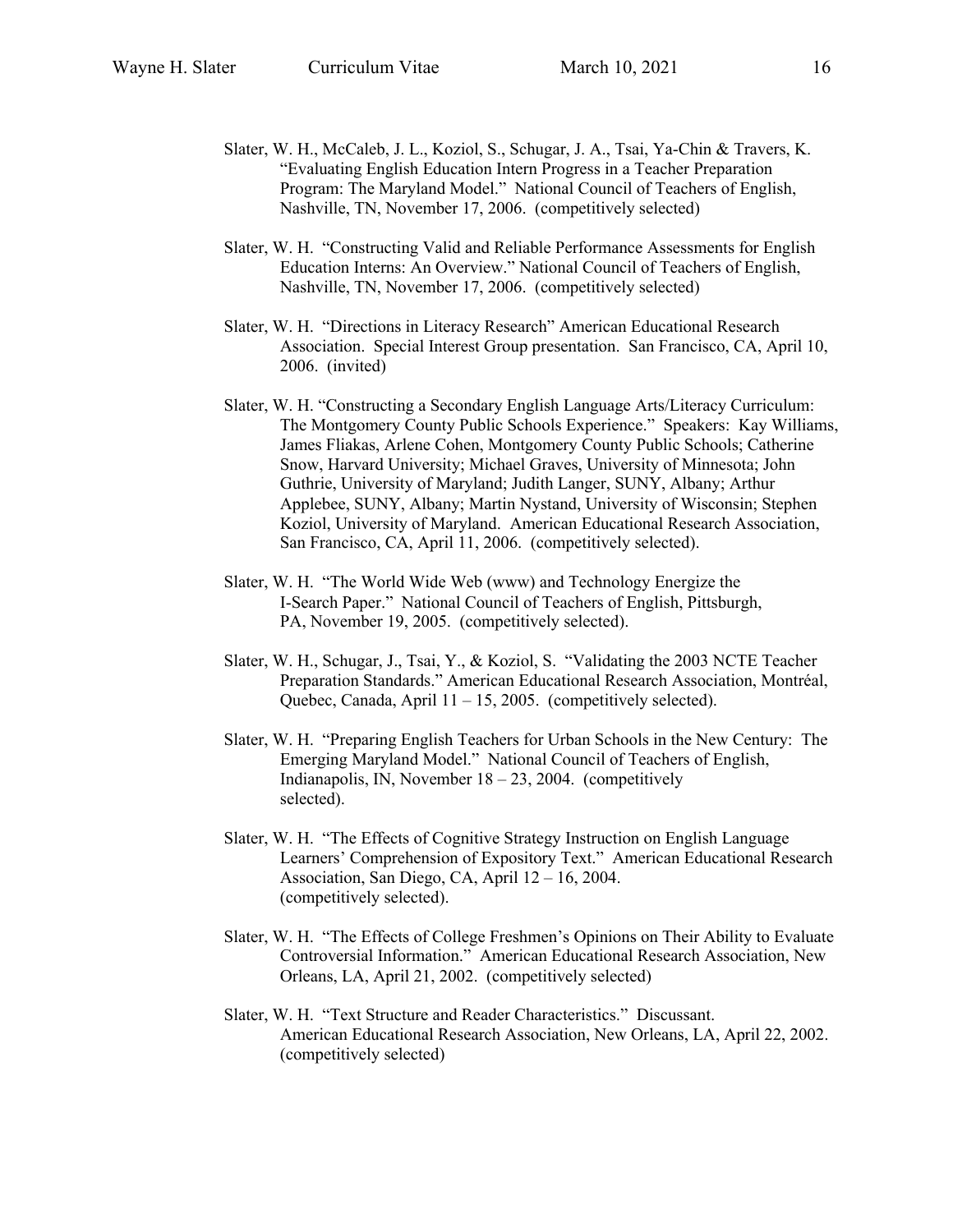- Slater, W. H. "Promoting Success for First-Year Teachers in the English Classroom: Instruction." Symposium. Promoting Success for First-Year Teachers in the English Classroom: Content, Instruction, and Assessment. National Council of Teachers of English. Baltimore, MD, November 20, 2001. (competitively selected)
- Slater, W. H. "A Meeting of the Minds on Educational Research and Practice: What do we know about the initial and continuing preparation of early literacy (Pre-school through Grade 3) teachers?" Symposium. American Educational Research Association. New Orleans, LA, April 27, 2000. (competitively selected)
- Slater, W. H., & Horowitz, R. "Parsing Arguments in Texts." American Educational Research Association. New Orleans, LA, April 26, 2000. (competitively selected)
- Slater, W. H. "The Effects of Twelfth-Graders' Beliefs and Prior Knowledge on Their Interpretation of Opposing Arguments." American Educational Research Association. Montreal, Quebec, Canada, April 22, 1999. (competitively selected)
- Slater, W. H. "A Critical Thinking Perspective for Teaching Multicultural Literature and Writing: Insights from Rhetorical Theory and Cognitive Psychology." University of Chicago – National Council of Teachers of English Conference: "The English Teacher as Curriculum Maker in the Face of Reform." Chicago, IL, June 18, 1999. (competitively selected)
- Schultz, R. A., & Slater, W. H. "Read-Write-Now Partners Tutoring Program." America Reads Conference. Washington, DC, August 31, 1998. (competitively selected)
- Slater, W. H. "International Reading Association (IRA) Symposium: A Meeting of the Minds on Educational Research and Practice: Searching for Consensus on Reading Practice." Chaired by Richard L. Venezky, University of Delaware and U. S. Department of Education. Orlando, FL, May 6, 1998. (competitively selected)
- Slater, W. H. "What Experimental Design Has to Offer Teacher Researchers." National Council of Teachers of English. Detroit, MI, November 22, 1997. (competitively selected)
- Slater, W. H. "A Meeting of the Minds on Educational Research and Practice: Steps toward Consensus on Reading Instruction?" American Educational Research Association. Chicago, IL, March 25, 1997. (invited)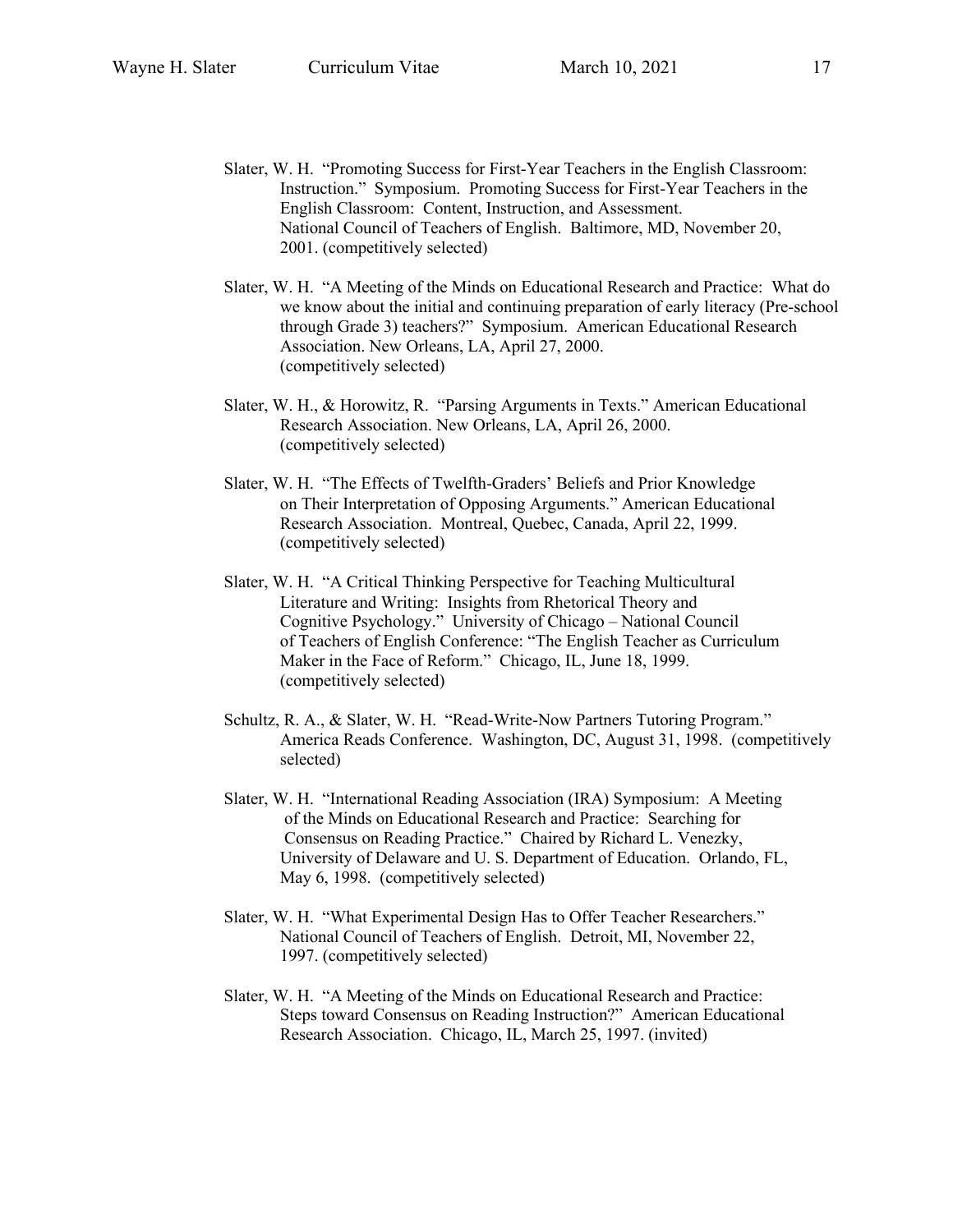- Slater, W. H. "The Effects of Prewriting and Drafting Strategies on 12th-Graders' Persuasive Writing Performance." American Educational Research Association. Chicago, IL, March 25, 1997. (competitively selected)
- Slater, W. H. "Directions in Reading Comprehension Research." American Educational Research Association. New York, NY, April 9, 1996. (competitively selected)
- Slater, W. H., O'Ferrall, M. E., & Horstman, F. R. "The Effects of Prewriting Strategies on Eleventh Graders' Persuasive Writing." American Educational Research Association, New York, NY, April 11, 1996. (competitively selected)
- Slater, W. H. "Reading Recovery: Theory, Instruction, and Research." American Educational Research Association. New York, NY, April 12, 1996.
- Slater, W. H. "Revision Strategies for Middle School Students." National Council of Teachers of English, Boston, MA, March 23, 1996. (competitively selected)
- Slater, W. H. "Directions in Literacy Research: Predictions from the Disciplines." American Educational Research Association, San Francisco, CA, April 20, 1995.
- Slater, W. H. "Research in Adult Literacy Acquisition." American Educational Research Association, San Francisco, CA, April 19, 1995. (competitively selected)
- Slater, W. H., & Horstman, F. R. "Effects of Explicit Instruction in Expository Organization and Development on Tenth Graders' Persuasive Writing." American Educational Research Association, San Francisco, CA, April 21, 1995. (competitively selected)
- Slater, W.H. "The Effects of Relevant Elaborations on the Comprehension of Expository Text." American Educational Research Association, New Orleans, LA, April 8, 1994. (competitively selected)
- Slater, W. H. "Tenth Graders' Strategic Use of Word Processing in Composing." American Educational Research Association, New Orleans, LA, April 7, 1994. (competitively selected)
- Slater, W. H. "Reconstructing an English Teacher Preparation Program: Implications for General Curriculum Development." American Educational Research Association, New Orleans, LA, April 6, 1994. (competitively selected)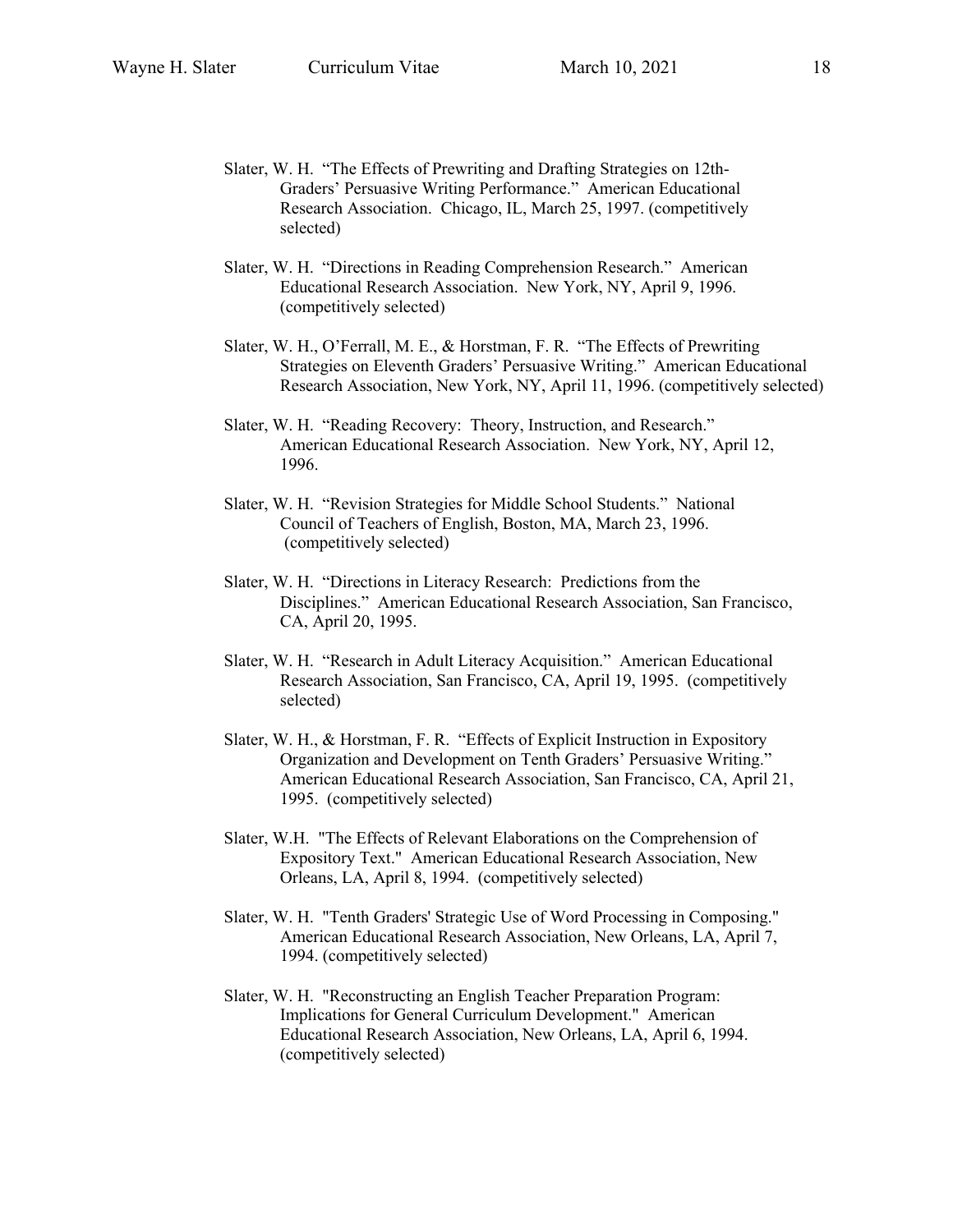- Slater, W. H., & Dreher, M. J. "Elementary School Literacy: Critical Issues." American Educational Research Association, Atlanta, GA, April 14, 1993. (invited discussion of the book by the same title edited by M. J. Dreher  $\&$ W. H. Slater)
- Slater, W. H. "Causal Relations in Narrative and Expository Texts." American Educational Research Association, Atlanta, GA, April 13, 1993. (competitively selected)
- Slater, W. H. "The Effects of Causal Links on Fourth Graders' Comprehension of Narrative Texts." National Reading Conference, San Antonio, TX, December 2, 1993. (competitively selected)
- Slater, W. H. "The Effects of Causal Links on Seventh Graders' Comprehension of Short Narrative Texts." American Educational Research Association, San Francisco, CA, April 24, 1992. (competitively selected)
- Slater, W. H., & Taylor, N. E. Symposium: "Initiatives in English Teacher Preparation at an Urban, Historically Black College; a Private Liberal Arts College; a Comprehensive State University; and a State Research University." National Council of Teachers of English, Washington, D. C., March 27, 1992. (competitively selected)
- Slater, W. H., & McCaleb, J. L. "Initiatives in Preparing English Teachers at a State Research University." National Council of Teachers of English, Washington, D. C., March 27, 1992. (competitively selected)
- Graves, M. F., & Slater, W. H. "Some Qualitative Assessments of Two Versions of a Passage from a High School History Textbook." American Educational Research Association, San Francisco, CA, March 28, 1989. (competitively selected)
- Slater, W. H. "Content Area Reading in the High School" Session Chair. National Reading Conference, Tucson, AZ, December 2, 1988. (invited)
- White, T., Slater, W. H., & Graves, M. F. "Yes/No Method of Vocabulary Assessment: Is It Valid for Young and/or Poor Readers?" National Reading Conference, Tucson, AZ, December 2, 1988. (competitively selected)
- Slater, W. H. "Teaching Context Clues for Learning Vocabulary." International Reading Association, Toronto, Ontario, Canada, May 5, 1988. (competitively selected)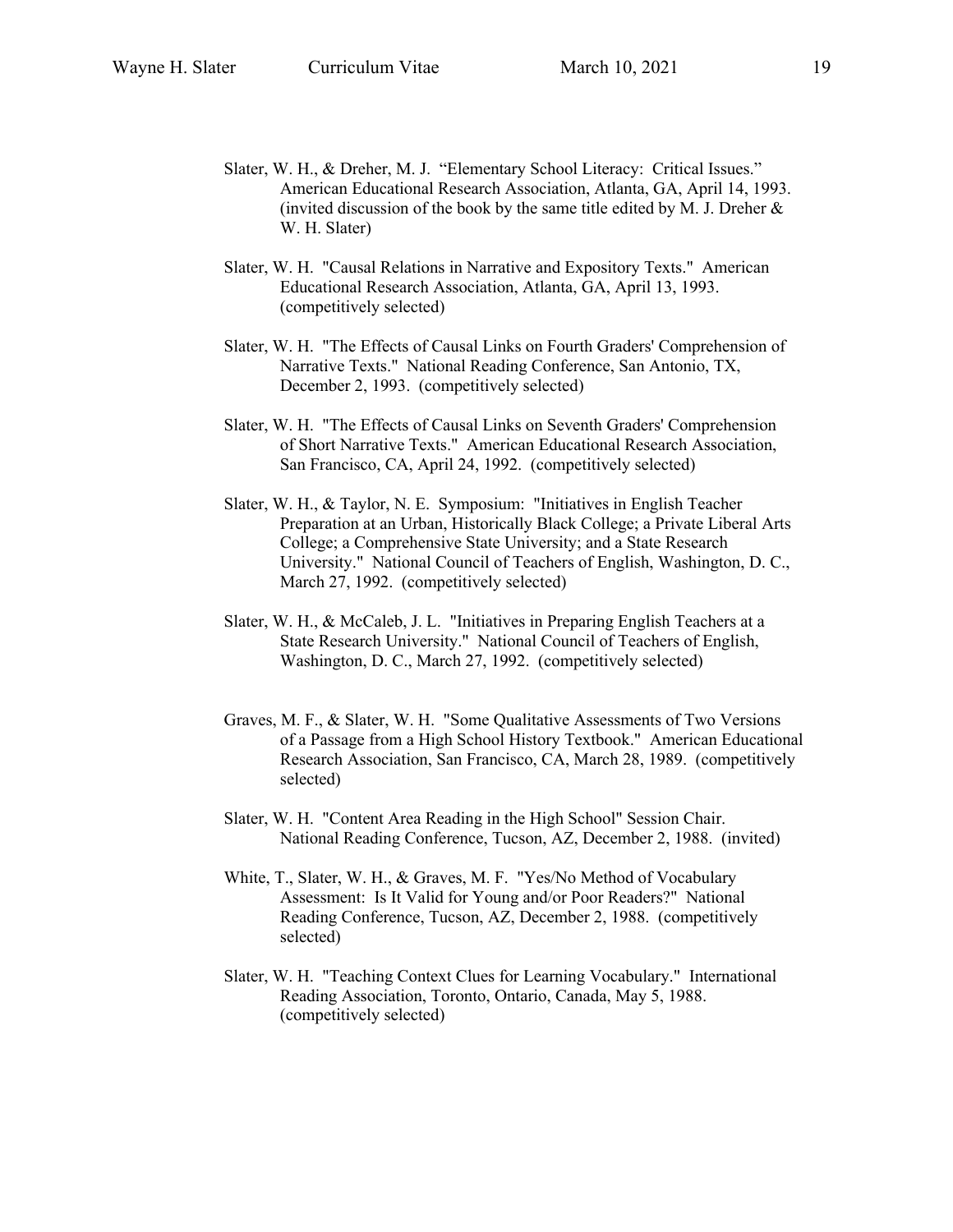- Redd-Boyd, T. M., & Slater, W. H. "The Effects of Audience Specification on Undergraduates' Attitudes, Strategies, and Writing." American Educational Research Association, New Orleans, LA, April 29, 1988. (competitively selected)
- Ryder, R. J., & Slater, W. H. "Three Metrics for Predicting Word Frequency." American Educational Research Association, New Orleans, LA, April 30, 1988. (competitively selected)
- Slater, W. H. "The Effects of Prewriting Questions on Twelfth-Graders' Persuasive Letters." National Reading Conference, St. Petersburg Beach, FL, December 3, 1987. (competitively selected)
- Graves, M. F., & Slater, W. H. "The Development of Reading Vocabularies in Children from Three Social, Economic, and Linguistic Settings: A Preliminary Report." American Educational Research Association, Washington, D. C., April 27, 1987. (competitively selected)
- Slater, W. H. "Current Developments in Comprehension Research." Critic. American Educational Research Association, Washington, D. C., April 29, 1987. (invited)
- Slater, W. H. "Expository Text Features Which Influence Comprehensibility" IRA-NRC Co-Sponsored Research Meeting. National Reading Conference, Austin, TX, December 3, 1986. (invited)
- Slater, W. H., Scott, S. C., Guthrie, J., & Kapinus, B. "The Effects of Audience-Specific Prewriting Questions on Sixth-Graders' Persuasive Letters." National Reading Conference, Austin, TX, December 3, 1986. (competitively selected)
- Slater, W. H. "Research on Expository Text: Implications for Teaching Reading Comprehension." International Reading Association Preconvention Institute: Teaching Comprehension: Descriptions, Demonstrations, and Discussions." Philadelphia, PA, April 13, 1986. (invited)
- Slater, W. H., & Graves, M. F. "Discourse Structure and College Freshmen's Recall and Production of Expository Text." American Educational Research Association, San Francisco, CA, April 23, 1986. (competitively selected)
- Slater, W. H. "Revising Inconsiderate Secondary School Expository Text: Effects on Comprehension and Recall." National Reading Conference, December 2, 1985, San Diego, CA. (competitively selected)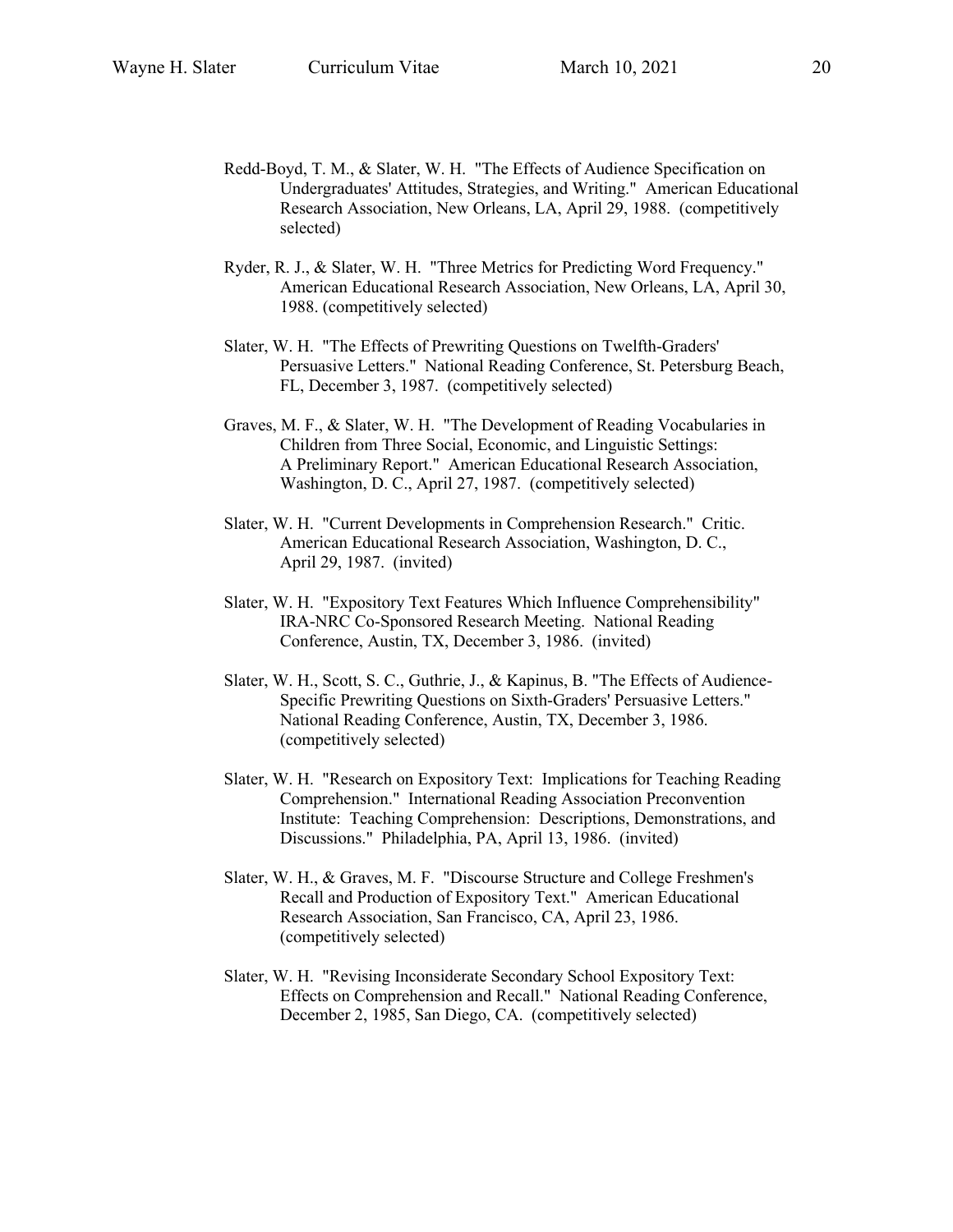- Slater, W. H. "Reading Research Update." Appalachia Educational Laboratory: Research and Development Interpretation Service Turnkey Training Workshop, Washington, D. C., April 17, 1985. (invited)
- Slater, W. H. "Factors Influencing the Difficulty of Texts." National Geographic Society, Washington, D. C., May 11, 1985. (invited)
- Slater, W. H. "Improving the Comprehensibility of Expository Prose: A A Comparison and Assessment of Revisions Made by Composition Instructors, Text Linguists, and Popular Magazine Editors." American Educational Research Association, Chicago, IL, April 29, 1985. (competitively selected)
- Slater, W. H. "Expository Text Features that Affect Comprehension." School of Education, The Catholic University of America, Washington, D. C., April 15, 1985. (invited).
- Slater, W. H. "Improving the Comprehensibility of Expository Prose: A Comparison and Assessment of Revisions Made by Composition Instructors, Text Linguists, and Popular Magazine Editors." National Reading Conference, St. Petersburgh Beach, FL, November 28, 1984. (competitively selected)
- Slater, W. H. "Revising 'Inconsiderate' Elementary School Expository Text: Effects on Comprehension and Recall. National Reading Conference, St. Petersburg Beach, FL, November 29, 1984. (competitively selected)
- Slater, W. H., Graves, M. F., & Piché, G. L. "The Effects of Structural Organizers on Ninth Grade Students Comprehension and Recall of Four Patterns of Expository Prose." American Educational Research Association, New Orleans, LA, April 26, 1984. (competitively selected)
- Slater, W. H. "The Muse Didn't Promise to Visit Everyone: Invention, Direct Instruction, and Writing." National Council of Teachers of English, Denver, CO, November 22, 1983. (competitively selected)
- Graves, M. F., Ryder, R. J., Slater, W. H., & Calfee, R. C. "Analyzing Word Frequency Using Four Metrics." American Educational Research Association, Montreal, Que., Canada, April 17, 1983. (competitively selected)
- Slater, W. H., Graves, M. F., & Piché, G. L. "The Effects of Structural Organizers and Rhetorical Predicates on the Recall of Expository Text." National Reading Conference, Clearwater Beach, FL, December 4, 1982. (competitively selected)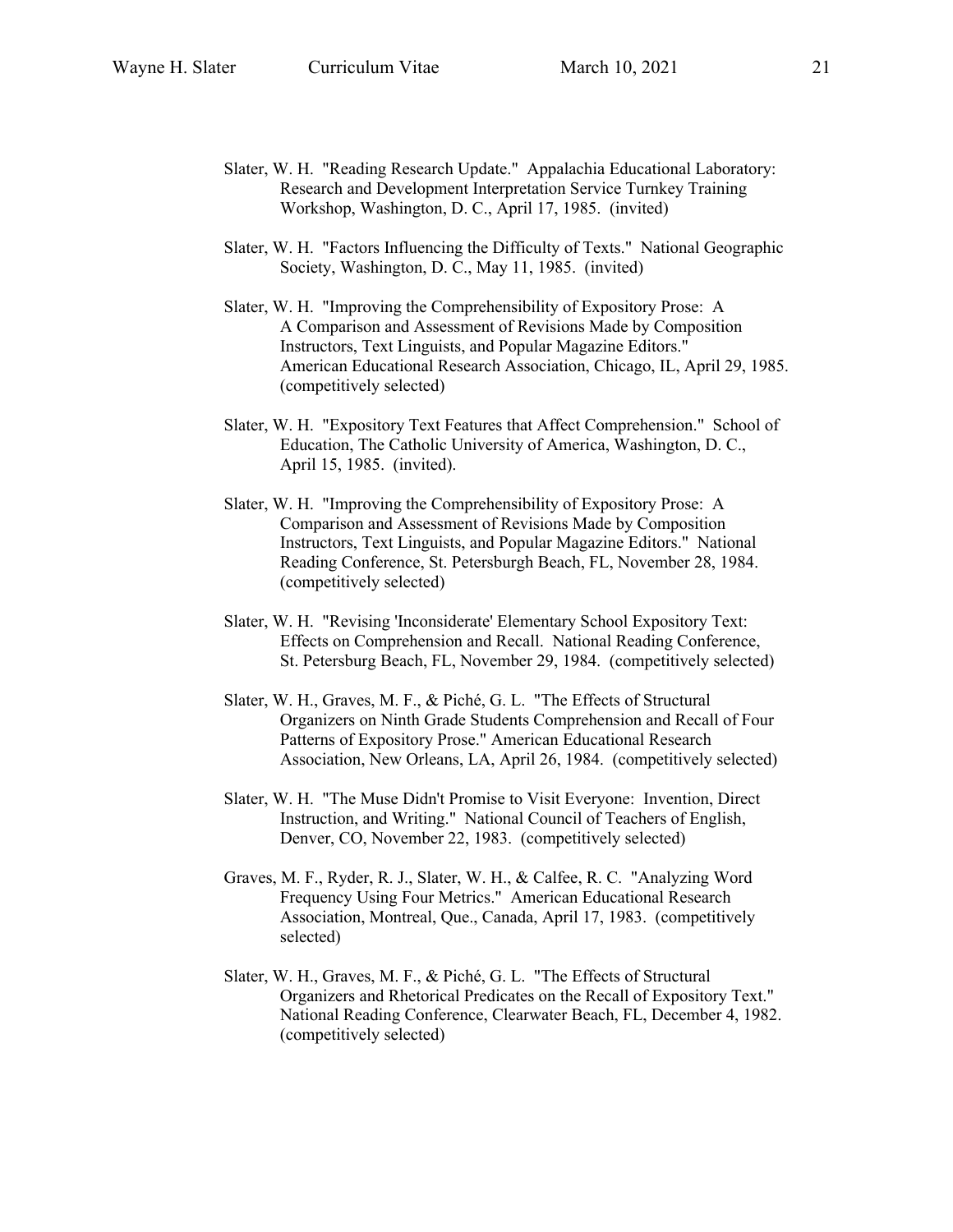- Slater, W. H., & Piché, G. L. "Predicting Expository Text Recall on the Basis of Hierarchical Text Analyses." International Reading Association, Chicago, IL, April 14, 1982. (competitively selected)
- Graves, M. F., Brunetti, G. J., & Slater, W. H. "Reading Vocabularies of Primary Grade Children of Varying Geographic and Social Backgrounds." National Reading Conference, Dallas, TX, December 2, 1981. (competitively selected)
- Graves, M. F., & Slater, W. H. "Some Measurements of the Depth of Children's Word Knowledge." National Reading Conference, San Diego, CA, December 6, 1980. (competitively selected)
- Slater, W. H., & Palmer, R. J. "Effects of Directions Describing Passage Structure and Signaling on Readers' Recall." International Reading Association, St. Louis, MO, May 11, 1980. (competitively selected)
- Slater, W. H., Palmer, R. J., & Graves, M. F. "Effects of Directions Describing Passage Structure, Signaling, and Elaboration on Readers' Recall." University of Wisconsin Linguistics Symposium, Milwaukee, WI, March 7, 1980. (competitively selected)
- Palmer, R. J., Slater, W. H., & Graves, M. F. "The Effects of Textual Schema, Passage Difficulty, and Reading Ability on the Comprehension of Ninth Grade Students." National Reading Conference, San Antonio, TX, December 4, 1979. (competitively selected)

### Regional:

- Slater, W. H. "The Stases as a Reading and Writing Problem-Solving Strategy in a Wikispaces Environment." Northeast Modern Language Association (Northeast MLA), Boston, MA, March 22, 2013. (competitively selected)
- Slater, W. H. "Using the Stases as a Reading and Writing Problem-Solving Strategy with College Freshmen." Northeast Modern Language Association (Northeast MLA), Rochester, NY, March 16, 2012. (competitively selected)
- Slater, W. H. "The Effects of Cognitive Strategy Instruction on English Language Learners' Reading Comprehension." Department of Education, Columbia Union College, Takoma Park, Maryland, April 14, 2005. (invited)
- Slater, W. H. "The Why's and How's of Teaching Expository Passage Organization." Fifth Eastern Regional Conference of the International Reading Association, Baltimore, MD, December 15, 1984. (competitively selected)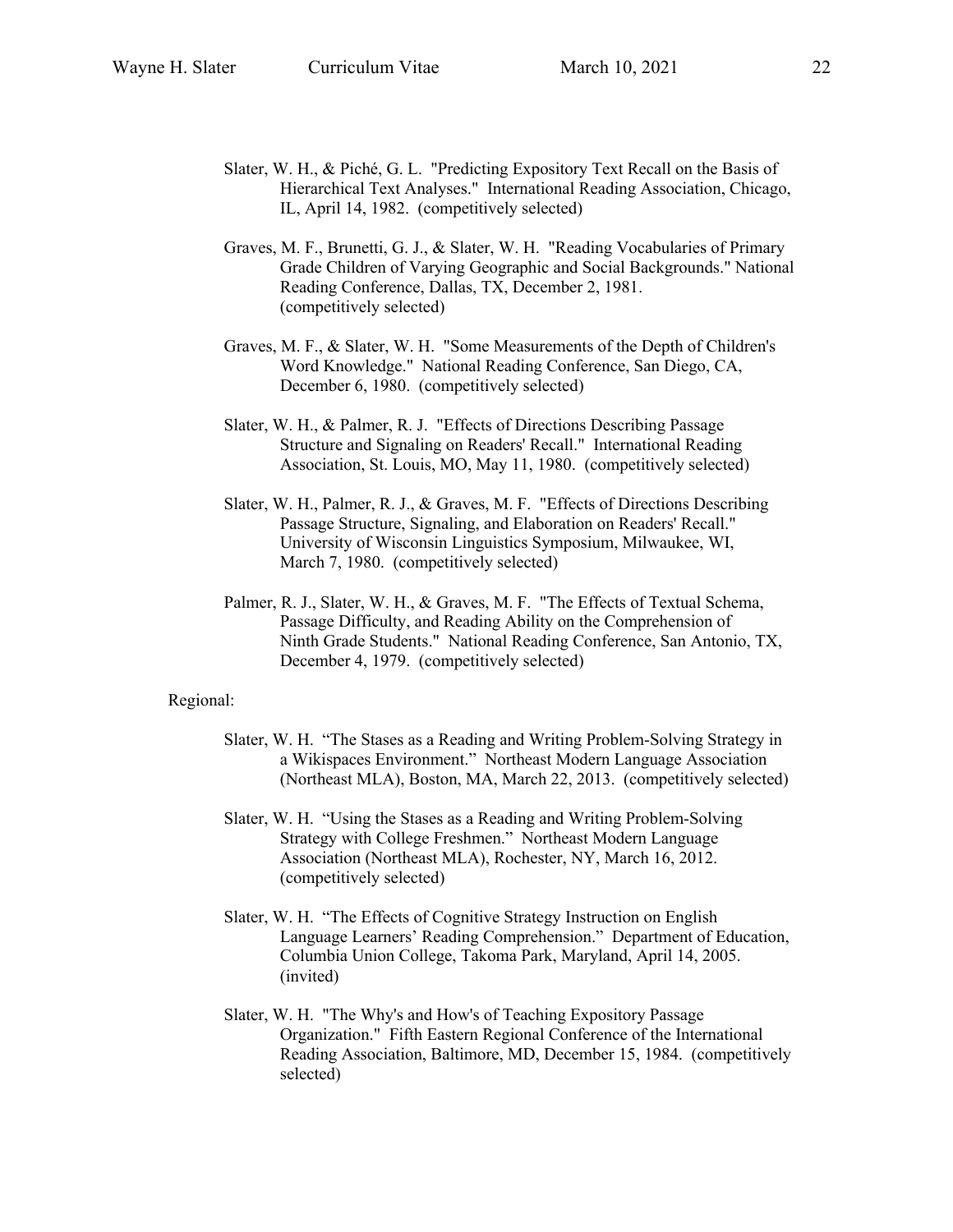Slater, W. H., & Palmer, R. J. "Factors that Influence Text Readability." Northern Plains Regional International Reading Association Conference, Minneapolis, MN, December 2, 1979. (competitively selected)

## State:

- Slater, W. H. "A Brief Update on Literacy Achievement in the United States: Reading and Writing." University of Baltimore, Faculty of Law, Baltimore, MD, November 14, 2013. (invited)
- Slater, W. H. "What Research Tells Us About University Freshman Readers and Writers." Freshman English Program, Department of English, University of Maryland, College Park, Maryland. March 8, 2006.
- Slater, W. H. "Constructs and Theories Grounding an English Language Arts Curriculum for the New Century." Montgomery County (Maryland) Public Schools. English Language Arts Specialists. Carver Educational Services Center. Rockville, Maryland. February 14, 2005.
- Slater, W. H. "Expert Teachers Teaching Text Structure to Diverse Middle School and High School Readers." Howard County (Maryland) Public Schools. High School and Middle School Reading Faculty. Long Reach High School. Columbia, Maryland. August 30, 2002.
- Slater, W. H. "Engaged Reading and Writing: Cognitive Strategies that Enhance Student Learning." Maryland Institute for Minority Achievement and Urban Education (MIMAUE). Ninth-Grade Faculty, Bladensburg High School, Prince George's County Public Schools, College Park, Maryland, August 14 – 16, 2002. (invited)
- Slater, W. H. "Reading in the Content Areas: Critical Issues." Maryland Institute for Minority Achievement and Urban Education (MIMAUE). Bladensburg High School and William Wirt Middle School, Prince George's County Public Schools, Maryland, January  $8 - 10$ , 2002. (invited)
- Slater, W. H. "Reading in the Content Areas: Critical Issues." Maryland Institute for Minority Achievement and Urban Education (MIMAUE). Bladensburg High School and William Wirt Middle School, Prince George's County Public Schools, Maryland, November 1 and November 15, 2001. (invited)
- Slater, W. H. "Engaged Reading and Writing: Cognitive Strategies that Enhance Student Learning." Maryland Institute for Minority Achievement and Urban Education (MIMAUE). Ninth-Grade Faculty, Bladensburg High School, Prince George's County Public Schools, College Park, Maryland, August 13 – 15, 2001. (invited)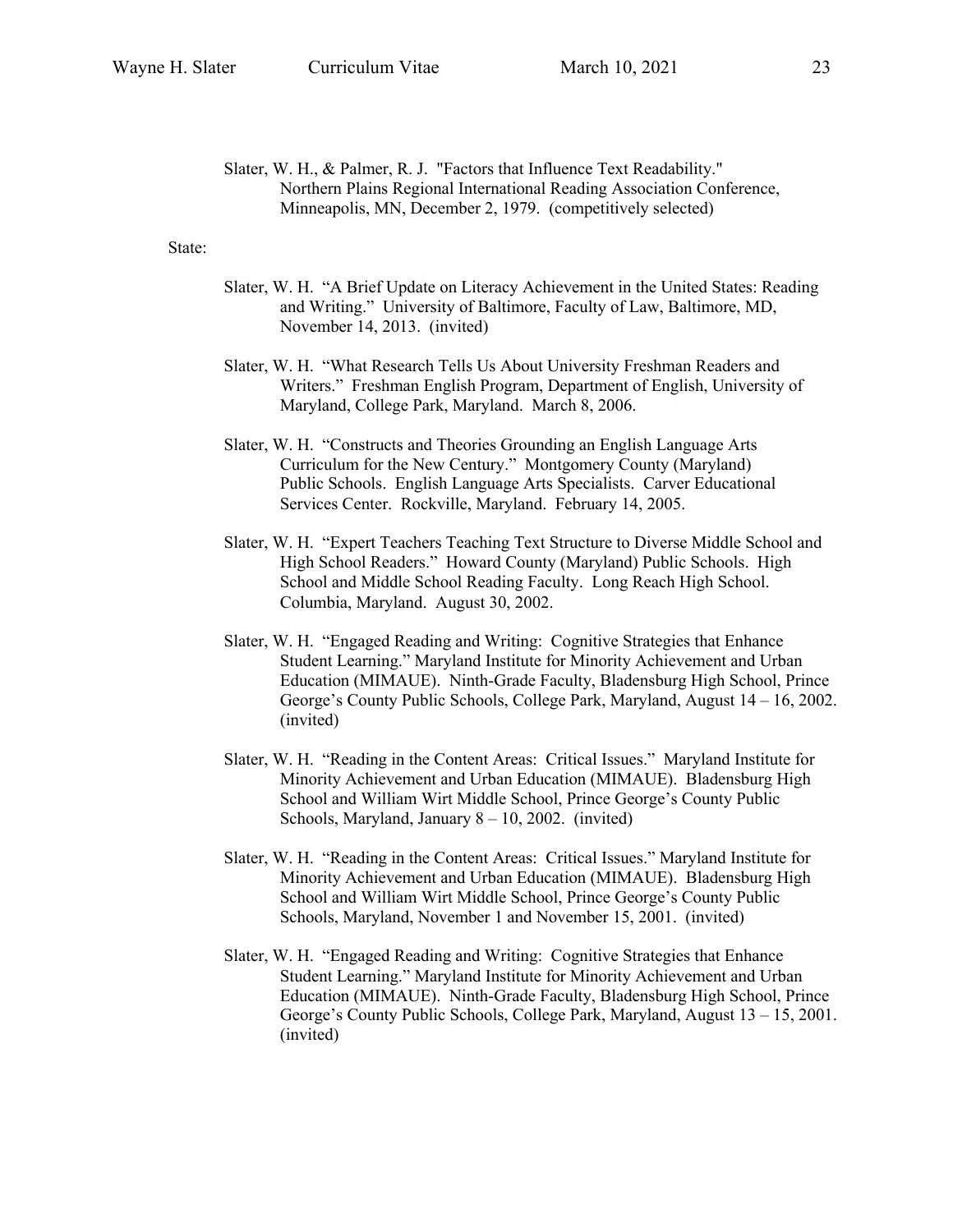- Slater, W. H. "Teachers' Strategic Use of Cognitive Strategy Instruction to Improve Students' Academic Performance." Montgomery Blair High School, Montgomery County Public Schools, Silver Spring, MD, February 7, 2001. (invited)
- Slater, W. H. "The Thinking Behind Scaffolding Reading Experiences." University of Maryland, Montgomery County Public Schools, Prince George's County Public Schools Secondary Professional Development Network (SPDSN). Hoyer Family Learning Center, Prince George's County Public Schools, November 16, 2000.
- Slater, W. H. "Implementing Theory Driven, Research Based Strategies and Best Practices by Secondary Education Interns: Linking Content Methods Course Content with Field Placement Expectations." University of Maryland, Montgomery County Public Schools, Prince George's County Public Schools Secondary Professional Development Network (SPDSN). Implementation meeting. Hoyer Family Learning Center, Prince George's County Public Schools September 28, 2000.
- Slater, W. H. "Theoretical and Research Support for the Systematic Study of Argumentation in the Schools." Maryland State Department of Education (MSDE), Baltimore, MD, February 3, 2000. (invited)
- Slater, W. H. "Engaging Students in Critical Thinking: Strategic Arguers Do It Better." Maryland Council of Teachers of English Language Arts, Baltimore, MD, October 22, 1999.
- Slater, W. H. "Re-inventing the English Teacher: Curricular Reform." Towson, MD, April 23, 1996.
- Slater, W. H. "Informing Reader Response: The Case for Literary Criticism." Maryland Council of Teachers of English Language Arts, Catonsville, MD, April 21, 1995.
- Slater, W. H. "Mass Media and the Teaching of Argumentation." Maryland Council of Teachers of English Language Arts, Timonium, MD, April 7, 1994.
- Slater, W. H. "Multicultural Perspectives on the Teaching of Literature." Maryland Council of Teachers of English Language Arts, Baltimore, MD, April 17, 1993.
- Slater, W. H. "Teaching Organization Strategies for Written Discourse." Albert Einstein High School (Montgomery County Public Schools), Kensington, MD, February 21, 1992. (invited faculty workshop)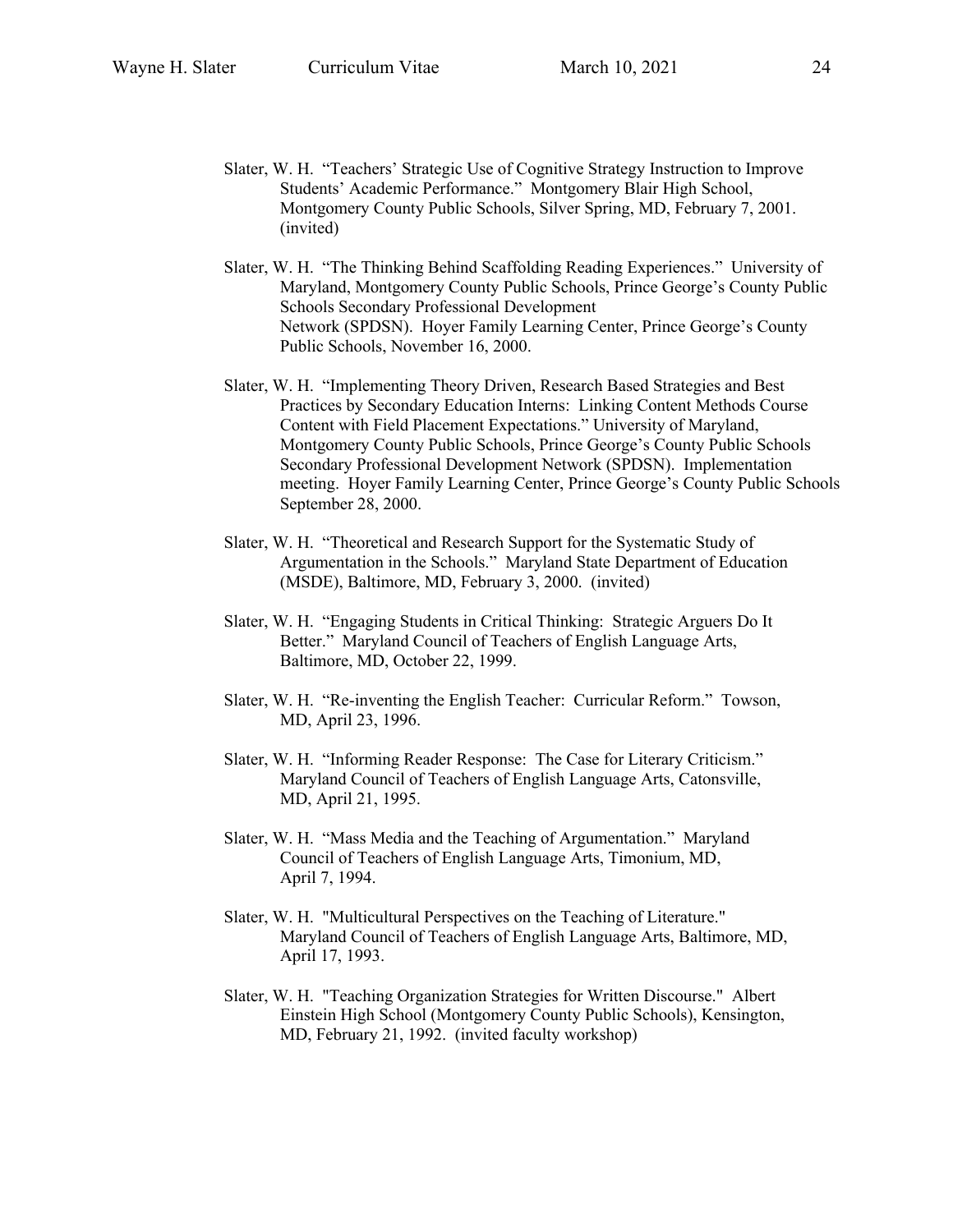- Slater, W. H. "Sentence Combining and Pattern Practice: Effective Strategies for Enhancing Syntactic Fluency in Writing." Albert Einstein High School (Montgomery County Public Schools), Kensington, MD, December 11, 1991. (invited faculty workshop)
- Slater, W. H. "Revision Strategies for Less Able Writers." Albert Einstein High School (Montgomery County Public Schools), Kensington, MD, November 17, 1991. (invited faculty workshop)
- Slater, W. H. "Constructing Arguments in Persuasive Discourse." Albert Einstein High School (Montgomery County Public Schools), Kensington, MD, October 11, 1991. (invited faculty workshop)
- Slater, W. H. "Prewriting: The Critical Stage in Expository Writing." Albert Einstein High School (Montgomery County Public Schools), Kensington, MD, September 9, 1991. (invited faculty workshop)
- Slater, W. H. "Critical Thinking: Writing as Problem Solving." T. C. Williams High School (Alexandria, VA Public Schools), Alexandria, VA, December 11, 1991. (invited faculty workshop)
- Slater, W. H., Horstman, F. R., & O'Ferrall, M. E. "Reciprocal Teaching and the Teaching of Literature." Maryland Council of Teachers of English Language Arts, Ocean City, MD, April 20, 1991. (competitively selected)
- Slater, W. H. "Rhetoric: The Art of Persuasion and the Reading of Literature." Carroll County Public Schools, Westminster, MD, November 29, 1988. (invited faculty workshop)
- Slater, W. H., Horstman, F. R., & Swann, C. G. "Teaching Expository Writing." Maryland Council of Teachers of English Language Arts, University of Maryland Baltimore County, Catonsville, MD, October 29, 1988. (competitively selected)
- Slater, W. H. "Critical Writing and Reading Across the Curriculum." The Queen Anne Episcopal School, Upper Marlboro, MD, August 25, 1988. (invited faculty workshop)
- Slater, W. H. "Could Textbooks be Better Written to Improve Students' Comprehension?" State of Maryland International Reading Association, Timonium, MD, March 13, 1987. (competitively selected)
- Slater, W. H., & Scott, S. B. "The Effects of Topic-Specific and Audience-Specific Prewriting Questions on Sixth-Graders' Persuasive Letters." State of Maryland International Reading Association, Germantown, MD, January 27, 1986. (competitively selected)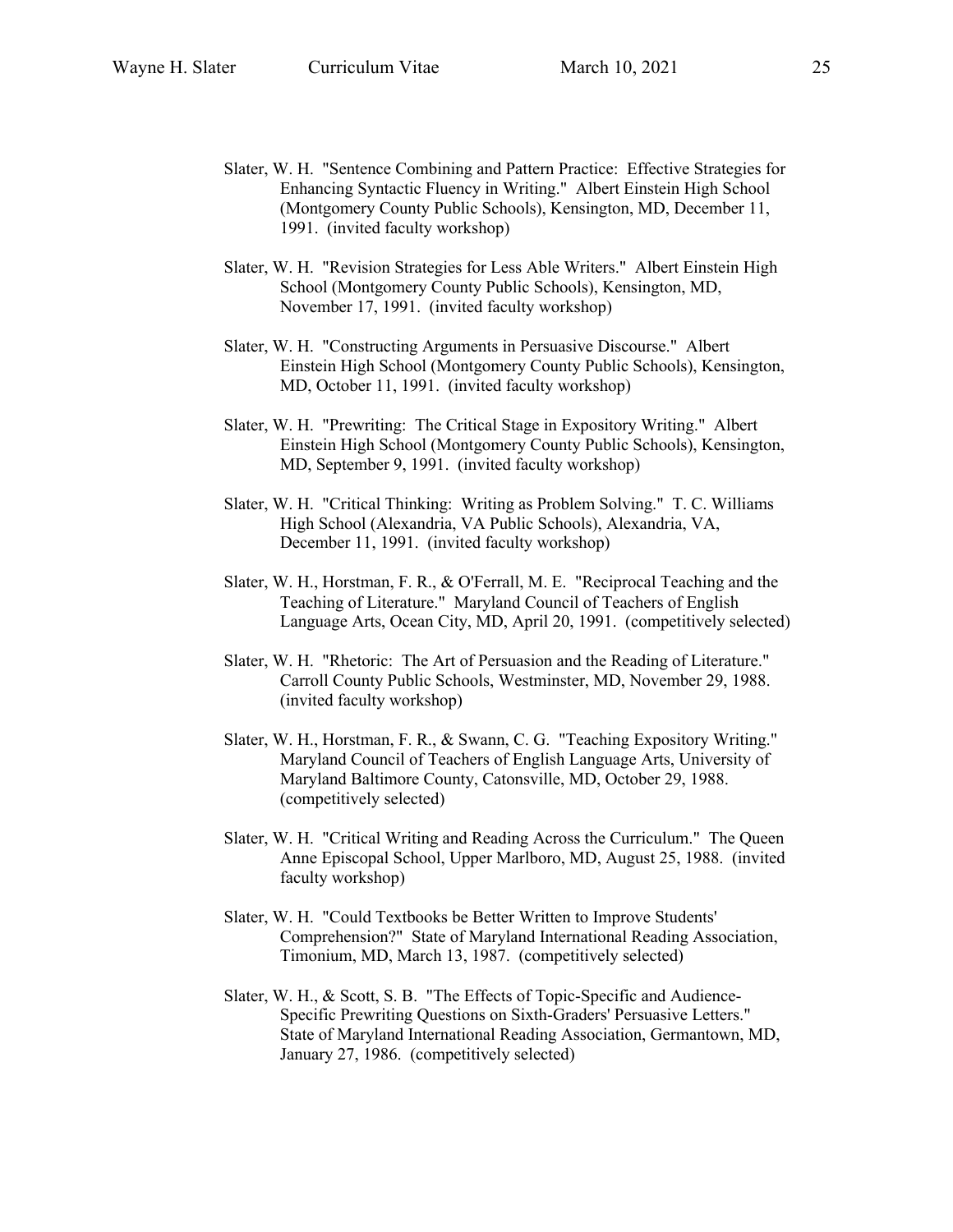- Slater, W. H. "The Effects of Prewriting Questions on Students' Writing." Maryland Reading Institute, Ocean City, MD, October 4, 1985. (competitively selected)
- Slater, W. H., & Morris, P. L. "The Reading Vocabularies of First- through Fourth-Grade Students in a Rural Hawaiian, a Suburban Midwestern, and an Urban Middle Atlantic School." Pimlico Elementary School (PS 223), Baltimore City Public Schools, Baltimore, MD, September 2, 1985. (invited research report)
- Slater, W. H., Kapinus, B., Scott, S. B., & Redd-Boyd, T. M. "Prewriting Questions that Make a Difference." Maryland Reading Institute, Ocean City, MD, October 17, 1985. (competitively selected)
- Slater, W. H. "QUILL: A Microcomputer Writing Package for Elementary Schools." Laurel Elementary School, Laurel, MD, May 11, 1985. (invited faculty workshop)
- Slater, W. H. "Teaching Audience Adaptation Skills to Junior High School Students." Arundel Junior High School, Odenton, MD, May 7, 1984. (invited faculty workshop)
- Slater, W. H. "Teaching Prefixes to Improve Reading Comprehension." State of Maryland International Reading Association, Columbia, MD, May 11, 1984. (competitively selected)
- Slater, W. H., & Forsberg, K. "Literary Interests of High School Students." Mount St. Joseph High School, Baltimore, MD, April 5, 1984. (invited faculty workshop)
- Slater, W. H. "Learning from Text." Jessup State Prison, Jessup, MD, November 17, 1983. (invited staff workshop)
- Slater, W. H. "The Reader and Expository Text Structure." State of Maryland International Reading Association, Columbia, MD, May 20, 1983. (competitively selected)
- Slater, W. H. "Teaching Sentence Structure: Sentence Combining and Pattern Practice." Arundel Junior High School, Odenton, MD, April 23, 1983. (invited faculty workshop)
- Slater, W. H. "Answering Essay Questions." Arundel Senior High School, Odenton, MD, April 7, 1983. (invited faculty workshop)
- Slater, W. H. "Selecting Vocabulary to Teach in Content Area Classes." Maryland Reading Institute, Ocean City, MD, October 10, 1982. (competitively selected)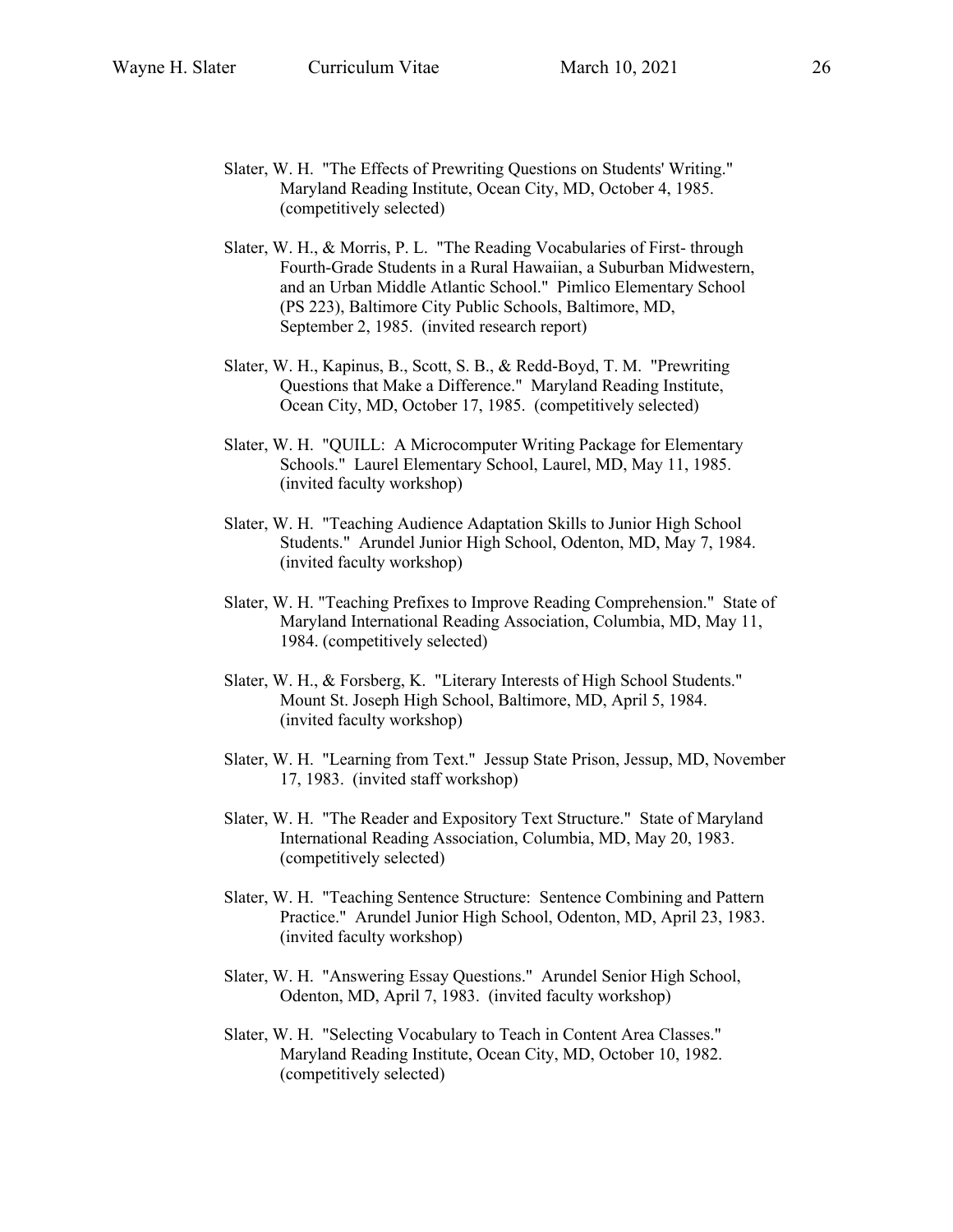- Slater, W. H., Cooper, M. C., & Gaskill, G. "Teaching Invention Heuristics to High School Students." Minnesota Council of Teachers of English, Minneapolis, MN, May 10, 1978. (competitively selected)
- Slater, W. H. "Teaching Paragraph Structure to High School Students." Minnesota Council of Teachers of English, Rochester, MN, May 5, 1975. (competitively selected)
- Slater, W. H., & Hill, P. L. "Mass Literature: An Alternative for the Non-College Bound." Minnesota Council of Teachers of English, Mankato, MN, April 27, 1973. (competitively selected)

## **RESEARCH PROJECTS**

Grant Awards:

*Council on the Environment, University of Maryland, Earth Science Interdisciplinary Research Center*

ScienceBEAT: An Innovative Educational Collaboration to Increase Understanding of Climate Change with Active Learning: University of Maryland and Prince George's County Public Schools, (Ronald Yaros, Wayne Slater, Ross Salawitch, Amir Sapkota, and Tim Canty, \$110,000), 2015 – 2017.

*ESEA Title II: Maryland Higher Education Commission (MHEC): Improving Teacher Quality*

Integrating Content Literacy (Reading and Writing), Special Education Knowledge and Applications, and the Common Core State Standards in Language Arts: A Joint University of Maryland and Prince George's County Public Schools Initiative, (Wayne H. Slater, PI, FY 2012, ITQ Phase 10, **\$120,200**), 2012 – 2013.

## *ESEA Title II: Maryland Higher Education Commission (MHEC): Improving Teacher Quality*

Preparing Literacy Coaches for Low Achieving Middle and High Schools Phase 4: A Joint University of Maryland and Baltimore City Public Schools Initiative, (Wayne H. Slater, PI, ITQ-09-711, **\$160,329.00**), 2009 – 2010.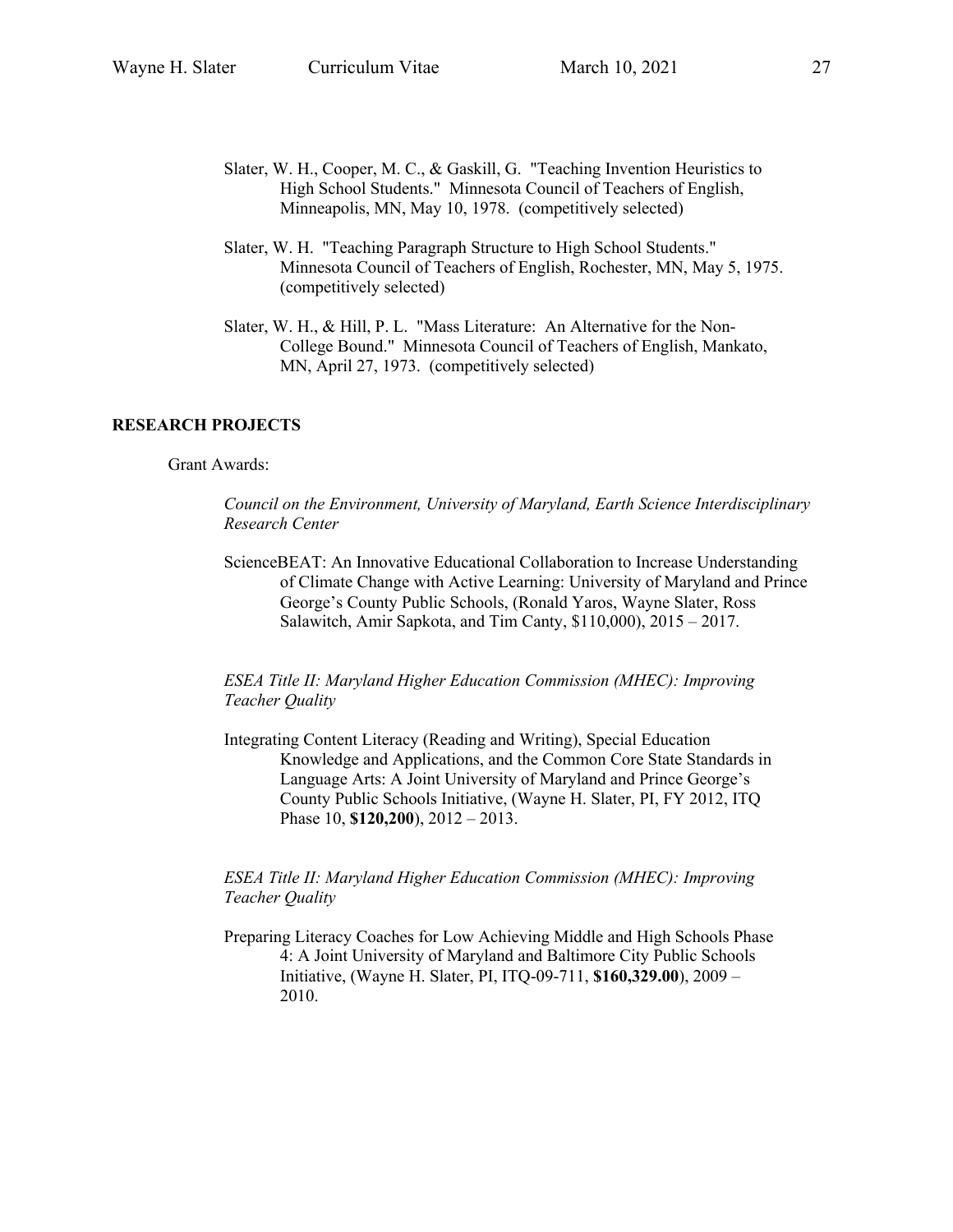*ESEA Title II: Maryland Higher Education Commission (MHEC): Improving Teacher Quality*

Preparing Literacy Coaches for Low Achieving Middle and High Schools Phase 3: A Joint University of Maryland and Prince George's County Public Schools Initiative, (Wayne H. Slater, PI, ITQ-08-612, **\$165,933.00**), 2008 - 2009

*ESEA Title II: Maryland Higher Education Commission (MHEC): Improving Teacher Quality*

Preparing Literacy Coaches for Low Achieving Middle and High Schools Phase 2: A Joint University of Maryland, Montgomery County Public Schools, Prince George's County Public Schools Initiative, (Wayne H. Slater, PI, ITQ-07-514, **\$406,943.00**), 2006 – 2010.

*ESEA Title II: Maryland Higher Education Commission (MHEC): Improving ¨ Teacher Quality*

- Preparing Literacy Coaches for Low Achieving Middle and High Schools: A Joint University of Maryland and Montgomery County Public Schools Initiative, (Wayne H. Slater, PI, ITQ-06-407, **\$101,463.00**),  $2006 - 2008$ .
- U. S. Department of Education
- On-Line Reading Resources Grant, No. ED-00-PO-3756/EDOVAE-OO-00046, U. S. Department of Education, (Michael F. Graves, University of Minnesota, PI), \$4000, 2002-2003

### University of Maryland

Maryland Institute for Minority Achievement and Urban Education (MIMAUE) (Martin L. Johnson, PI, University of Maryland), \$870,000, 2001-

### Maryland State Department of Education

Title II Grant (with Richard Solomon): Implementing Cognitive Strategy Instruction in Secondary Education Program Field Placements in Professional Development School (PDS) Settings, 2000-2001. (\$55,000)

### Private Foundations

Project Einstein: Establishing Writing/Reading Centers in At-risk High Schools Using Personal Computer, 1991-1996.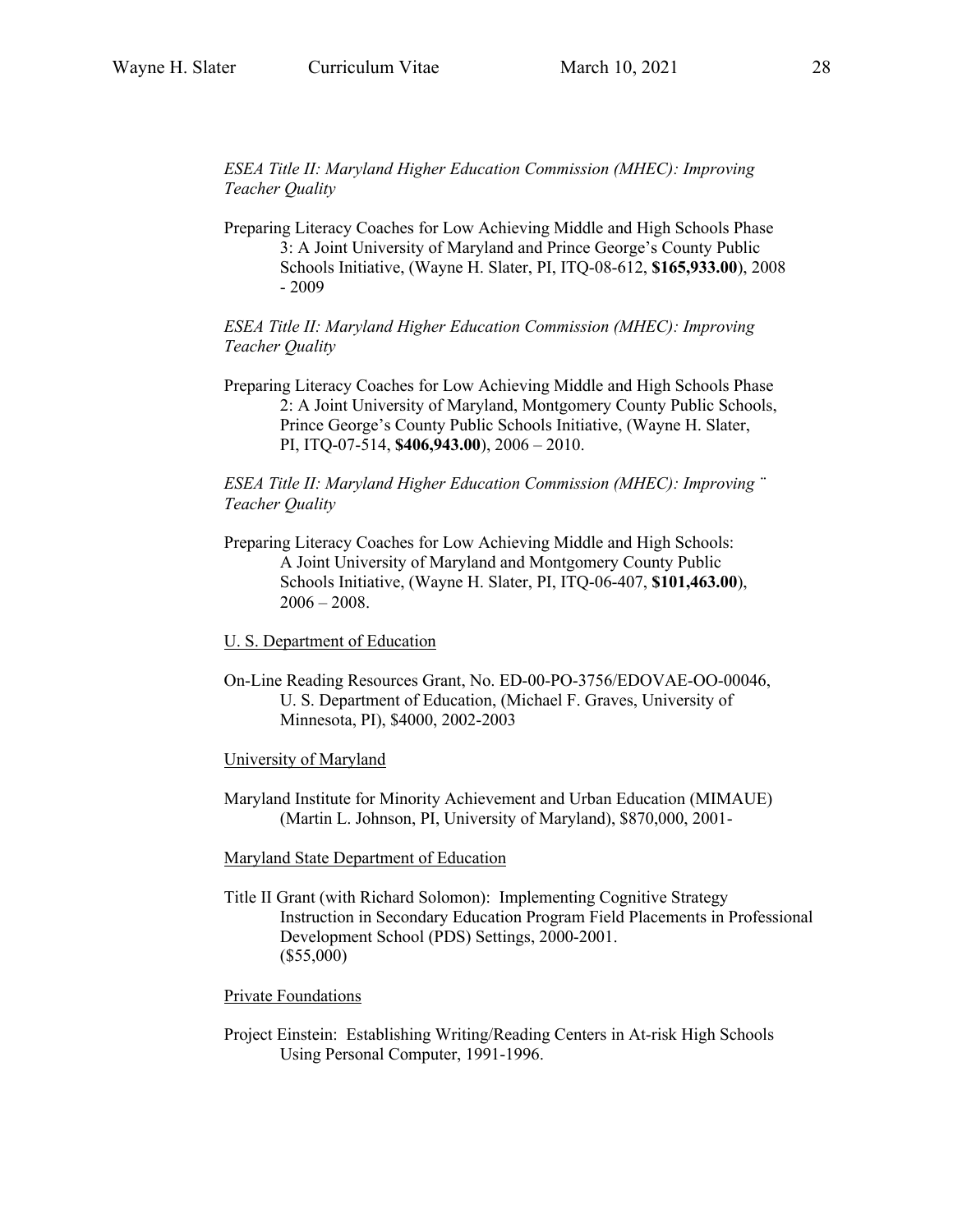The Bendix Field Engineering Corporation: Microcomputers: Writing and Reading, Howard County Public Schools, August, 1989. (\$60,000)

Graduate School

- University of Maryland Graduate School (with Jean Dreher), The Maryland Conference on Literacy: Perspectives on Theory, Research, and Practice, September 1990. (\$7000.00)
- University of Maryland General Research Board Summer Research Award, The Graduate School, College Park Campus, December, 1983. (\$3,500.00)

Division of Human and Community Resources

- University of Maryland, Division of Human and Community Resources: Prewriting Questions, January, 1986. (\$1,000.00)
- University of Maryland, Division of Human and Community Resources: Revising Expository Text, December, 1984. (\$200.00)
- University of Maryland, Division of Human and Community Resources: Composition Research Project, December, 1982. (\$300.00)

#### College of Education

University of Maryland, College of Education: Infusing Computer-Based Networking and Multi-Media Instructional Technology in EDCI's English Teacher Preparation Programs, April 1994. (\$5000.00)

Center for Educational Research and Development (C.E.R.D.)

- University of Maryland, Center for Educational Research and Development (with Jean Dreher): The Maryland Conference on Literacy: Perspectives on Theory, Research, and Practice, May, 1990. (\$4000.00)
- University of Maryland, Center for Educational Research and Development: Causal Relations and Reading Comprehension, May 1990. (\$5000.00)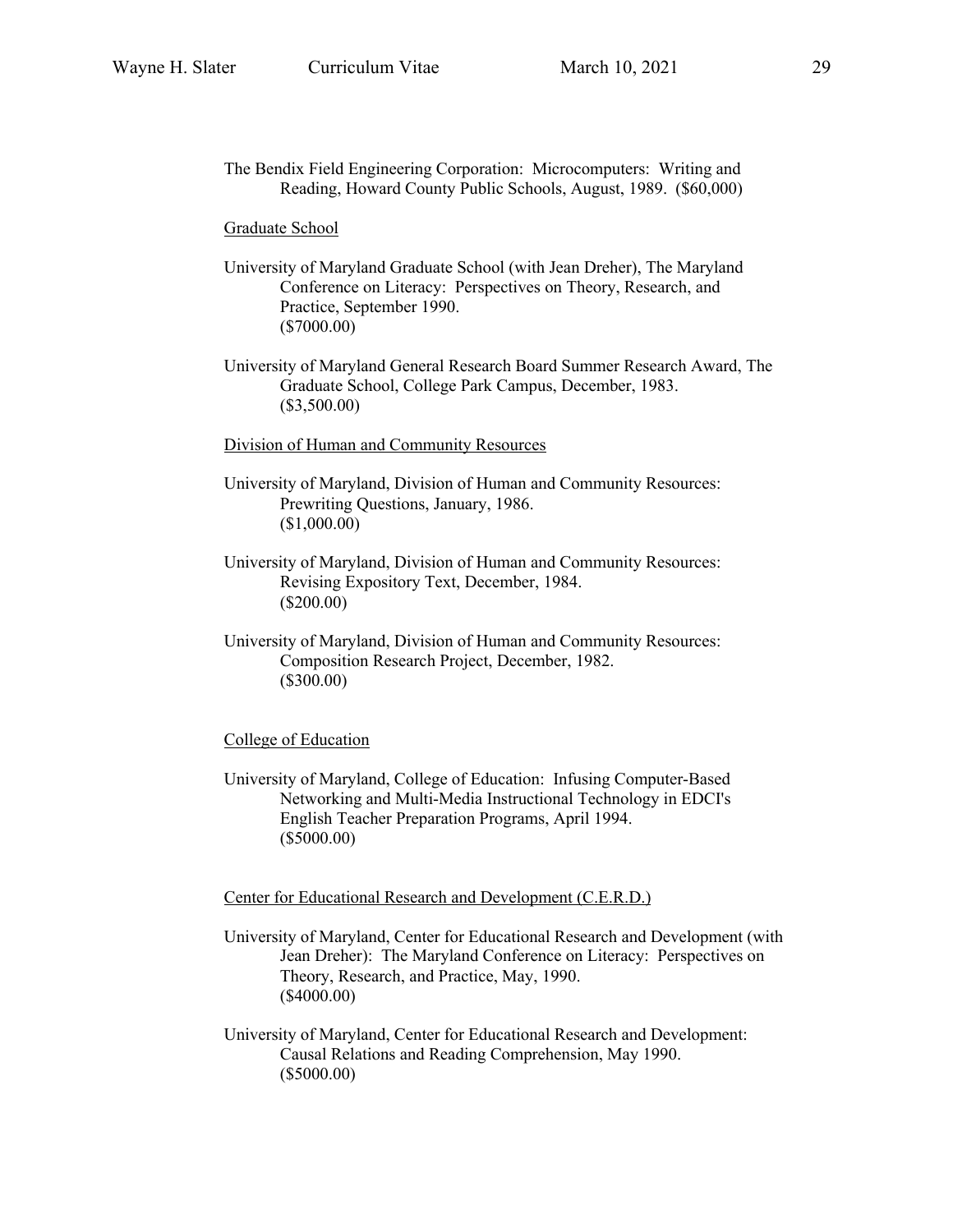University of Maryland, Center for Educational Research and Development: Prewriting Questions, May, 1987. (\$3,500.00)

University of Maryland, Center for Educational Research and Development: Computer-Assisted Writing Instruction, April, 1985. (\$2,000.00)

University of Maryland, Center for Educational Research and Development: Computers and Instruction, October, 1984. (\$2,000.00)

Department of Curriculum and Instruction

University of Maryland, Department of Curriculum and Instruction: September, 1998 (\$750.00)

University of Maryland, Department of Curriculum and Instruction: November, 1996 (\$500.00)

University of Maryland, Department of Curriculum and Instruction: November, 1995 (\$400.00)

University of Maryland, Department of Curriculum and Instruction: November, 1994 (\$500.00)

University of Maryland, Department of Curriculum and Instruction: Causal Relations in Reading Comprehension, November 1992. (\$300.00)

University of Maryland, Department of Curriculum and Instruction: Causal Relations in Reading Comprehension, November 1991. (\$350.00)

University of Maryland, Department of Curriculum and Instruction: Writing and Reading Research Studies, November, 1988. (\$750.00)

University of Maryland, Department of Curriculum and Instruction: Reading Vocabularies: Primary, October, 1986. (\$600.00)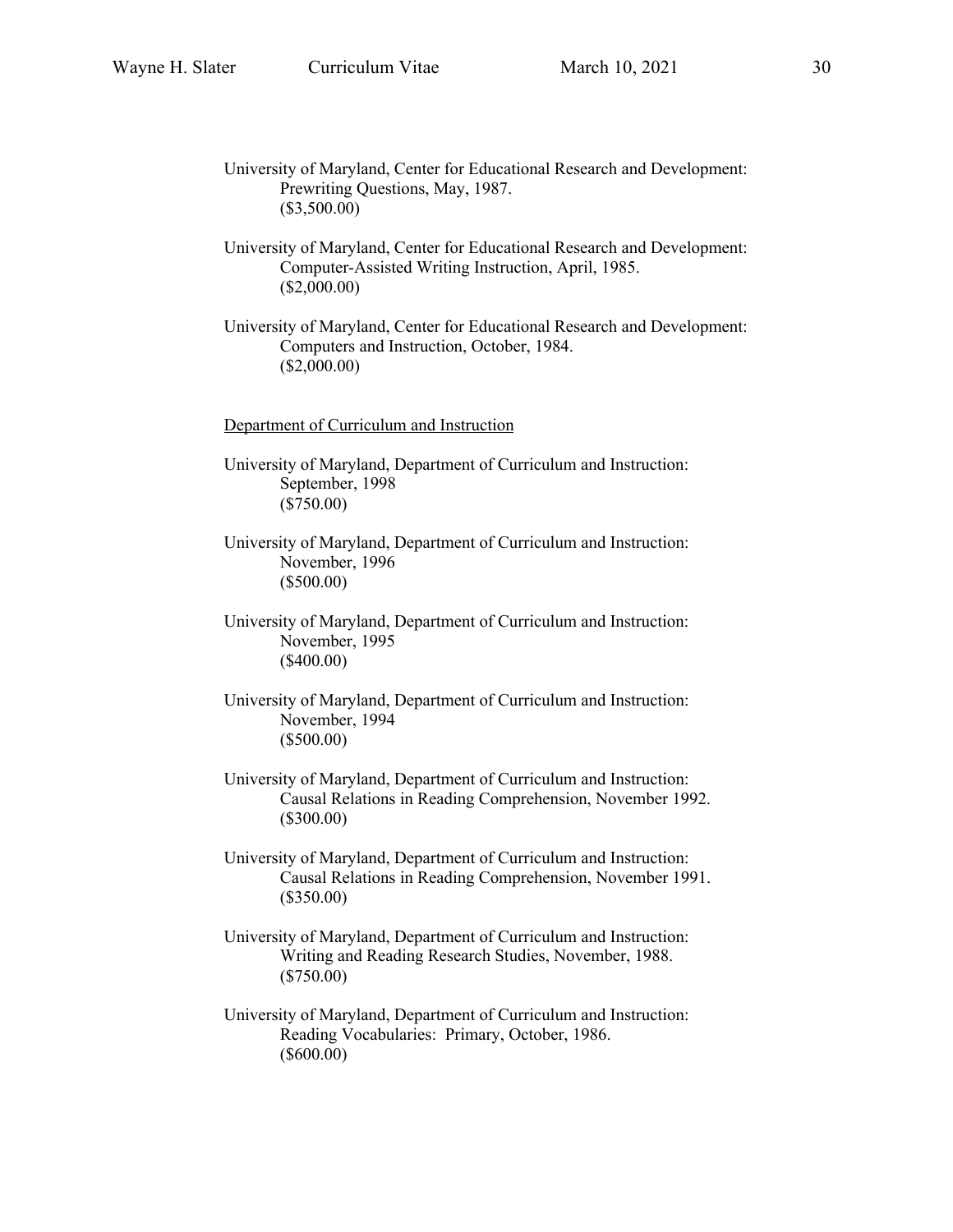- University of Maryland, Department of Curriculum and Instruction: Reading Vocabularies: Secondary, November, 1985. (\$600.00)
- University of Maryland, Department of Curriculum and Instruction: Testing Reading Vocabularies, March, 1985. (\$600.00)
- University of Maryland, Department of Curriculum and Instruction: Teaching Reading Vocabulary, October, 1984. (\$200.00)
- University of Maryland, Department of Curriculum and Instruction: Composition Research Project, March, 1983. (\$600.00)
- University of Maryland, Department of Curriculum and Instruction: Vocabulary Study, March, 1982. (\$200.00)
- University of Minnesota, College of Education Research Grant: Dissertation Award, 1981-1982. (\$2,000.00)

Research in Progress:

- Reading: reading comprehension with a focus on critical reading and problem solving
- Writing: audience specification and argumentation; computer-mediated reading and writing instruction; prewriting strategies; and cognitive strategy instruction

## **PROFESSIONAL PUBLIC SERVICE**

# Consultancies:

| 2009-  | Reviewer, Allyn & Bacon, New York, NY                                              |
|--------|------------------------------------------------------------------------------------|
| 2009-  | Reviewer, Prentice-Hall, New York, NY                                              |
| 2013 - | Folio Reviewer, Council for the Accreditation of Education<br>Professionals (CAEP) |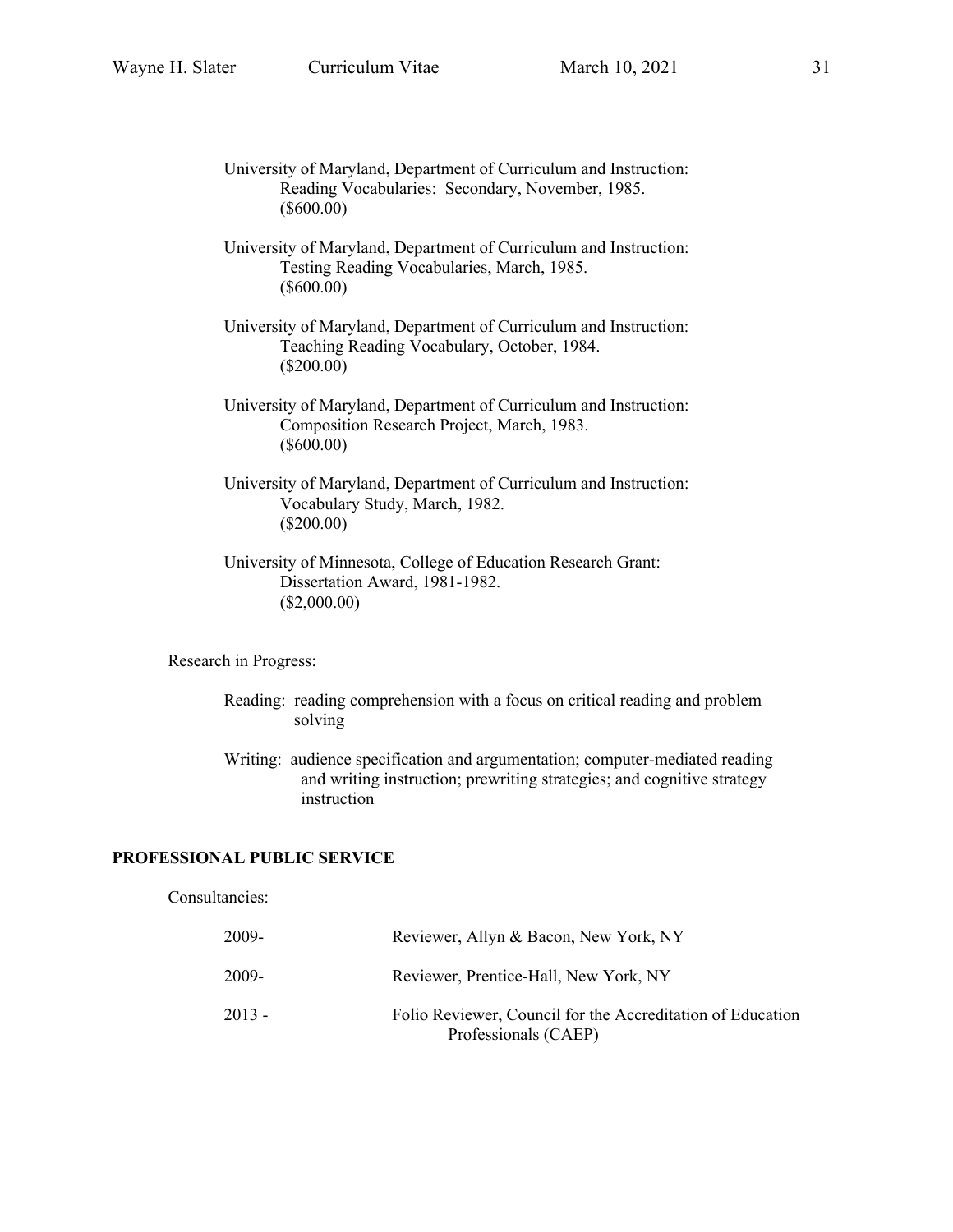| 2009 - 2013   | Folio Reviewer, National Council for the Accreditation of<br>Teacher Education (NCATE)                                                            |
|---------------|---------------------------------------------------------------------------------------------------------------------------------------------------|
| $2006 - 2010$ | Reviewer, University of Wisconsin System, Graduate<br><b>School Proposals</b>                                                                     |
| 2004 - 2010   | National Museum of Language, Executive Secretary for the<br><b>Executive Committee and Board of Directors</b>                                     |
| 2003 - 2010   | Consultant, SAGE Publications, Thousand Oaks, CA                                                                                                  |
| 2003 - 2005   | International Reading Association, Focus Group, National<br>Commission on Excellence in Elementary Teacher<br>Preparation for Reading Instruction |
| 2001-2010     | National Museum of Language, Board of Directors                                                                                                   |
| 2000-present  | Maryland State Department of Education, Baltimore, MD,<br>Reviewer of Reviews: Program and Assessment                                             |
| 1994-present  | Maryland State Department of Education, Baltimore, MD,<br>Secondary English Content Team                                                          |
| 1995-present  | Consultant, Prentice-Hall, Columbus, OH                                                                                                           |
| 1995-present  | Consultant, Allyn and Bacon, Boston, MA                                                                                                           |
| 1993-present  | Consultant, Harcourt Brace Jovanovich, Chicago, IL                                                                                                |
| 1991-1992     | Consultant, Christopher-Gordon Publishers, Norwood,<br>MA                                                                                         |
| 1989-present  | Consultant, Longman Publishing Company, New York,<br>NY                                                                                           |
| 1988-1993     | Maryland State Department of Education, Baltimore,<br>MD. Chair, Essentials Committee: English<br>Language Arts/Reading: K-12.                    |
| 1986-present  | U. S. Department of Education (O.E.R.I.), Washington,<br>D. C. Reviewer of research proposals.                                                    |
| 1983-1986     | Maryland State Department of Education, Baltimore,<br>MD. Committee on State goals and objectives<br>for English/Language Arts curricula.         |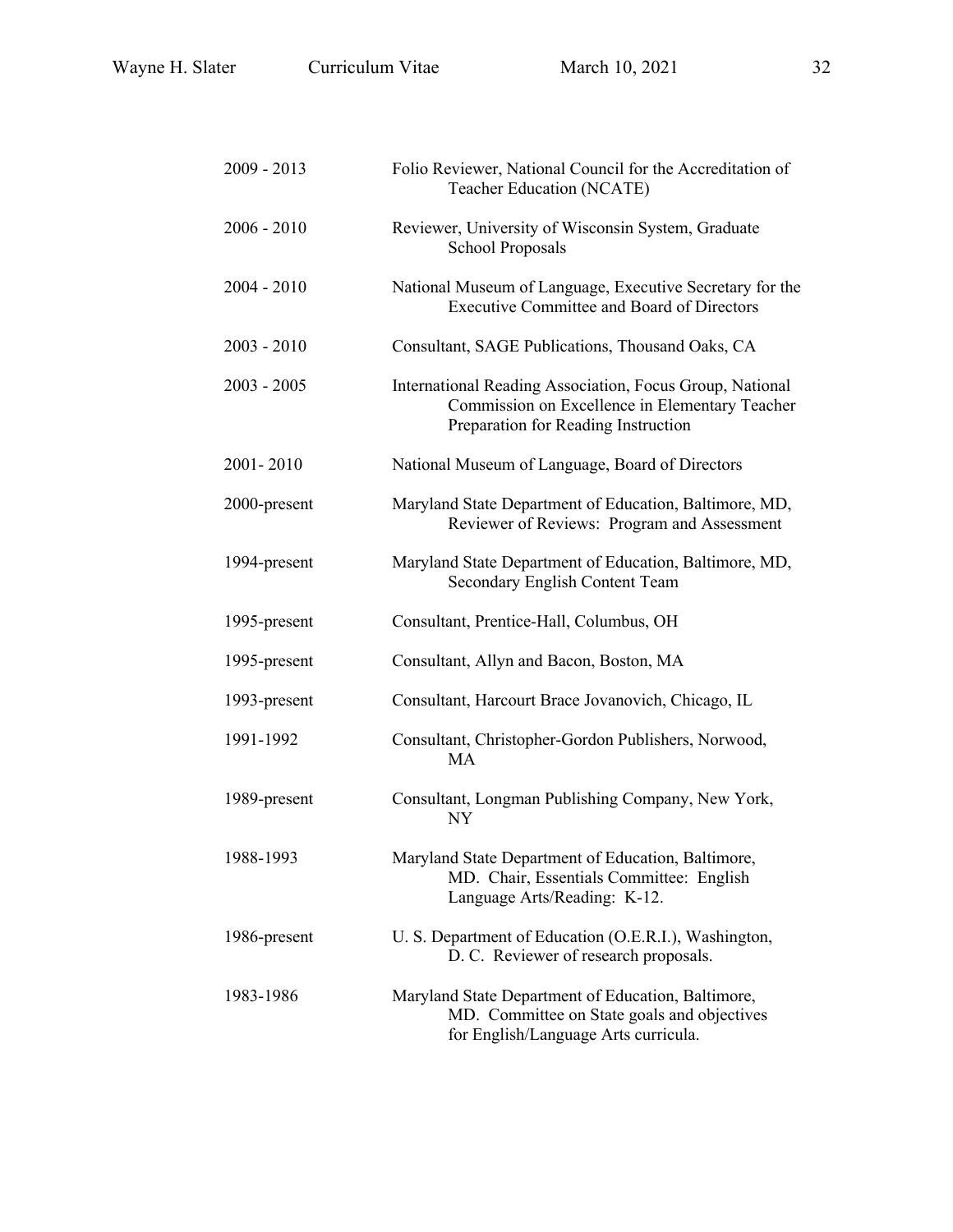| 1985      | National Geographic Society, Washington, D. C.<br>Invited to present paper to editorial staff<br>titled "Factors Influencing the Difficulty of<br>Texts." Consulted with editors and reviewed<br>published materials. |
|-----------|-----------------------------------------------------------------------------------------------------------------------------------------------------------------------------------------------------------------------|
| 1985-1986 | Consultant, Harper & Row, Publishers, Inc., New York,<br>NY.                                                                                                                                                          |
| 1982-1983 | Consultant, Battelle Memorial Institute, Columbus, OH.                                                                                                                                                                |
| 1980      | Minnesota State Department of Education, St. Paul, MN.<br>Served on State curriculum guide committee for<br>English/Language Arts.                                                                                    |

Organization Memberships:

American Educational Research Association (AERA)

American Psychological Association (APA)

Literacy Research Association (IRA)

Linguistics Society of America (LSA)

National Conference on Research in English (NCRE)

National Council of Teachers of English (NCTE)

Maryland Council of Teachers of English Language Arts (MCTELA)

Rhetoric Society of America (RSA)

## Scholarly Activities:

| $2019 -$      | Reviewer, TESOL Quarterly                                                                                                                     |
|---------------|-----------------------------------------------------------------------------------------------------------------------------------------------|
| $2019 -$      | Associate SIG Chair, American Educational Research<br>Association Special Interest Group (SIG):<br>Research in Reading and Literacy (elected) |
| $2016 - 2019$ | Program Chair, American Educational Research<br>Association Special Interest Group (SIG):<br>Research in Reading and Literacy (elected)       |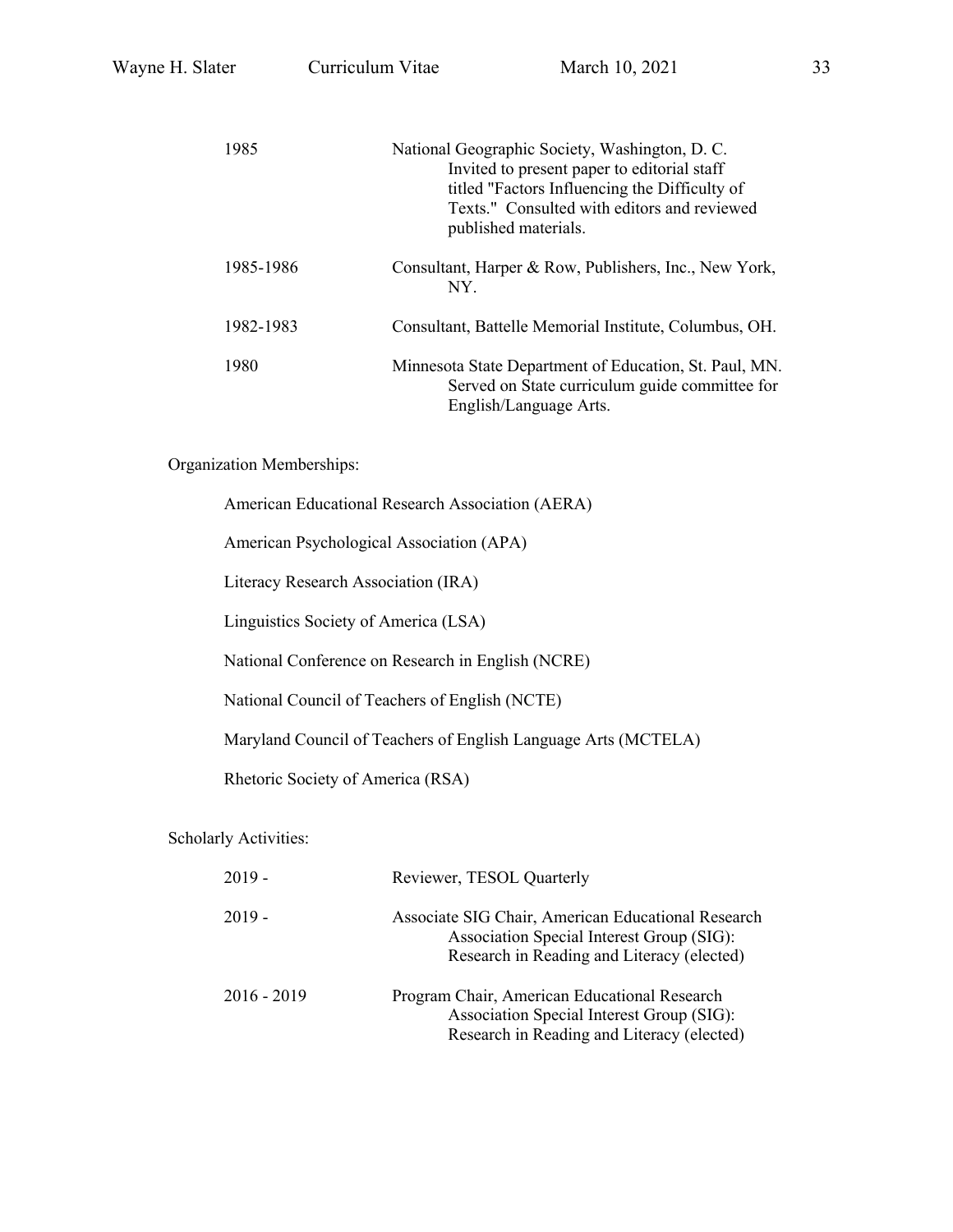| 2013 -      | Secretary/Treasurer, American Educational Research<br>Association Special Interest Group (SIG):<br>Research in Reading and Literacy (elected)    |
|-------------|--------------------------------------------------------------------------------------------------------------------------------------------------|
| 2011 - 2013 | SIG Chair, American Educational Research<br>Association Special Interest Group (SIG):<br>Research in Reading and Literacy                        |
| 2010 -      | Reviewer, National Council for Accreditation of<br>Teacher Education (NCATE) now the Council for<br>Accreditation of Educator Preparation (CAEP) |
| 2011 -      | Chair, American Educational Research Association,<br>Special Interest Group (SIG): Research in<br>Reading and Literacy                           |
| 2008 - 2011 | Treasurer, American Educational Research Association,<br>Special Interest Group (SIG): Research in<br>Reading and Literacy                       |
| 2006 -      | Reviewer, Review of Educational Research, American<br><b>Educational Research Association</b>                                                    |
| 2004 -      | Chair, American Educational Research Association,<br>Special Interest Group (SIG): Research in<br>Reading and Literacy                           |
| 2003 -      | Chair, American Educational Research Association,<br>Special Interest Group (SIG): Basic Research in<br>Reading and Literacy (elected)           |
| 2004 -      | Member, English Curriculum Council, Montgomery County<br>Public Schools, Rockville, MD (appointed)                                               |
| 2001 - 2003 | Vice Chair, American Educational Research Association,<br>Special Interest Group (SIG): Basic Research in<br>Reading and Literacy (elected)      |
| 2002 -      | Reviewer, Division B, Curriculum Studies, American<br><b>Educational Research Association</b>                                                    |
| 2002 -      | Reviewer, Division C, Learning and Instruction, American<br><b>Educational Research Association</b>                                              |
| 2002 -      | Reviewer, Division K, Teacher Education, American<br><b>Educational Research Association</b>                                                     |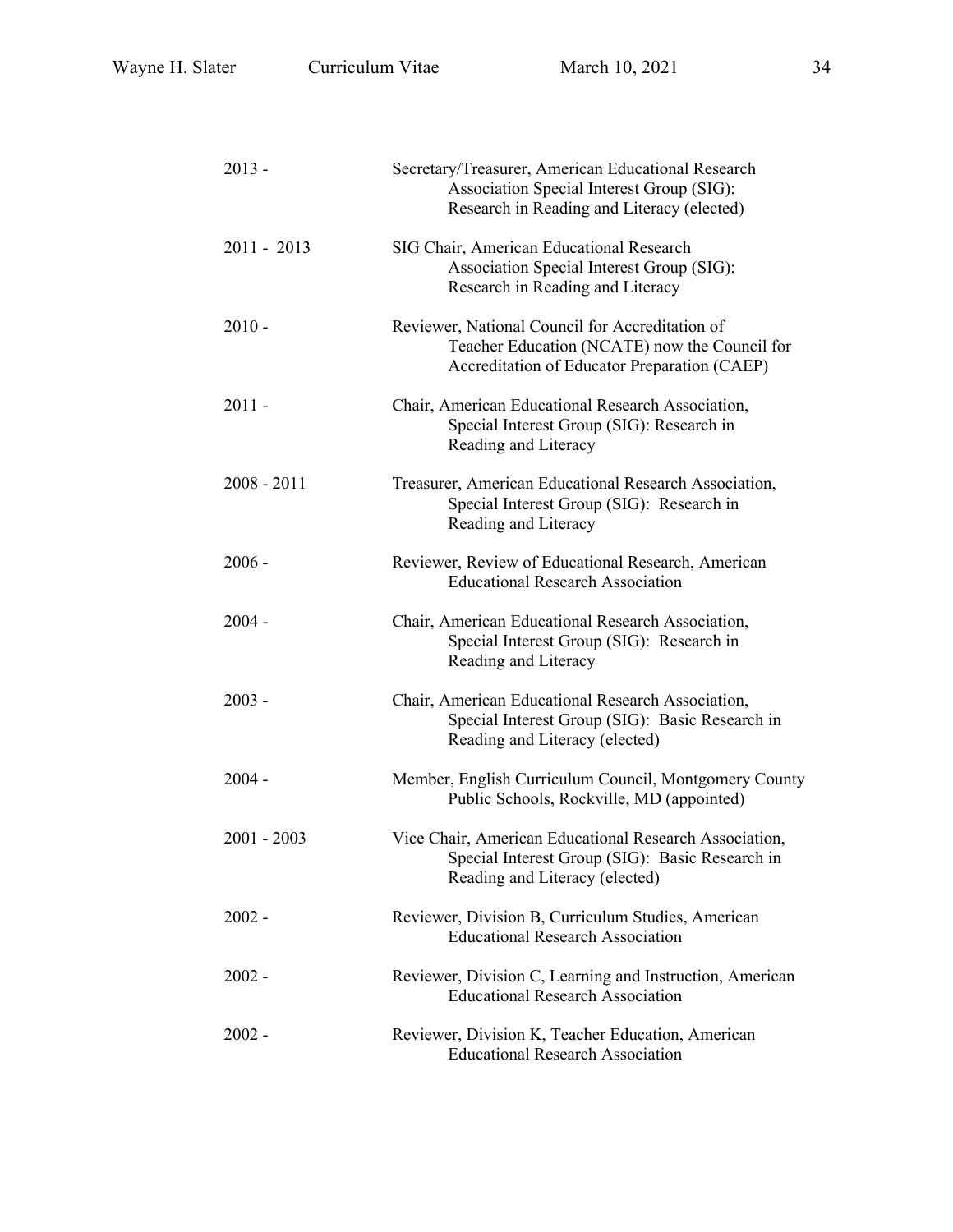| $2002 -$         | Reviewer, SIG: Vocabulary, American Educational Research<br>Association                                                                                 |
|------------------|---------------------------------------------------------------------------------------------------------------------------------------------------------|
| 2001 -           | Reviewer, SIG: Urban Learning, Teaching, and Research,<br>American Educational Research Association                                                     |
| 1997 -           | Reviewer, SIG: Basic Research in Reading, American<br><b>Educational Research Association</b>                                                           |
| 2002 -           | Reviewer, Early Childhood Education and Research                                                                                                        |
| 2000 -           | Reviewer, Urban Education                                                                                                                               |
| 2000 -           | Reviewer, The Spencer Foundation                                                                                                                        |
| $2000 -$         | Reviewer, Educational Assessment                                                                                                                        |
| 1998 -           | Editorial Review Board, National Reading Conference Yearbook                                                                                            |
| 1998 -           | Editorial Review Board, Scientific Studies of Reading                                                                                                   |
| 1997 - 2000      | Chair (second term), American Educational Research<br>Association, Special Interest Group (SIG):<br>Basic Research in Reading and Literacy<br>(elected) |
| 1996 -           | Reviewer, The Buros Institute of Mental Measurements,<br>University of Nebraska, Lincoln                                                                |
| 1996 - 1997      | Reviewer, Early Childhood Education and Research                                                                                                        |
| 1994 - 1997      | Chair, American Educational Research Association,<br>Special Interest Group (SIG): Basic<br>Research in Reading and Literacy<br>(elected)               |
| 1992 - 1993      | Editor, American Educational Research Association,<br>Special Interest Group (SIG) Newsletter:<br>Basic Research in Reading and Literacy                |
| 1991 - present   | Reviewer, <i>Applied Cognitive Psychology</i> , manuscripts                                                                                             |
| 1989 - present   | Reviewer, American Educational Research Journal,<br>manuscripts                                                                                         |
| $1989$ - present | Reviewer, The Journal of Reading, manuscripts                                                                                                           |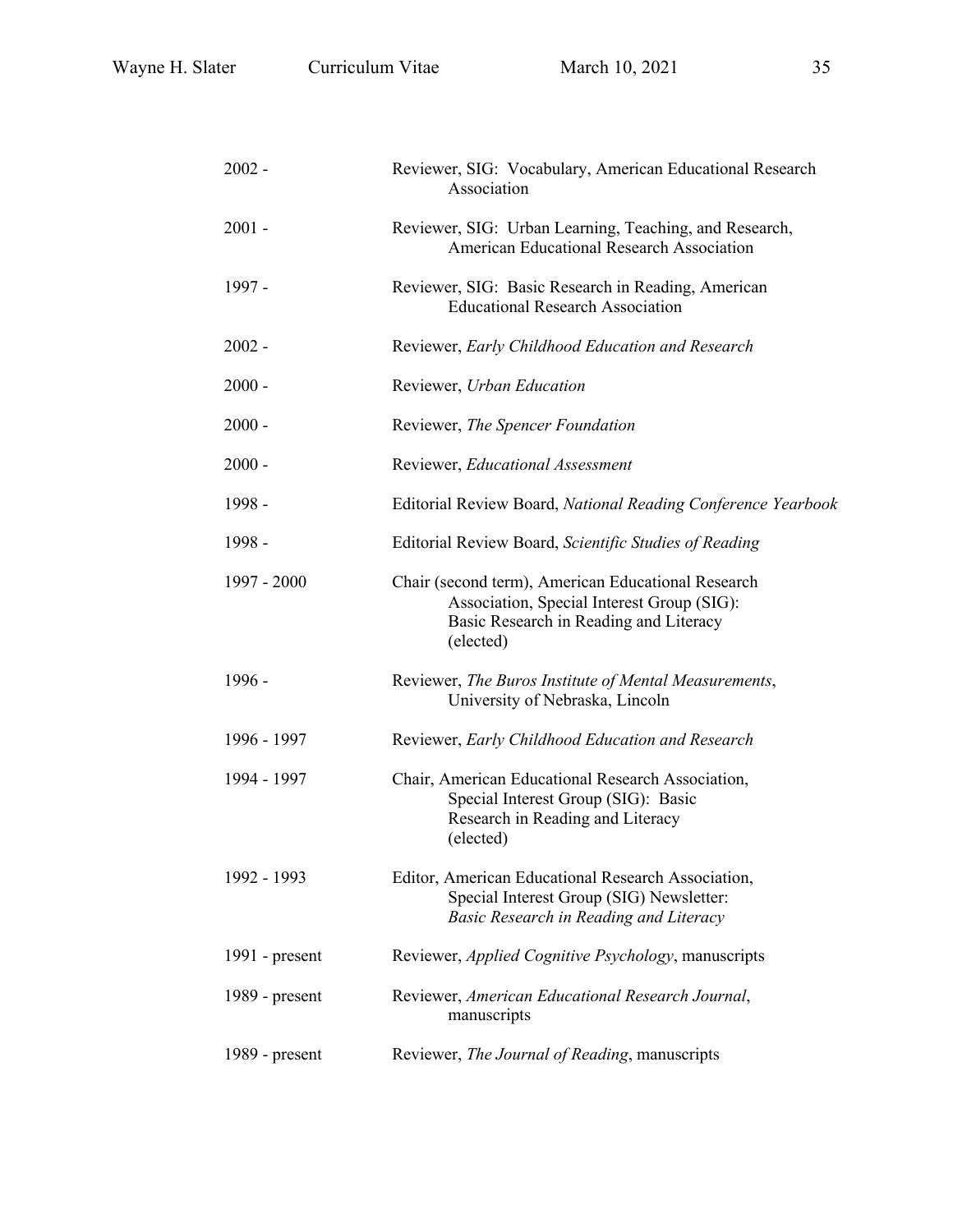| 1987 - present   | Reviewer, Research in the Teaching of English,<br>manuscripts                                                                                  |
|------------------|------------------------------------------------------------------------------------------------------------------------------------------------|
| 1985 - present   | Reviewer, American Educational Research Association,<br>Special Interest Groups (SIGs): Instruction;<br>Reading and Writing Research Proposals |
| 1985 - $present$ | Reviewer, National Council of Teachers of English,<br><b>Research Proposals</b>                                                                |
| 1985 - $present$ | Reviewer, International Reading Association, Research<br>Proposals                                                                             |
| 1985 - $present$ | Reviewer, National Reading Conference, Research<br>Proposals                                                                                   |
| 1983 - present   | Guest Reviewer, Reading Research Quarterly,<br>manuscripts                                                                                     |
| 1983 - present   | Member, Editorial Review Board, Journal of Reading<br><b>Behavior</b>                                                                          |
| 1979 - 1981      | Reviewer, Minnesota English Journal, manuscripts                                                                                               |
| 1978             | Associate Chair, National Council of Teachers of English<br>Pre-Convention Conference on Research in<br>Composition, San Francisco, CA         |
| 1978 - 1979      | President, Minnesota Council of Teachers of English                                                                                            |
| 1976 - 1977      | Vice President and Program Chair, Minnesota Council of<br>Teachers of English                                                                  |
| 1975 - 1976      | President, Phi Delta Kappa, Chapter 1137                                                                                                       |

# **UNIVERSITY SERVICE**

University:

| 2019-     | Member, Graduate School PCC Review Committee, Dean of<br>the Graduate School |
|-----------|------------------------------------------------------------------------------|
| 2017-     | Member, Graduate School Council, Dean of the Graduate School                 |
| Fall 2017 | Member, University Senate                                                    |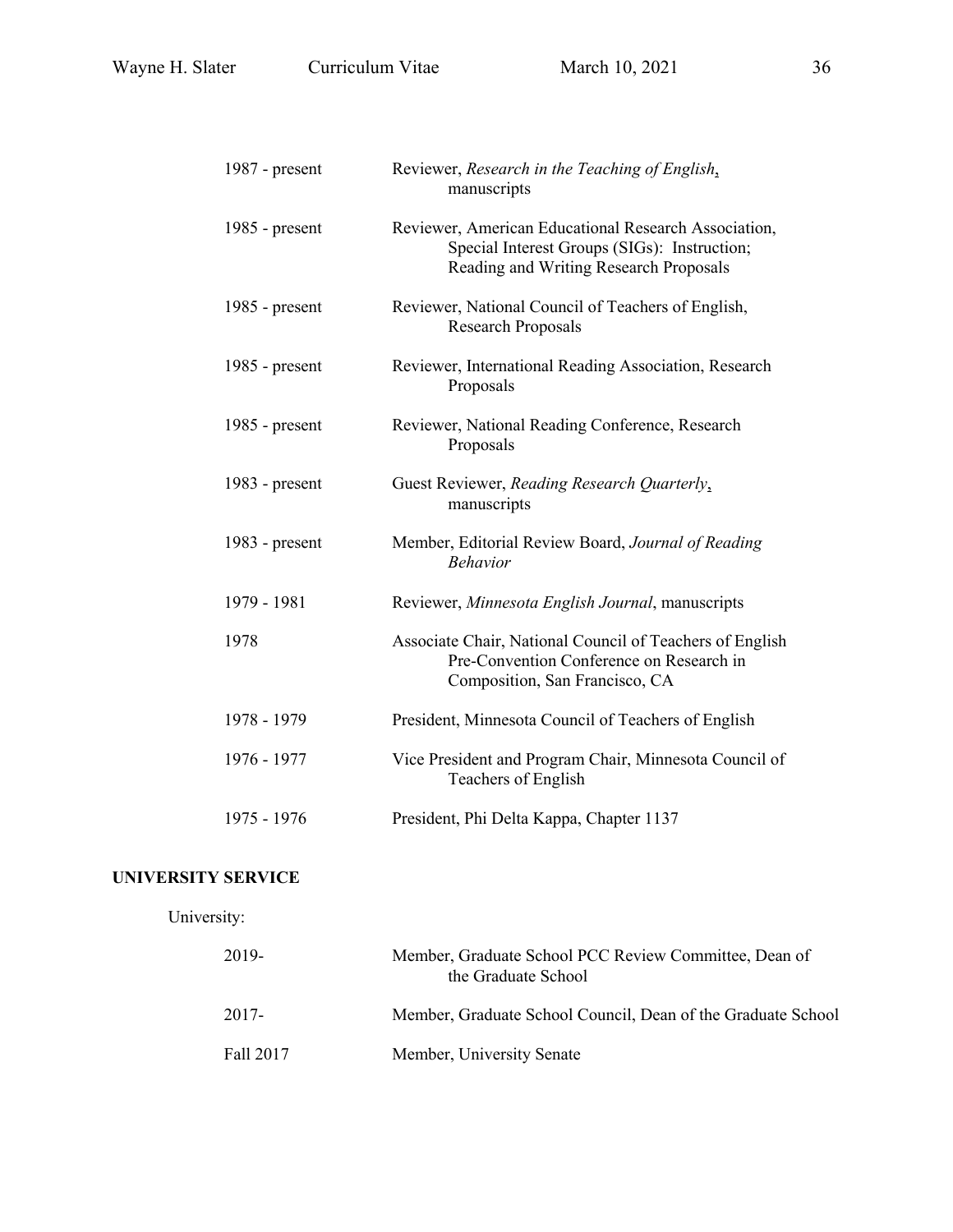| $2015 -$      | Member, General Education Curriculum Board, History and<br>Social Sciences, Associate Provost for Academic<br>Affairs and Dean for Undergraduate Studies |  |  |
|---------------|----------------------------------------------------------------------------------------------------------------------------------------------------------|--|--|
| $2014 -$      | Member, General Education Curriculum Board, Scholarship-<br>in-Practice, Associate Provost for Academic Affairs<br>and Dean for Undergraduate Studies    |  |  |
| $2011 - 2013$ | Member, University Writing Committee, Associate<br>Provost for Academic Affairs and Dean for<br>Undergraduate Studies                                    |  |  |
| $2010 -$      | Member, Faculty Writing Board, Associate Provost for<br>Academic Affairs and Dean for Undergraduate<br><b>Studies</b>                                    |  |  |
| 1991 -        | Member, Faculty Petition Board, Associate Provost for<br>Academic Affairs and Dean for Undergraduate<br><b>Studies</b>                                   |  |  |
| 1999 -        | Member, Associate Provost and Dean for Undergraduate<br>Studies, NCAA Scholarship Petition Board                                                         |  |  |
| $2002 - 2004$ | Member, Vice President of Student Affairs, Alcohol and<br>Drug Use Task Force                                                                            |  |  |
| 1999 - 2000   | Member, Vice President of Academic Affairs and Provost,<br>$K - 16$ Coordinating Committee                                                               |  |  |
| 1997 - 1999   | Member, Graduate Council Fellowship Committee                                                                                                            |  |  |
| 1997 - 1999   | Member, Graduate Council Committee on Graduate<br>Faculty                                                                                                |  |  |
| 1994 - 1995   | Member, Dean of Undergraduate Studies, Writing Across<br>the Curriculum Committee                                                                        |  |  |
| 1993 - 1995   | Chair, Graduate Studies and Research, Program, Courses,<br>and Curricula Committee                                                                       |  |  |
| 1993 - 1995   | Member, Graduate Studies and Research, Graduate Council                                                                                                  |  |  |
| 1993 - 1995   | Member, University Faculty Senate, Technology in<br><b>Instruction Committee</b>                                                                         |  |  |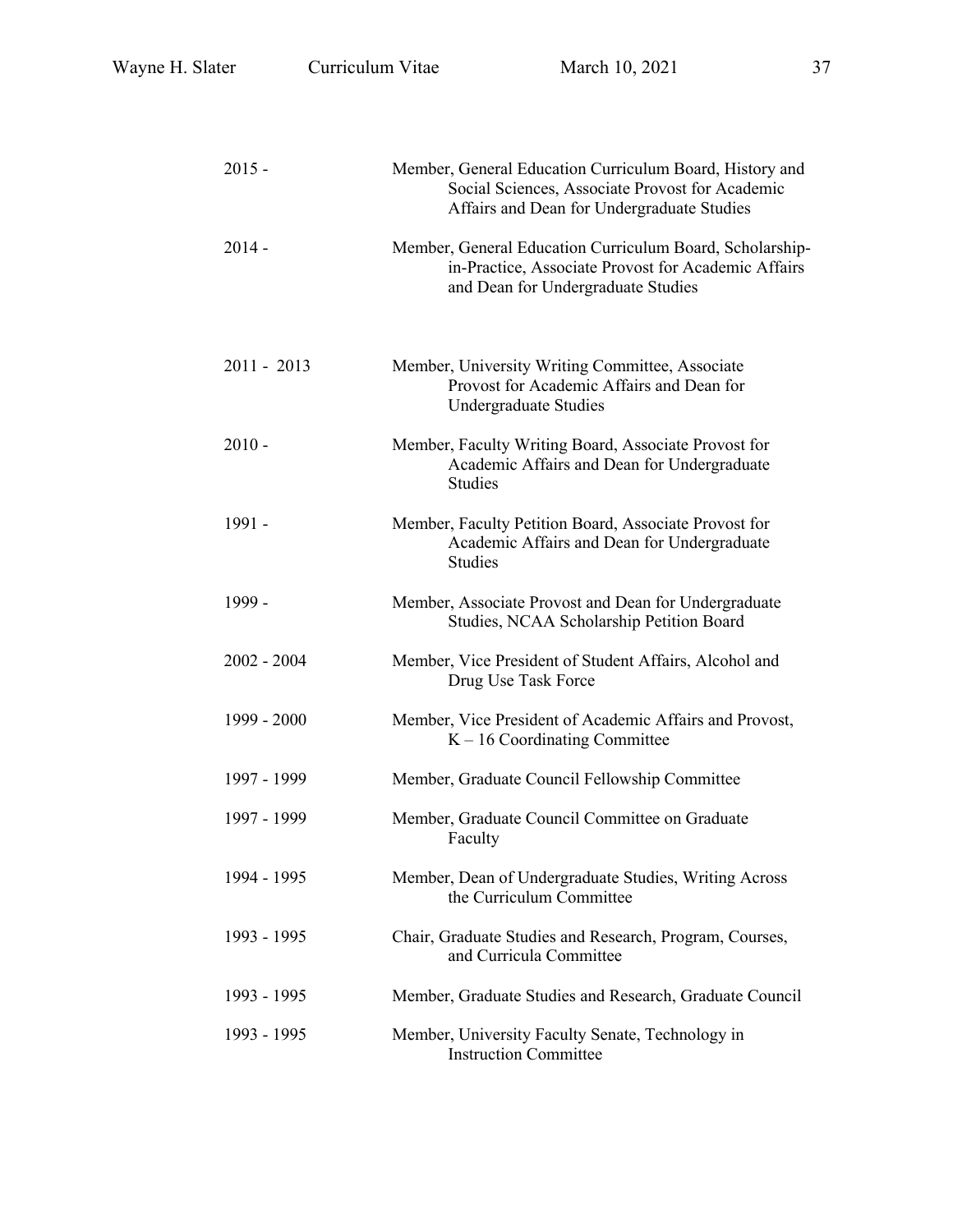|          | 1992 - 1993   | Member, Vice President of Academic Affairs and Provost,<br>University Library Advisory Committee                                                    |
|----------|---------------|-----------------------------------------------------------------------------------------------------------------------------------------------------|
|          | 1991 - 1992   | Ex Officio Member, Vice President of Academic Affairs<br>and Provost, APPAC University Holmes<br>Committee                                          |
|          | 1988 - 1989   | Member, Vice President of Academic Affairs and Provost,<br>Search Committee for Director of the Office of<br>Minority Student Affairs               |
|          | 1988 - 1989   | Member, Dean for Undergraduate Studies, Search<br>Committee for Director of Intensive Educational<br>Development Program                            |
|          | 1988 - 1989   | Member, Vice President for Student Affairs, Orientation<br>Self-Study Committee                                                                     |
|          | 1987 - 1988   | Member, Subcommittee on English Language and<br>Literature, University of Maryland,<br>College Park, Holmes' Group Committee                        |
|          | 1982-1984     | Member, Assistant Vice Chancellor of Academic Affairs<br>Committee on Individual Admit Students                                                     |
| College: |               |                                                                                                                                                     |
|          | $2014 - 2015$ | Chair, College of Education Senate                                                                                                                  |
|          | $2013 - 2014$ | Chair-Elect and Member, College of Education Senate                                                                                                 |
|          | 2013-2014     | Member, College of Education Senate Steering Committee                                                                                              |
|          | $2011 -$      | Member, College of Education Senate                                                                                                                 |
|          | $2004 - 2006$ | Member, College of Education, Dean's Office, Technology<br>Committee                                                                                |
|          | $2002 - 2004$ | Co-Chair, College of Education, Dean's Office, National<br>Council for Accreditation of Teacher Education<br>(NCATE) Conceptual Framework Committee |
|          | $2000 - 2001$ | Member, College of Education, Dean's Office, Redesign<br>Committee (teacher education)                                                              |
|          | $2000 - 2001$ | Member, College of Education, Dean's Office, Redesign<br>Committee Executive Committee (teacher                                                     |

education)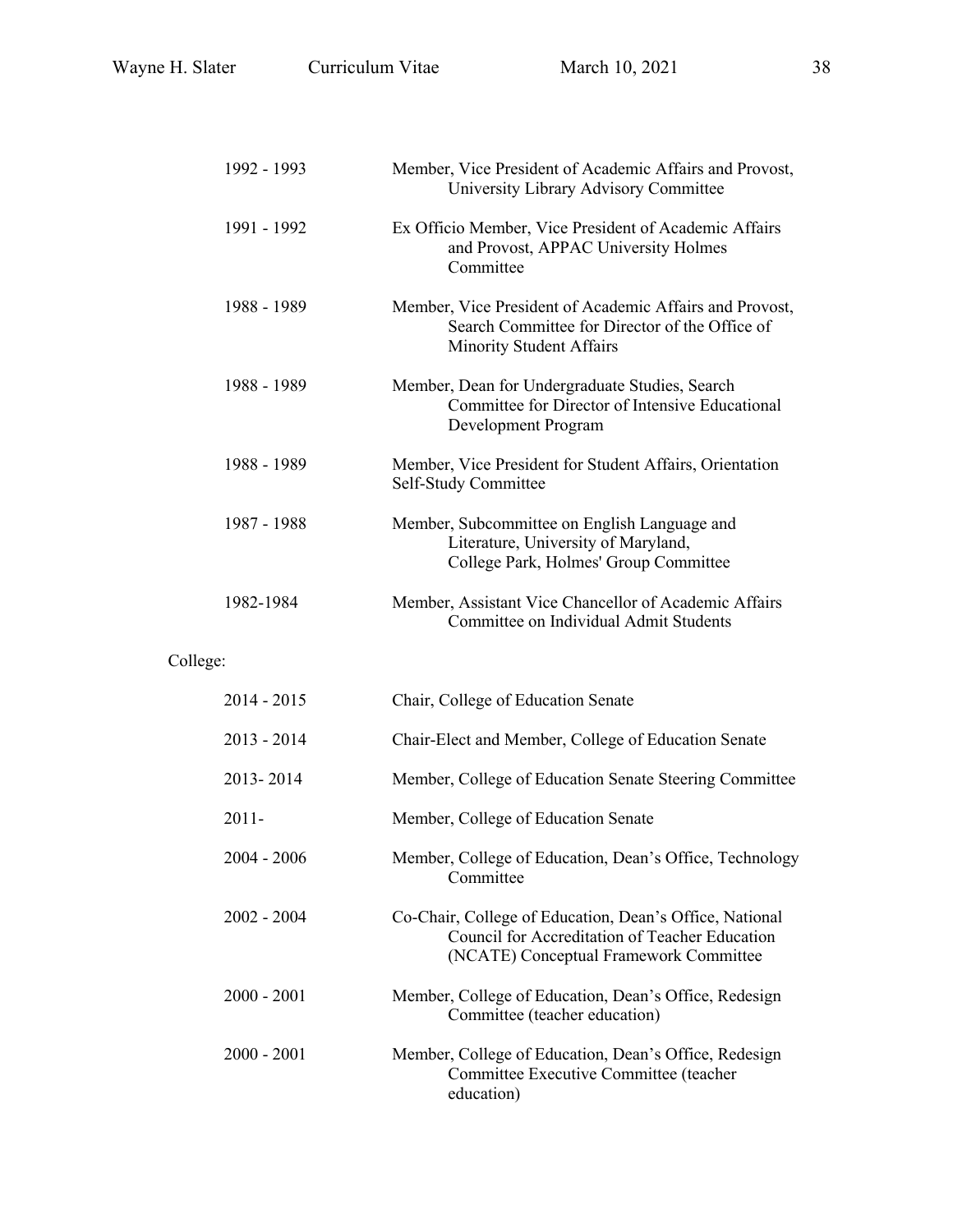| $2000 - 2001$ | Member, College of Education, Dean's Office, Redesign<br>Committee, Structure Sub-committee (teacher education)                            |  |
|---------------|--------------------------------------------------------------------------------------------------------------------------------------------|--|
| 1998 - 1999   | Member, Computer Committee                                                                                                                 |  |
| 1995 - 1997   | Member, Graduate Committee                                                                                                                 |  |
| 1993 - 1995   | Chair, College of Education, Dean's Office, National Council for<br>Accreditation of Teacher Education (NCATE)<br>Knowledge Base Committee |  |
| 1993-present  | Member, College Graduate Committee                                                                                                         |  |
| 1991-1993     | Chair, College of Education Holmes Committee                                                                                               |  |
| 1989-1990     | Member, College of Education Excellence in Teaching<br>Committee                                                                           |  |
| 1988-1989     | Member-at-Large, College of Education Faculty Senate<br>(former Planning and Advisory Council P.A.C.)                                      |  |
| 1986-1994     | Member, Dean's Committee for Coordinating Holmes'<br>Group Efforts                                                                         |  |
| 1986-1987     | Liaison, Planning and Advisory Council (P.A.C.) Steering<br>Committee, with the Undergraduate Committee                                    |  |
| 1986-1987     | Member, Planning and Advisory Council (P.A.C.), Ad<br>Hoc Committee on Faculty Three-Year Review                                           |  |
| 1985-1987     | Member, Steering Committee, Planning and Advisory<br>Council (P. A. C.), College of Education                                              |  |
| 1985-1988     | Representative-at-Large, Planning and Advisory<br>Council (P.A.C.), College of Education                                                   |  |
| Departmental: |                                                                                                                                            |  |
| 2019-         | Chair, Merit Pay Committee                                                                                                                 |  |
| 2017-2018     | Member, APT                                                                                                                                |  |
| 2016-2017     | Member, GREC                                                                                                                               |  |
| 2015-2016     | Chair, GREC                                                                                                                                |  |

2014- TLPL Internal Review Committee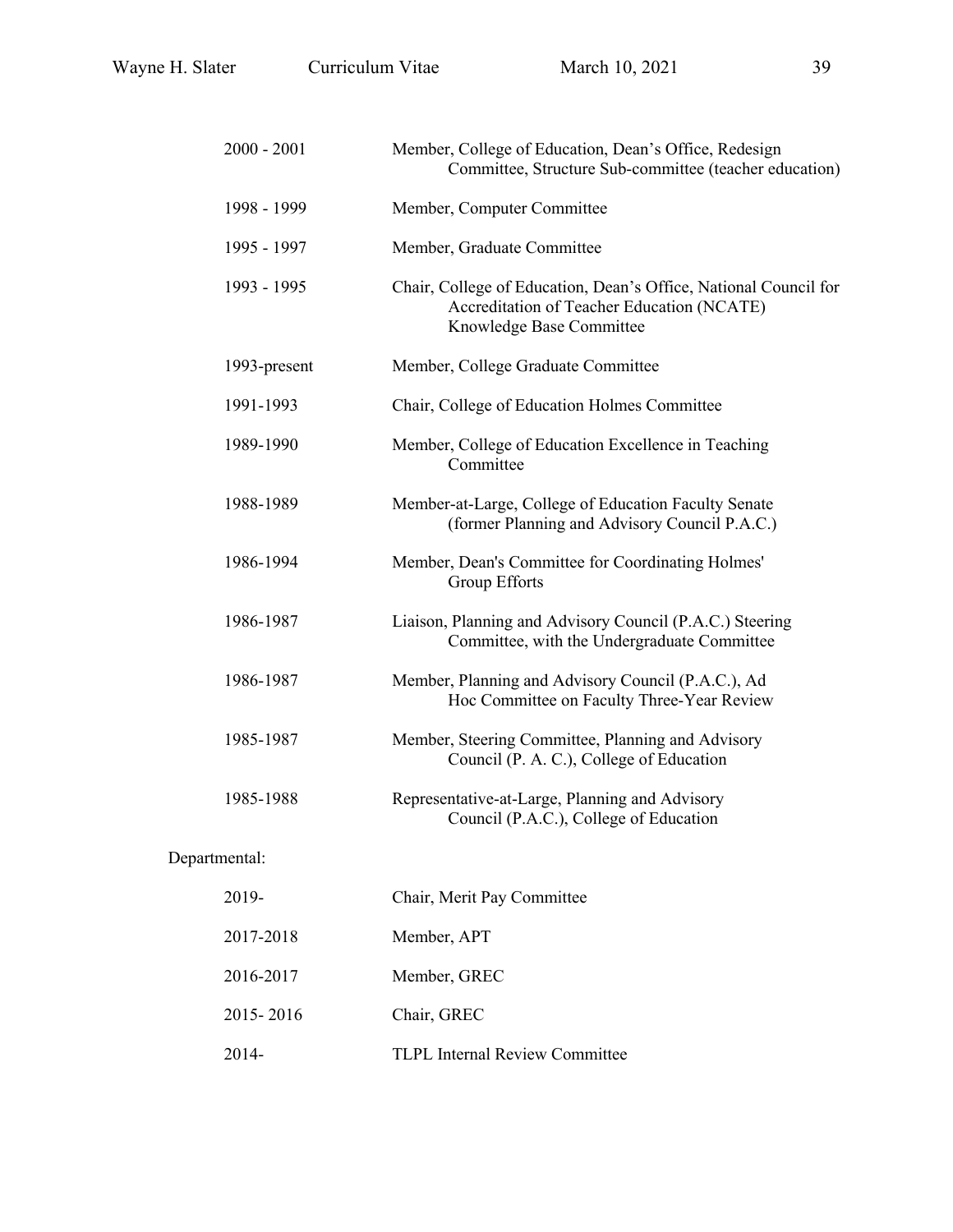| 2013-         | Ph.D. Degree Redesign Committee                                                                                                        |  |  |
|---------------|----------------------------------------------------------------------------------------------------------------------------------------|--|--|
| 2013-         | Master's Degree Redesign Committee                                                                                                     |  |  |
| 2013-         | Department Inquiry Course Design Committee                                                                                             |  |  |
| 2013-         | Member, TLPL, Clinical Professor Appointment and<br>Promotion Committee                                                                |  |  |
| 2012 -        | Member of GREC                                                                                                                         |  |  |
| 2012-         | Coordinator, English Literacy Education Unit, TLPL                                                                                     |  |  |
| 2012 - 2013   | Mentor, Fulbright Distinguished Scholar-Teacher                                                                                        |  |  |
| $2008 -$      | Member, TLPL GREL Committee                                                                                                            |  |  |
| $2007 - 2011$ | EDCI Institutional Review Board (IRB) Liaison with<br>Campus Institutional Review Board (IRB)                                          |  |  |
| $2007 - 2008$ | EDCI Institutional Review Board (IRB) Reviewer                                                                                         |  |  |
| 2006 - 2007   | Chaired, Second Languages and Culture Search Committee                                                                                 |  |  |
| 2002 - 2006   | Coordinator, Secondary Education Group                                                                                                 |  |  |
| 2000 - 2006   | Coordinator, English Education Unit                                                                                                    |  |  |
| 2000-2001     | Member, Merit Pay Committee                                                                                                            |  |  |
| 2000 -2001    | Member, Program Review Committee                                                                                                       |  |  |
| 1999 -        | Faculty Liaison, Montgomery County / Prince George's<br><b>County Professional Development School</b><br><b>Coordinating Committee</b> |  |  |
| 1998 -        | Department Executive Committee                                                                                                         |  |  |
| 1998 -        | Coordinator, Secondary Education                                                                                                       |  |  |
| 1998-1999     | Grievance Committee                                                                                                                    |  |  |
| 1996-1997     | Coordinator, Secondary Education                                                                                                       |  |  |
| 1996-1997     | Department Executive Committee                                                                                                         |  |  |
| 1996          | Member, English Education Search Committee                                                                                             |  |  |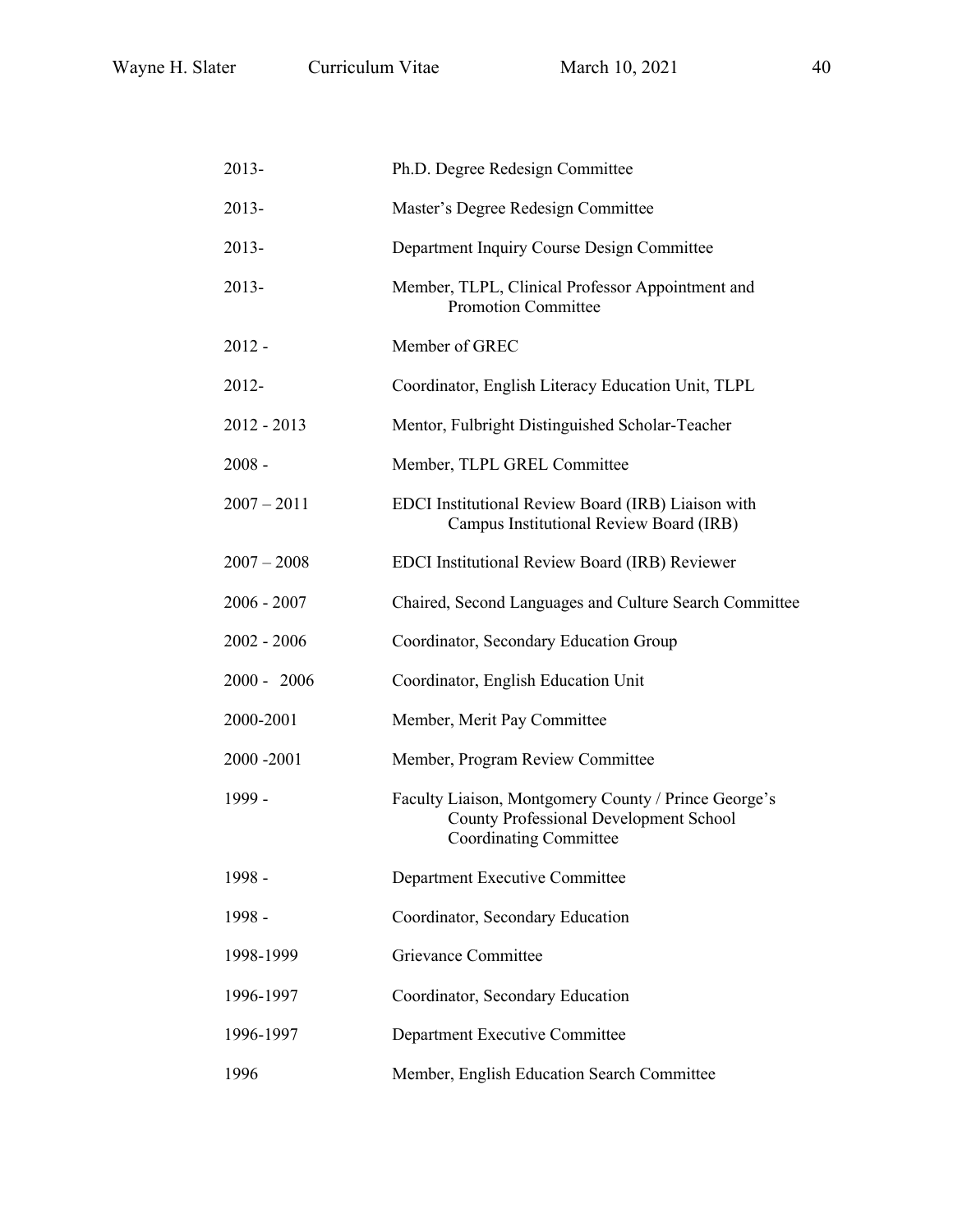| 1995         | Member, Promotion, Tenure, and Reappointment<br>Committee (case preparation)                                                                                                                       |  |  |
|--------------|----------------------------------------------------------------------------------------------------------------------------------------------------------------------------------------------------|--|--|
| 1994-present | Member, Graduate Committee                                                                                                                                                                         |  |  |
| 1993         | Chair, Search Committee for positions in emergent literacy,<br>reading, secondary English, secondary social studies,<br>mathematics, science or teaching English to speakers<br>of other languages |  |  |
| 1992-1994    | Chair, Department Graduate Committee                                                                                                                                                               |  |  |
| 1991-1992    | Member, Program Review Committee                                                                                                                                                                   |  |  |
| 1989-1990    | Member, Promotion, Tenure, and Reappointment<br>Committee                                                                                                                                          |  |  |
| 1989-1990    | Chair, Department Faculty Assembly                                                                                                                                                                 |  |  |
| 1988-1989    | Member, Search Committee for Early Childhood/<br>Elementary Science Education, Math Education,<br>TESOL Education, or Computer Education<br><b>Assistant Professor</b>                             |  |  |
| 1988-1989    | Coordinator, Language Education Unit (former Language<br>and Cultures Unit)                                                                                                                        |  |  |
| 1988-present | Member, Ad Hoc Committee on Department Promotion<br>and Tenure Policies                                                                                                                            |  |  |
| 1987-1988    | Chair, Search Committee for Early Childhood/Elementary<br><b>Education Language Arts Assistant Professor</b>                                                                                       |  |  |
| 1986-present | Member, Holmes' Group Coordinating Committee                                                                                                                                                       |  |  |
| 1986-present | Member, Department Executive Committee                                                                                                                                                             |  |  |
| 1986-1988    | Coordinator, Language and Cultures Unit                                                                                                                                                            |  |  |
| 1985-1986    | Non-voting member, Promotion and Tenure Committee                                                                                                                                                  |  |  |
| 1984-1986    | Member, Program Review Committee                                                                                                                                                                   |  |  |
| 1984-1985    | Chair, Task Force on Undergraduate Selection, Advising,<br>and Retention                                                                                                                           |  |  |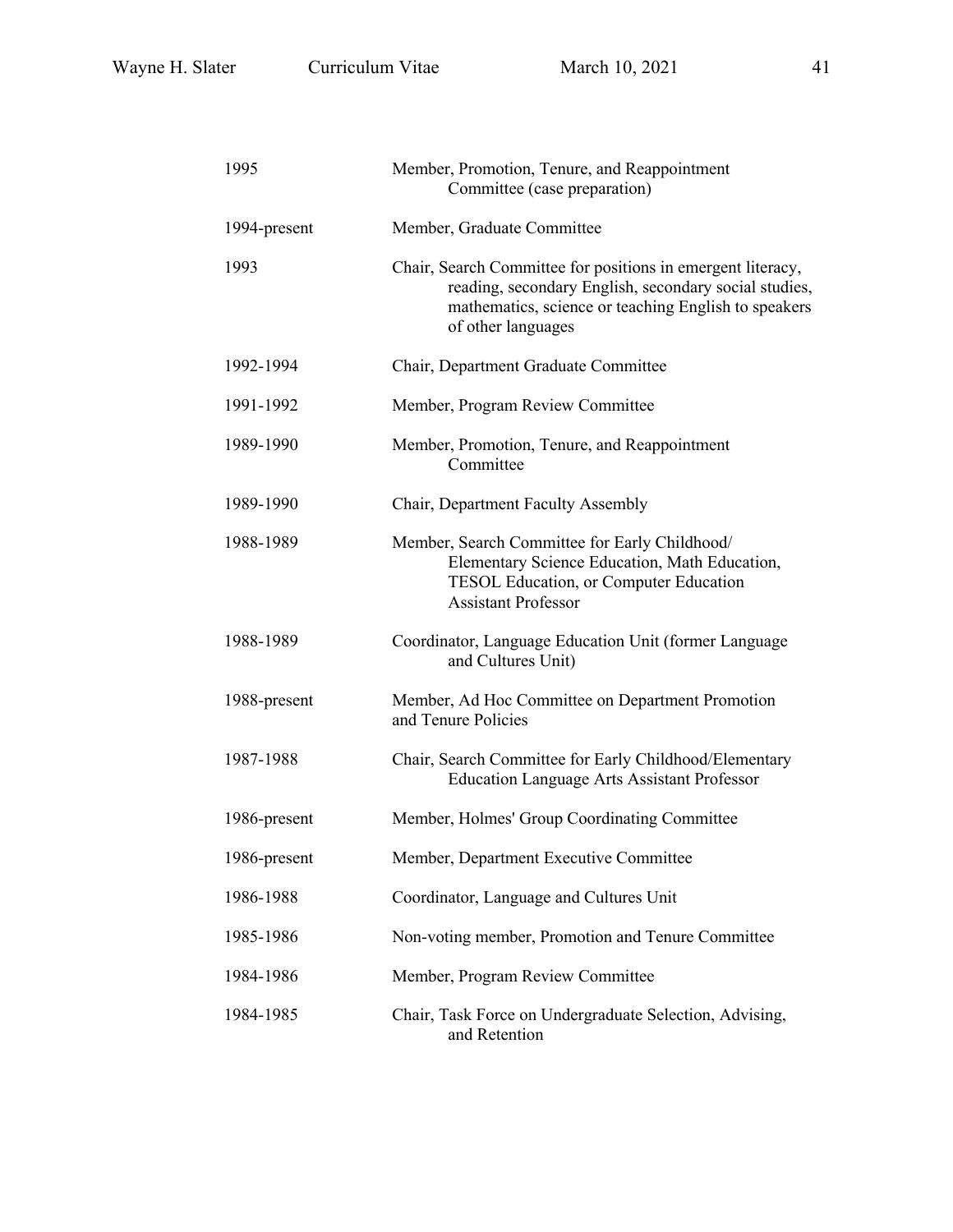| 1983-1984    | Member, Search Committee for Foreign Language/TESOL<br><b>Assistant Professor</b> |
|--------------|-----------------------------------------------------------------------------------|
| 1983-1984    | Member, Search Committee for Assistant Curriculum<br>Library Librarian            |
| 1983-1984    | Leader, Team A, Elementary Education Methods Block                                |
| 1983-present | Chair, English Education Undergraduate Program<br><b>Revision Committee</b>       |
| 1982-1987    | Member, Language and Rhetoric Committee, Department<br>of English                 |
| 1982-1987    | Coordinator, Basic Reading and Writing Program,<br>English 001                    |

# **INSTRUCTION AND ADVISING**

| Courses Taught: |                                    |                                                                                         |
|-----------------|------------------------------------|-----------------------------------------------------------------------------------------|
| Fall 1982       | $*$ ENGL 001<br>ENGL 281           | <b>Basic Reading</b><br>Standard English Grammar,<br>Usage, and Diction                 |
|                 | EDSE 344/354                       | Curriculum, Instruction, and<br>Observation: English, Speech,<br><b>Theater Methods</b> |
| Spring 1983     | <b>ENGL 391</b><br><b>EDCI 443</b> | <b>Advanced Writing</b><br>Literature for Children and<br>Youth                         |
| Summer 1983     | *EDCI 788V                         | Teaching Creative and<br><b>Expository Writing</b>                                      |
|                 | <b>ENGL 393</b>                    | <b>Technical Writing</b>                                                                |
| Fall 1983       | $*$ ENGL 001<br>*ENGL 393M         | <b>Basic Reading</b><br>Technical Writing: Medical<br>Writing                           |
|                 | EDCI 342A                          | <b>Elementary Education:</b><br>Language Arts                                           |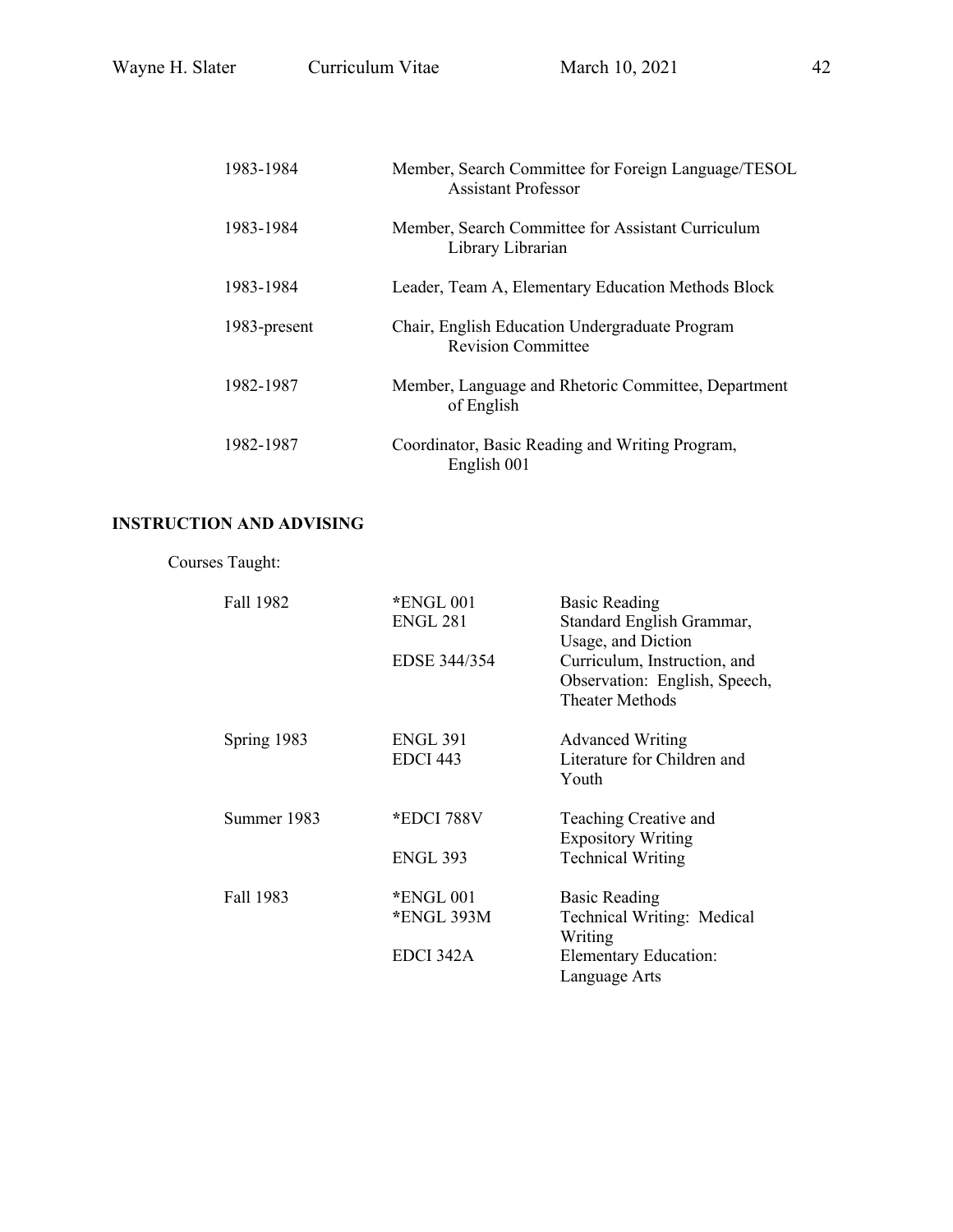| Spring 1984 | <b>ENGL 281</b>     | Standard English Grammar,                                                               |
|-------------|---------------------|-----------------------------------------------------------------------------------------|
|             |                     | Usage, and Diction                                                                      |
|             | <b>ENGL 391</b>     | <b>Advanced Writing</b>                                                                 |
|             | EDCI 342A           | <b>Elementary Education:</b>                                                            |
|             |                     | Language Arts                                                                           |
|             | *EDCI 488X          | <b>Literature for Adolescents</b>                                                       |
| Fall 1984   | <b>ENGL 281</b>     | Standard English Grammar,<br>Usage, and Diction                                         |
|             | *ENGL 393M          | Technical Writing: Medical<br>Writing                                                   |
|             | *ENGL 001           | <b>Basic Reading</b>                                                                    |
|             | *EDCI 788S          | Research in Writing                                                                     |
| Spring 1985 | <b>ENGL 281</b>     | Standard English Grammar,                                                               |
|             |                     | Usage, and Diction                                                                      |
|             | ENGL 393            | <b>Technical Writing</b>                                                                |
|             | *EDCI 467           | <b>Teaching Writing</b>                                                                 |
| Summer 1985 | <b>EDCI</b> 444/445 | Language Arts                                                                           |
|             | *EDCI 467           | <b>Teaching Writing</b>                                                                 |
|             | <b>ENGL 391</b>     | <b>Advanced Writing</b>                                                                 |
| Fall 1985   | *ENGL 001           | <b>Basic Reading</b>                                                                    |
|             | *ENGL 393M          | Technical Writing: Medical<br>Writing                                                   |
|             | *EDCI 340           | Curriculum, Instruction, and<br>Observation: English, Speech,<br><b>Theater Methods</b> |
|             | <b>EDCI 440</b>     | <b>Student Teaching Seminar</b>                                                         |
|             | <b>EDCI 441</b>     | <b>Student Teaching in Secondary</b>                                                    |
|             | <b>EDCI 447</b>     | Schools: English                                                                        |
|             |                     | Field Experience in English,<br>Speech, and Theater                                     |
| Spring 1986 | <b>ENGL 393</b>     | <b>Technical Writing</b>                                                                |
|             | EDCI 342A           | <b>Elementary Education:</b>                                                            |
|             |                     | Language Arts                                                                           |
|             | *EDCI 467           | <b>Teaching Writing</b>                                                                 |
| Summer 1986 | *EDCI 467           | <b>Teaching Writing</b>                                                                 |
|             | <b>ENGL 393</b>     | <b>Technical Writing</b>                                                                |
| Fall 1986   | <b>ENGL 393</b>     | <b>Technical Writing</b>                                                                |
|             | *ENGL 001           | <b>Basic Reading</b>                                                                    |
|             | *EDCI 788S          | Research in Writing                                                                     |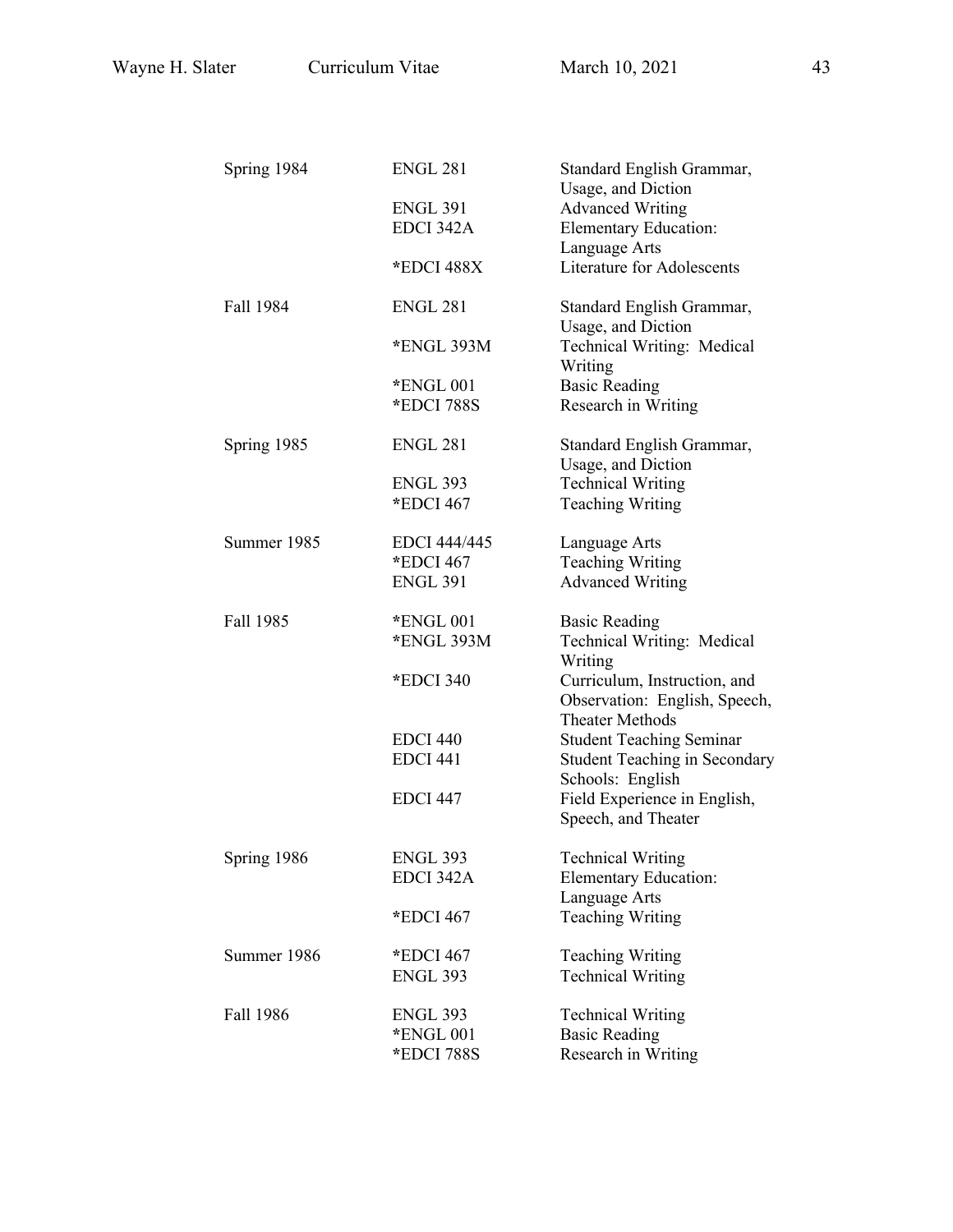| Spring 1987 | *EDCI 466<br>*EDCI 467             | <b>Literature for Adolescents</b><br><b>Teaching Writing</b>                                                                              |
|-------------|------------------------------------|-------------------------------------------------------------------------------------------------------------------------------------------|
| Summer 1987 | <b>ENGL 393</b><br>*ENED 534/951   | <b>Technical Writing</b><br>Theory and Research in Written<br>Communication (University<br>of British Columbia,<br>Vancouver, BC, CANADA) |
| Fall 1987   | *ENGL 001<br>*EDCI 788W            | Basic Reading and Writing<br>Research in Writing                                                                                          |
| Spring 1988 | *EDCI 466<br>*EDCI 467             | <b>Literature for Adolescents</b><br><b>Teaching Writing</b>                                                                              |
| Summer 1988 | <b>SEED 5-322</b>                  | Teaching Writing (University<br>of Minnesota Twin Cities)                                                                                 |
|             | <b>SEED 5-404</b>                  | Language, Culture, and<br>Education (University of<br>Minnesota Twin Cities)                                                              |
| Fall 1988   | *EDCI 340                          | Curriculum, Instruction, and<br>Observation: English, Speech,<br><b>Theater Methods</b>                                                   |
|             | <b>EDCI 440</b><br><b>EDCI 441</b> | <b>Student Teaching Seminar</b><br><b>Student Teaching in Secondary</b><br>Schools: English                                               |
|             | <b>EDCI 447</b>                    | Field Experience in English,<br>Speech, and Theater                                                                                       |
| Spring 1989 | *EDCI 467<br>*EDCI 488X            | <b>Teaching Writing</b><br>Linguistics and Education                                                                                      |
| Summer 1989 | *EDCI 488I                         | Writing/Composing Difficulties<br>and Their Remediation                                                                                   |
|             | $*$ EDCI 467                       | <b>Teaching Writing</b>                                                                                                                   |
| Fall 1989   | *EDCI 340/446                      | Curriculum, Instruction, and<br>Observation: English, Speech,<br><b>Theater Methods</b>                                                   |
|             | <b>EDCI 440</b>                    | <b>Student Teaching Seminar</b>                                                                                                           |
|             | <b>EDCI 441</b>                    | <b>Student Teaching in Secondary</b><br>Schools: English                                                                                  |
|             | EDCI 447                           | Field Experience in English,<br>Speech, and Theater                                                                                       |
|             | <b>EDCI 685</b>                    | <b>Introductory Research Methods</b>                                                                                                      |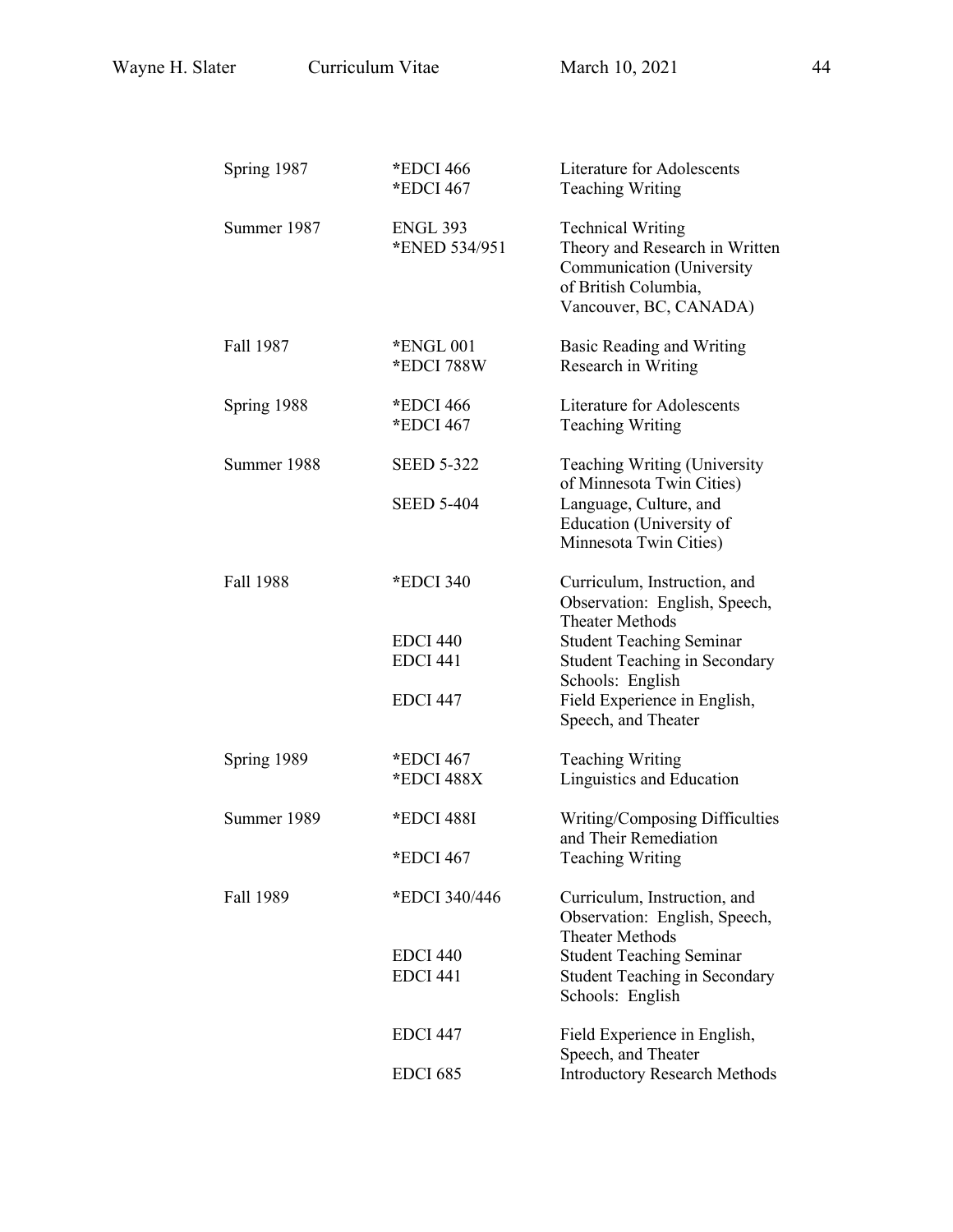| Spring 1990 | *EDCI 467<br><b>EDCI 440</b><br><b>EDCI 441</b> | <b>Teaching Writing</b><br><b>Student Teaching Seminar</b><br><b>Student Teaching in Secondary</b><br>Schools: English |
|-------------|-------------------------------------------------|------------------------------------------------------------------------------------------------------------------------|
| Summer 1990 | *EDCI 788                                       | <b>Teaching Writing</b>                                                                                                |
| Fall 1990   | Sabbatical                                      | University of Minnesota                                                                                                |
| Spring 1991 | *EDCI 465<br><b>EDCI 441</b>                    | Language, Culture, and Education<br><b>Student Teaching in Secondary</b><br>Schools: English                           |
| Summer 1991 | *EDCI 466                                       | Literature for Adolescents                                                                                             |
| Fall 1991   | *EDCI 340/446                                   | Curriculum, Instruction, and<br>Observation: English, Speech,<br><b>Theater Methods</b>                                |
|             | <b>EDCI 440</b><br><b>EDCI 441</b>              | <b>Student Teaching Seminar</b><br><b>Student Teaching in Secondary</b><br>Schools: English                            |
|             | <b>EDCI 447</b>                                 | Field Experience in English,<br>Speech, and Theater                                                                    |
|             | <b>EDCI 685</b>                                 | <b>Introductory Research Methods</b>                                                                                   |
| Spring 1992 | <b>EDCI 440</b><br><b>EDCI 441</b>              | <b>Student Teaching Seminar</b><br><b>Student Teaching in Secondary</b><br>Schools: English                            |
|             | *EDCI 467                                       | <b>Teaching Writing</b>                                                                                                |
| Summer 1992 | *EDCI 466<br>EDCI 788U                          | <b>Literature for Adolescents</b><br>Instructional Implications of<br>Cognitive Science                                |
| Fall 1992   | *EDCI 340/446                                   | Curriculum, Instruction, and<br>Observation: English, Speech,<br>Theater Methods                                       |
|             | <b>EDCI 440</b>                                 | <b>Student Teaching Seminar</b>                                                                                        |
|             | <b>EDCI 441</b>                                 | <b>Student Teaching in Secondary</b><br>Schools: English                                                               |
|             | <b>EDCI 447</b>                                 | Field Experience in English,<br>Speech, and Theater                                                                    |
|             | *EDCI 467                                       | <b>Teaching Writing</b>                                                                                                |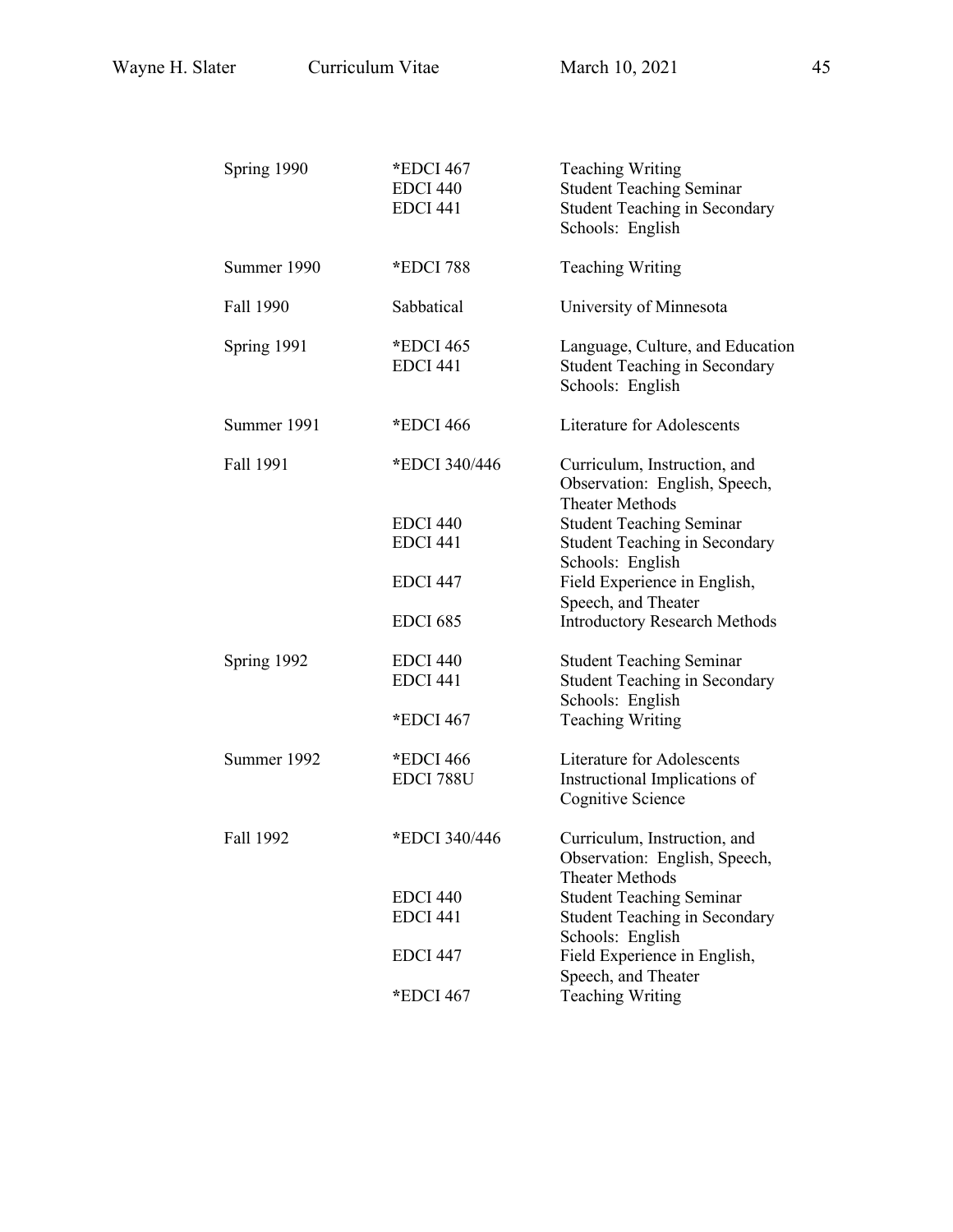| Spring 1993 | *EDCI 340/446   | Curriculum, Instruction, and<br>Observation: English, Speech,<br><b>Theater Methods</b> |
|-------------|-----------------|-----------------------------------------------------------------------------------------|
|             | <b>EDCI 440</b> | <b>Student Teaching Seminar</b>                                                         |
|             | <b>EDCI 441</b> | <b>Student Teaching in Secondary</b>                                                    |
|             |                 | Schools: English                                                                        |
|             | <b>EDCI 685</b> | <b>Introductory Research Methods</b>                                                    |
| Summer 1993 | *EDCI 466       | Literature for Adolescents                                                              |
|             | EDCI 788U       | Instructional Implications of<br>Cognitive Science                                      |
| Fall 1993   | *EDCI 340/446   | Curriculum, Instruction, and                                                            |
|             |                 | Observation: English, Speech,<br><b>Theater Methods</b>                                 |
|             | <b>EDCI 440</b> | <b>Student Teaching Seminar</b>                                                         |
|             | <b>EDCI 441</b> | <b>Student Teaching in Secondary</b><br>Schools: English                                |
|             | <b>EDCI 447</b> | Field Experience in English,                                                            |
|             | *EDCI 467       | Speech, and Theater<br><b>Teaching Writing</b>                                          |
| Spring 1994 | *EDCI 340/446   | Curriculum, Instruction, and<br>Observation: English, Speech,                           |
|             | <b>EDCI 440</b> | <b>Theater Methods</b>                                                                  |
|             | EDCI 441        | <b>Student Teaching Seminar</b><br><b>Student Teaching in Secondary</b>                 |
|             |                 | Schools: English                                                                        |
|             | <b>EDCI 447</b> | Field Experience in English,<br>Speech, and Theater                                     |
|             | <b>EDCI 685</b> | <b>Introductory Research Methods</b>                                                    |
|             | *EDCI 788       | Theory and Research in Literacy                                                         |
| Summer 1994 | SEED/ELED 610   | The Language of Advertising<br>(University of Minnesota)                                |
|             | EDCI 788U       | Instructional Implications of<br><b>Cognitive Science</b>                               |
| Fall 1994   | *EDCI 340/446   | Curriculum, Instruction, and<br>Observation: English, Speech,                           |
|             |                 | <b>Theater Methods</b>                                                                  |
|             | <b>EDCI 440</b> | <b>Student Teaching Seminar</b>                                                         |
|             | <b>EDCI 441</b> | <b>Student Teaching in Secondary</b><br>Schools: English                                |
|             | <b>EDCI 447</b> | Field Experience in English,<br>Speech, and Theater                                     |
|             | *EDCI 467       | <b>Teaching Writing</b>                                                                 |
|             |                 |                                                                                         |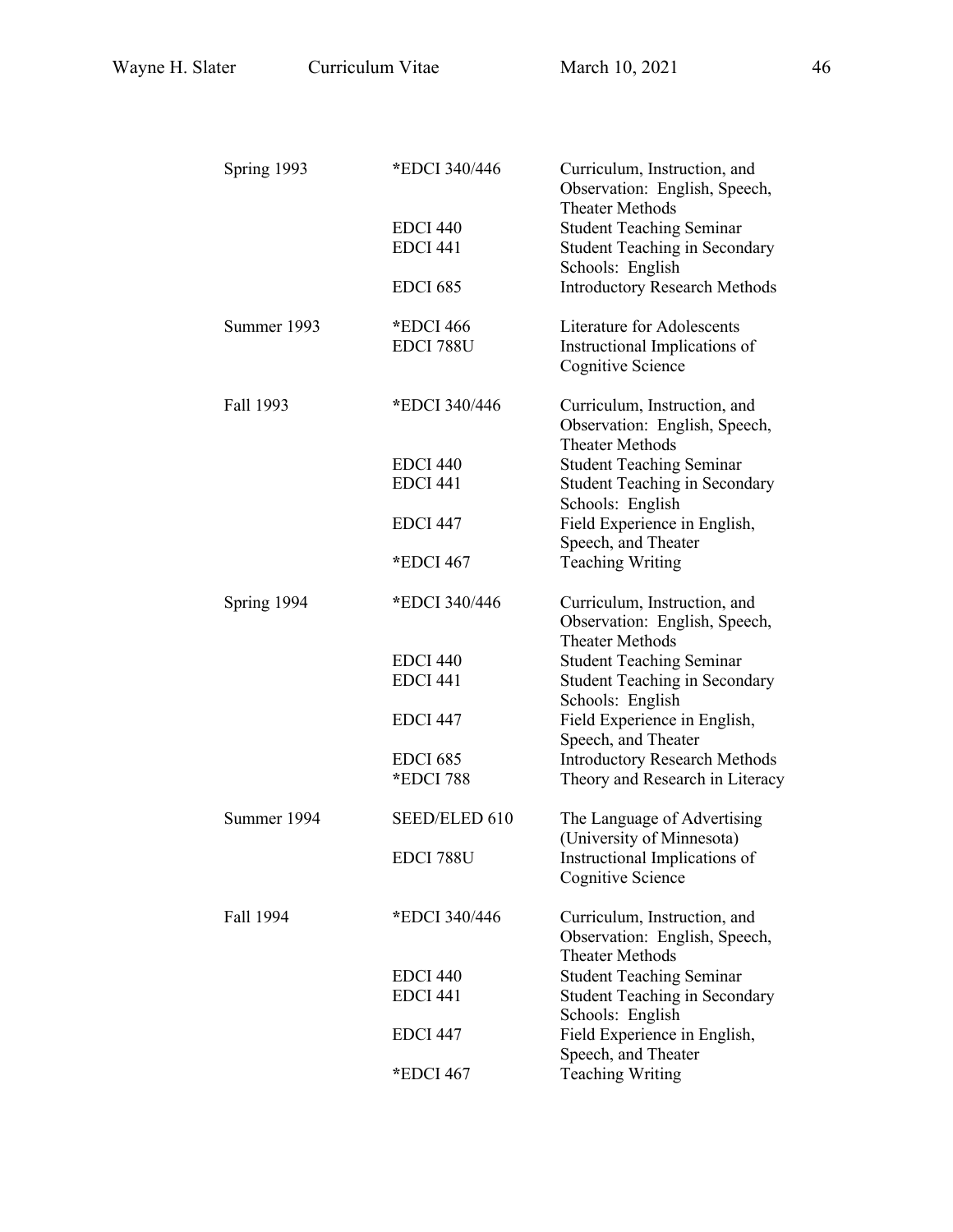| Spring 1995 | *EDCI 340/446                      | Curriculum, Instruction, and<br>Observation: English, Speech,<br><b>Theater Methods</b> |
|-------------|------------------------------------|-----------------------------------------------------------------------------------------|
|             | <b>EDCI 440</b>                    | <b>Student Teaching Seminar</b>                                                         |
|             | <b>EDCI 441</b>                    | <b>Student Teaching in Secondary</b>                                                    |
|             | <b>EDCI 685</b>                    | Schools: English<br><b>Introductory Research Methods</b>                                |
|             |                                    |                                                                                         |
| Summer 1995 | *EDCI 788<br>EDCI 788U             | Linguistics and Education<br>Instructional Implications of<br>Cognitive Science         |
| Fall 1995   | *EDCI 340/446                      | Curriculum, Instruction, and<br>Observation: English, Speech,<br><b>Theater Methods</b> |
|             | <b>EDCI 440</b><br><b>EDCI 441</b> | <b>Student Teaching Seminar</b><br><b>Student Teaching in Secondary</b>                 |
|             | EDCI 447                           | Schools: English<br>Field Experience in English,<br>Speech, and Theater                 |
|             | *EDCI 467                          | <b>Teaching Writing</b>                                                                 |
| Spring 1996 | *EDCI 340/446                      | Curriculum, Instruction, and<br>Observation: English, Speech,<br><b>Theater Methods</b> |
|             | <b>EDCI 440</b><br><b>EDCI 441</b> | <b>Student Teaching Seminar</b><br><b>Student Teaching in Secondary</b>                 |
|             | <b>EDCI 685</b>                    | Schools: English<br><b>Introductory Research Methods</b>                                |
| Summer 1996 | EDCI 788U<br>(Section 0201)        | Instructional Implications of<br>Cognitive Science                                      |
|             | EDCI 788U<br>(Section 0202)        | Instructional Implications of<br>Cognitive Science                                      |
| Fall 1996   | *EDCI 467<br>*EDCI 745             | <b>Teaching Writing</b><br>Theory and Research in Written                               |
|             |                                    | Communication                                                                           |
| Spring 1997 | *EDCI 467                          | <b>Teaching Writing</b>                                                                 |
|             | *EDCI 740                          | Theory and Research in English<br>Education                                             |
| Summer 1997 | *EDCI 466                          | Literature for Adolescents                                                              |
|             | EDCI 788U                          | Instructional Implications of<br>Cognitive Science                                      |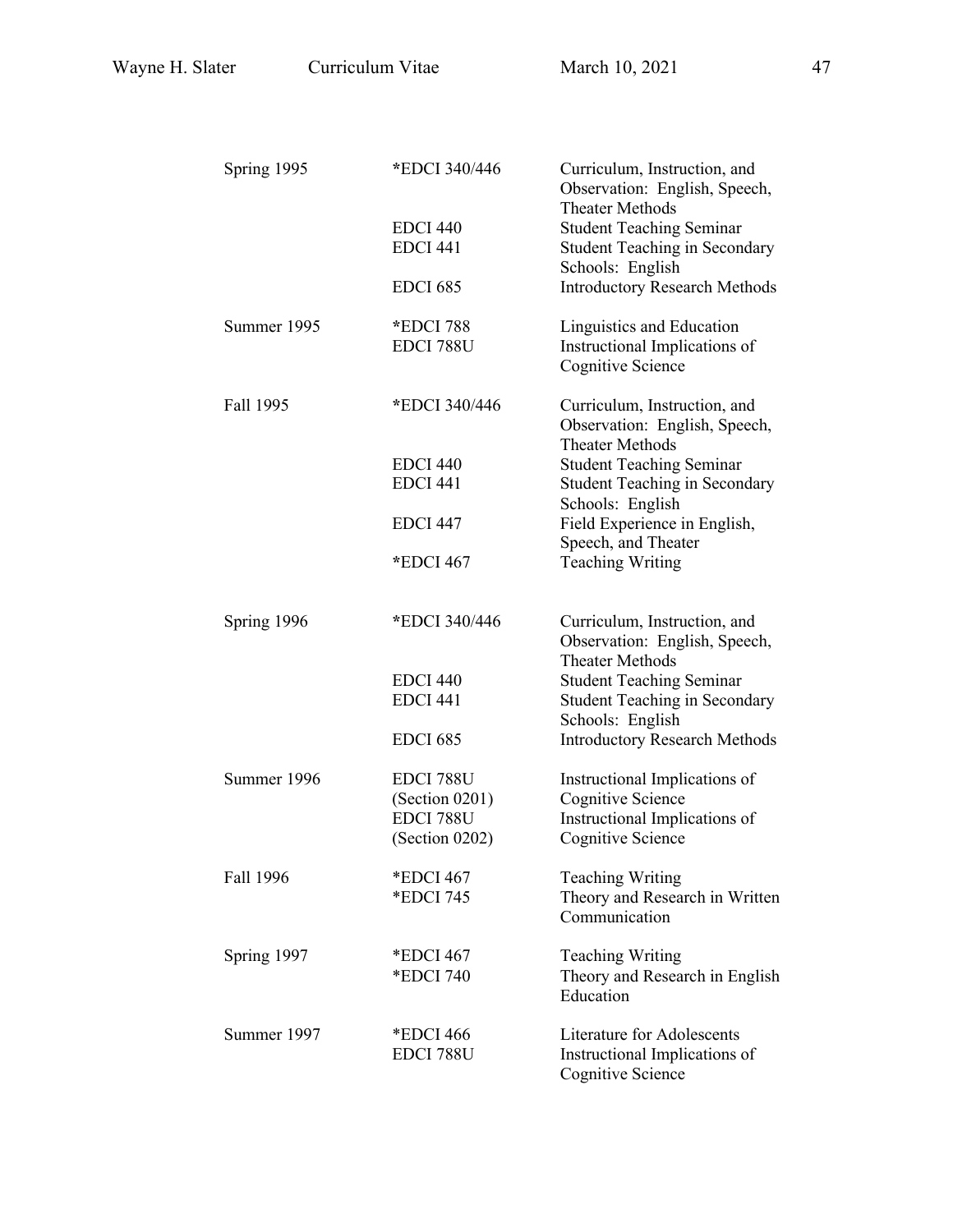| Fall 1997        | Sabbatical                   |                                                                                  |
|------------------|------------------------------|----------------------------------------------------------------------------------|
| Spring 1998      | *EDCI 467<br>*EDCI 640       | <b>Teaching Writing</b><br>Trends in Secondary School<br>Curriculum: English     |
|                  | *EDCI 788                    | Theory and Research in<br><b>Written Communication</b>                           |
| Summer 1998      | EDCI 788U                    | Instructional Implications of<br><b>Cognitive Science</b>                        |
| Fall 1998        | *EDCI 467<br>*EDCI 673       | <b>Teaching Writing</b><br>Assessing, Diagnosing, and<br><b>Teaching Writing</b> |
| Spring 1999      | <b>EDCI 390</b>              | Principles and Methods in Secondary<br>Education                                 |
|                  | EDCI 788U                    | Cognitive Bases for Instruction                                                  |
| Summer 1999      | EDCI 788U                    | Instructional Implications of<br><b>Cognitive Science</b>                        |
| Fall 1999        | *EDCI 467<br>*EDCI 640       | <b>Teaching Writing</b><br>Trends in Secondary School<br>Curriculum: English     |
| Spring 2000      | *EDCI 740                    | Theory and Research in English<br>Education                                      |
|                  | *EDCI 465<br><b>EDCI 880</b> | Language, Culture, and Education<br>Doctoral Proposal Seminar                    |
| Summer 2000      | EDCI 788U                    | Instructional Implications of<br>Cognitive Science                               |
| <b>Fall 2000</b> | <b>EDCI 390</b>              | Principles and Methods in Secondary<br>Education                                 |
|                  | *EDCI 467                    | <b>Teaching Writing</b>                                                          |
| Spring 2001      | EDCI 788U                    | Instructional Implications of<br><b>Cognitive Science</b>                        |
|                  | EDCI 880                     | Doctoral Proposal Seminar                                                        |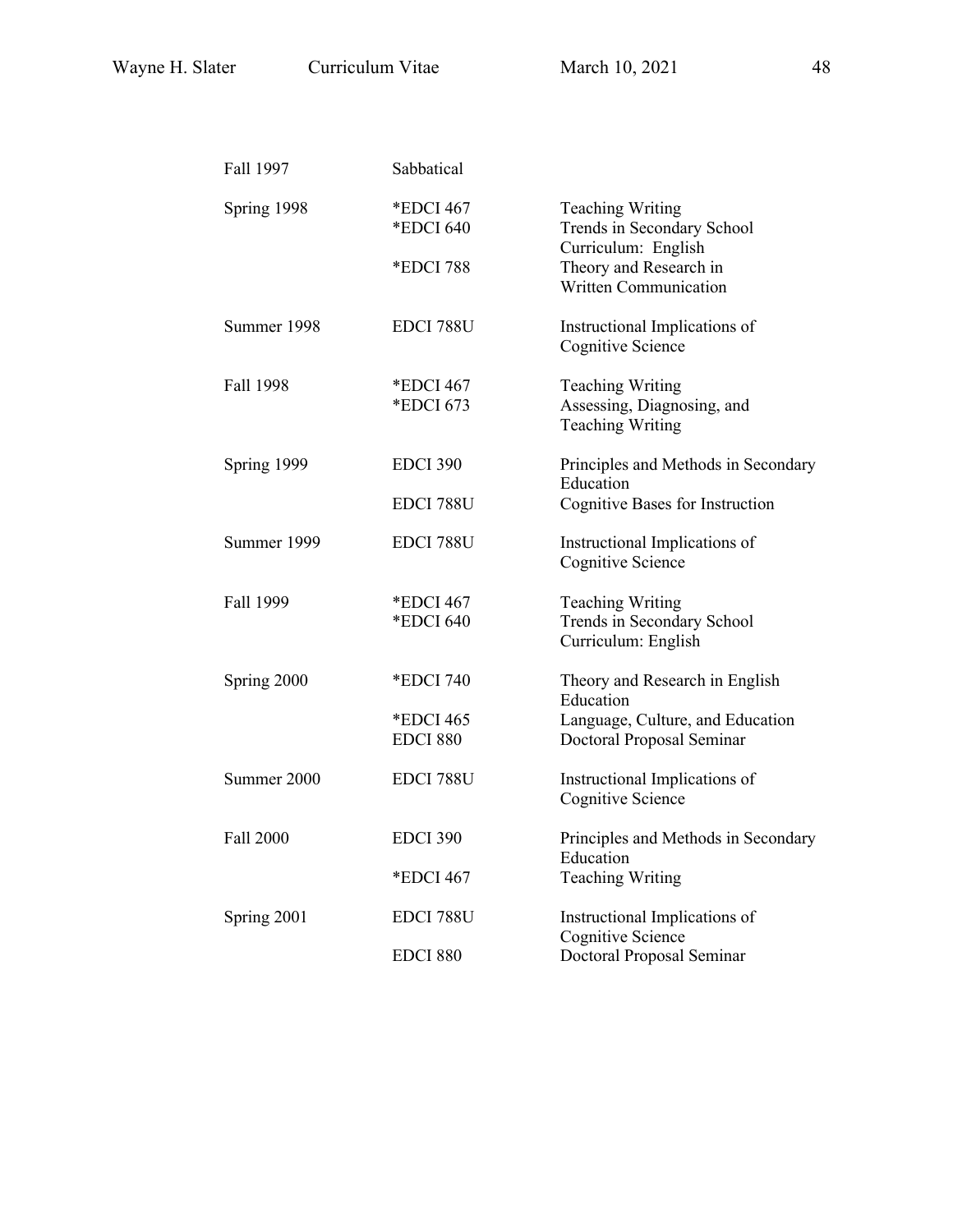| Summer 2001 | *EDCI 763                          | Reading, Cognition, and Instruction:<br>Reading in the Content Areas I<br>Section 0201 |
|-------------|------------------------------------|----------------------------------------------------------------------------------------|
|             | *EDCI 763                          | Reading, Cognition, and Instruction:<br>Reading in the Content Areas I<br>Section 0202 |
| Fall 2001   | *EDCI 467                          | <b>Teaching Writing</b>                                                                |
|             | <b>EDCI 685</b><br><b>EDCI 440</b> | <b>Introductory Research Methods</b><br><b>Student Teaching Seminar</b>                |
|             | <b>EDCI 441</b>                    | <b>Student Teaching in Secondary</b><br>Schools: English                               |
| Spring 2002 | *EDCI 640                          | Trends in Secondary School<br>Curriculum: English                                      |
|             | EDCI 880                           | Doctoral Proposal Seminar                                                              |
|             | *EDCI 788x                         | Reading and Writing Across the<br>Content Areas. Maryland Institute                    |
|             |                                    | for Minority Achievement and Urban<br>Education (MIMAUE)                               |
| Summer 2002 | *EDCI 763                          | Reading, Cognition, and Instruction:                                                   |
|             |                                    | Reading in the Content Areas I<br>Section 0201                                         |
|             | *EDCI 763                          | Reading, Cognition, and Instruction:<br>Reading in the Content Areas I                 |
|             |                                    | Section 0202                                                                           |
|             | *EDCI 745                          | Theory and Research in Written<br>Communication                                        |
| Fall 2002   | *EDCI 467                          | <b>Teaching Writing</b>                                                                |
|             | *EDCI 745                          | Theory and Research in Written<br>Communication                                        |
|             | EDCI 440                           | <b>Student Teaching Seminar</b>                                                        |
|             | <b>EDCI 441</b>                    | <b>Student Teaching in Secondary</b><br>Schools: English                               |
| Spring 2003 | <b>EDCI 880</b>                    | Doctoral Proposal Seminar                                                              |
|             | <b>EDCI 440</b>                    | <b>Student Teaching Seminar</b>                                                        |
|             | <b>EDCI 441</b>                    | <b>Student Teaching in Secondary</b><br>Schools: English                               |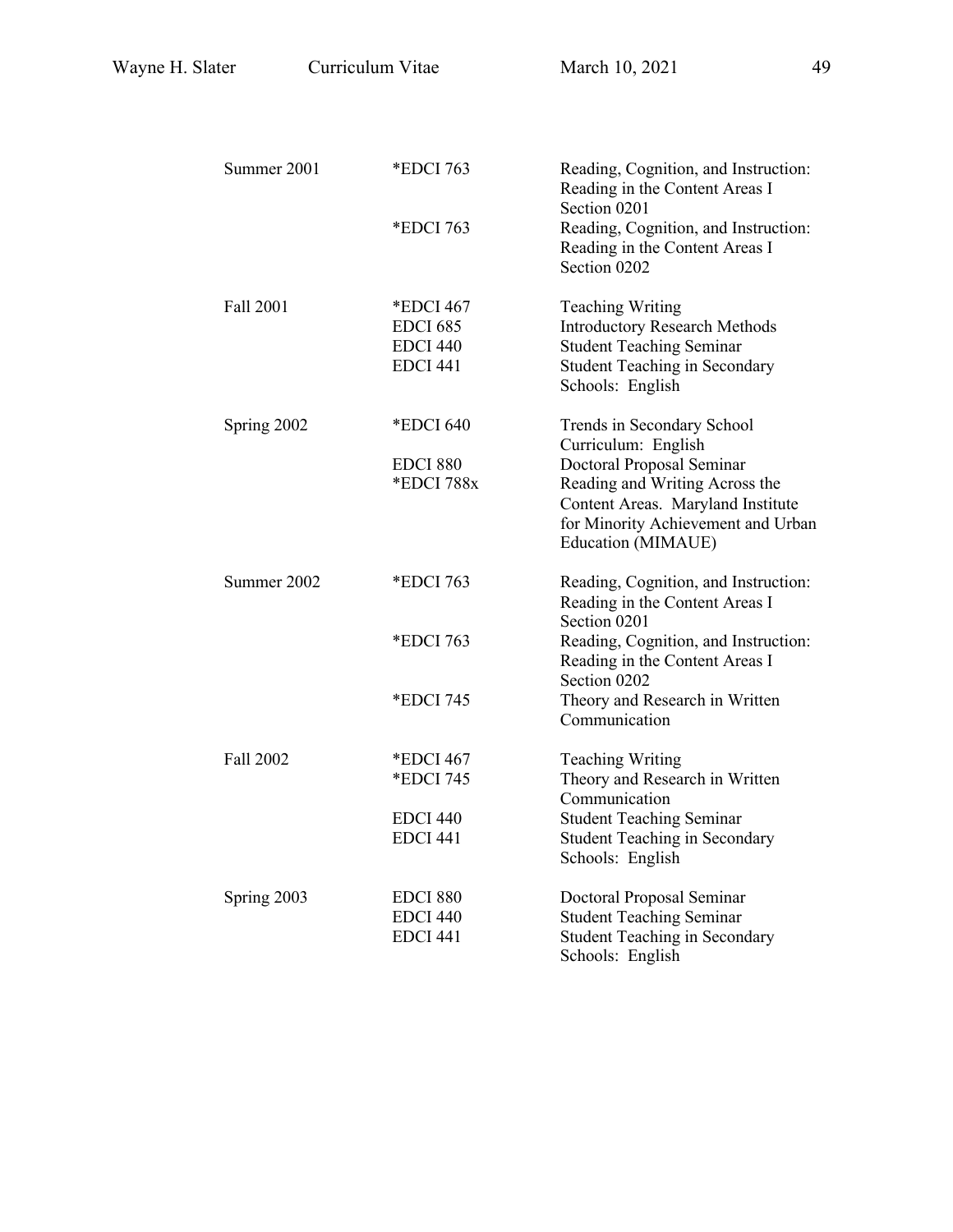| Summer 2003 | *EDCI 763                                                          | Reading, Cognition, and Instruction:<br>Reading in the Content Areas I<br>Section 0201                                                                                                           |
|-------------|--------------------------------------------------------------------|--------------------------------------------------------------------------------------------------------------------------------------------------------------------------------------------------|
|             | *EDCI 763                                                          | Reading, Cognition, and Instruction:<br>Reading in the Content Areas I<br>Section 0202                                                                                                           |
| Fall 2003   | *EDCI 467<br><b>EDCI 685</b><br><b>EDCI 440</b><br><b>EDCI 441</b> | <b>Teaching Writing</b><br><b>Introductory Research Methods</b><br><b>Student Teaching Seminar</b><br><b>Student Teaching in Secondary</b><br>Schools: English                                   |
| Spring 2004 | *EDCI 417<br><b>EDCI 880</b><br><b>EDCI 440</b><br><b>EDCI 441</b> | Bases for English Language<br>Instruction<br>Doctoral Proposal Seminar<br><b>Student Teaching Seminar</b><br><b>Student Teaching in Secondary</b><br>Schools: English                            |
| Summer 2004 | <b>EDCI 661</b><br>*EDCI 673                                       | <b>Content Area Reading</b><br>Assessing, Diagnosing, and<br><b>Teaching Writing</b>                                                                                                             |
| Fall 2004   | *EDCI 467<br><b>EDCI 763</b><br><b>EDCI 440</b><br><b>EDCI 441</b> | <b>Teaching Writing</b><br>Reading, Cognition, and Instruction:<br>Reading in the Content Areas I<br><b>Student Teaching Seminar</b><br><b>Student Teaching in Secondary</b><br>Schools: English |
| Spring 2005 | *EDCI 673<br><b>EDCI 880</b><br><b>EDCI 440</b><br><b>EDCI 441</b> | Assessing, Diagnosing, and<br><b>Teaching Writing</b><br>Doctoral Proposal Seminar<br><b>Student Teaching Seminar</b><br><b>Student Teaching in Secondary</b><br>Schools: English                |
| Summer 2005 | <b>EDCI 661</b><br>*EDCI 673                                       | <b>Content Area Reading</b><br>Assessing, Diagnosing, and<br><b>Teaching Writing</b>                                                                                                             |
| Fall 2005   | *EDCI 467<br>*EDCI 763                                             | <b>Teaching Writing</b><br>Reading, Cognition, and Instruction:<br>Reading in the Content Areas I                                                                                                |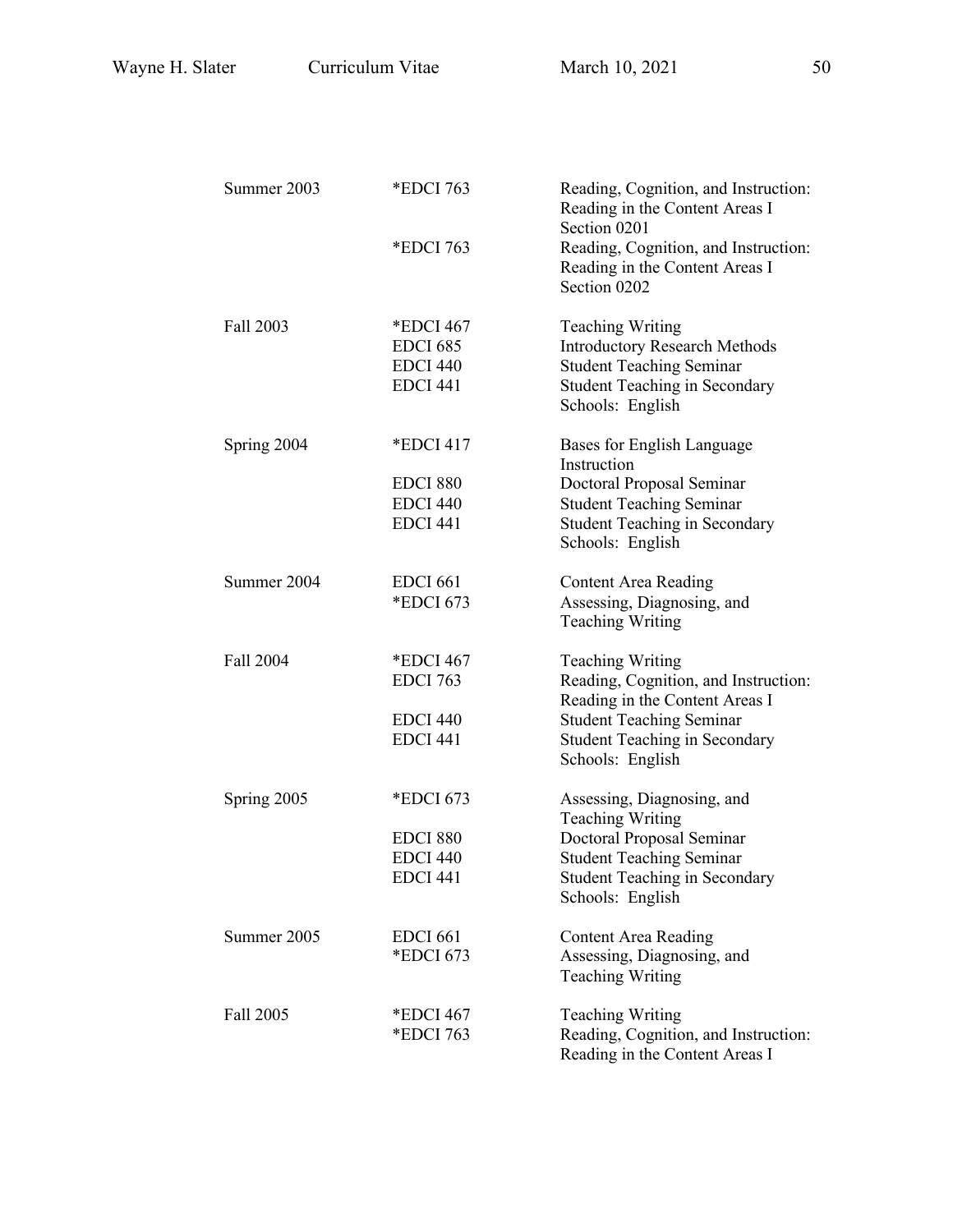| Spring 2006 | *EDCI 673                           | Assessing, Diagnosing, and<br><b>Teaching Writing</b>                                                                                                                   |
|-------------|-------------------------------------|-------------------------------------------------------------------------------------------------------------------------------------------------------------------------|
|             | <b>EDCI 880</b>                     | Doctoral Proposal Seminar                                                                                                                                               |
| Summer 2006 | <b>EDCI 661</b><br>*EDCI 763        | <b>Content Area Reading</b><br>Reading, Cognition, and Instruction<br>for Literacy Coaches (MCPS<br>Cohort 1)                                                           |
| Fall 2007   | *EDCI 467<br>*EDCI 763<br>*EDCI 417 | <b>Teaching Writing</b><br>Reading, Cognition, and Instruction:<br>Reading in the Content Areas I<br>Bases for English Language<br>Instruction (one-half of this class) |
| Winter 2007 | <b>EDCI 463</b>                     | <b>Content Area Reading</b>                                                                                                                                             |
| Spring 2007 |                                     | Sabbatical                                                                                                                                                              |
| Summer 2007 | *EDCI 763<br>*EDCI 763              | Reading, Cognition, and Instruction<br>for Literacy Coaches (MCPS Cohort2)<br>Reading, Cognition, and Instruction<br>for Literacy Coaches (PGCPS<br>Cohort 1)           |
| Fall 2007   | *EDCI 467<br>*EDCI 673              | <b>Teaching Writing</b><br>Assessing, Diagnosing, and<br>Teaching Writing for Literacy<br>Coaches (MCPS Cohort 1)                                                       |
| Winter 2008 | <b>EDCI 463</b>                     | Reading in the Secondary School                                                                                                                                         |
| Spring 2008 | *EDCI 673                           | Assessing, Diagnosing, and<br><b>Teaching Writing</b>                                                                                                                   |
| Summer 2008 | *EDCI 763                           | Reading, Cognition, and Instruction<br>for Literacy Coaches (MCPS Cohort                                                                                                |
|             | *EDCI 763                           | 3)<br>Reading, Cognition, and Instruction<br>for Literacy Coaches (PGCPS<br>Cohort 2)                                                                                   |
| Fall 2008   | *EDCI 467<br>*EDCI 673              | <b>Teaching Writing</b><br>Assessing, Diagnosing, and<br>Teaching Writing for Literacy<br>Coaches (MCPS Cohort 1)                                                       |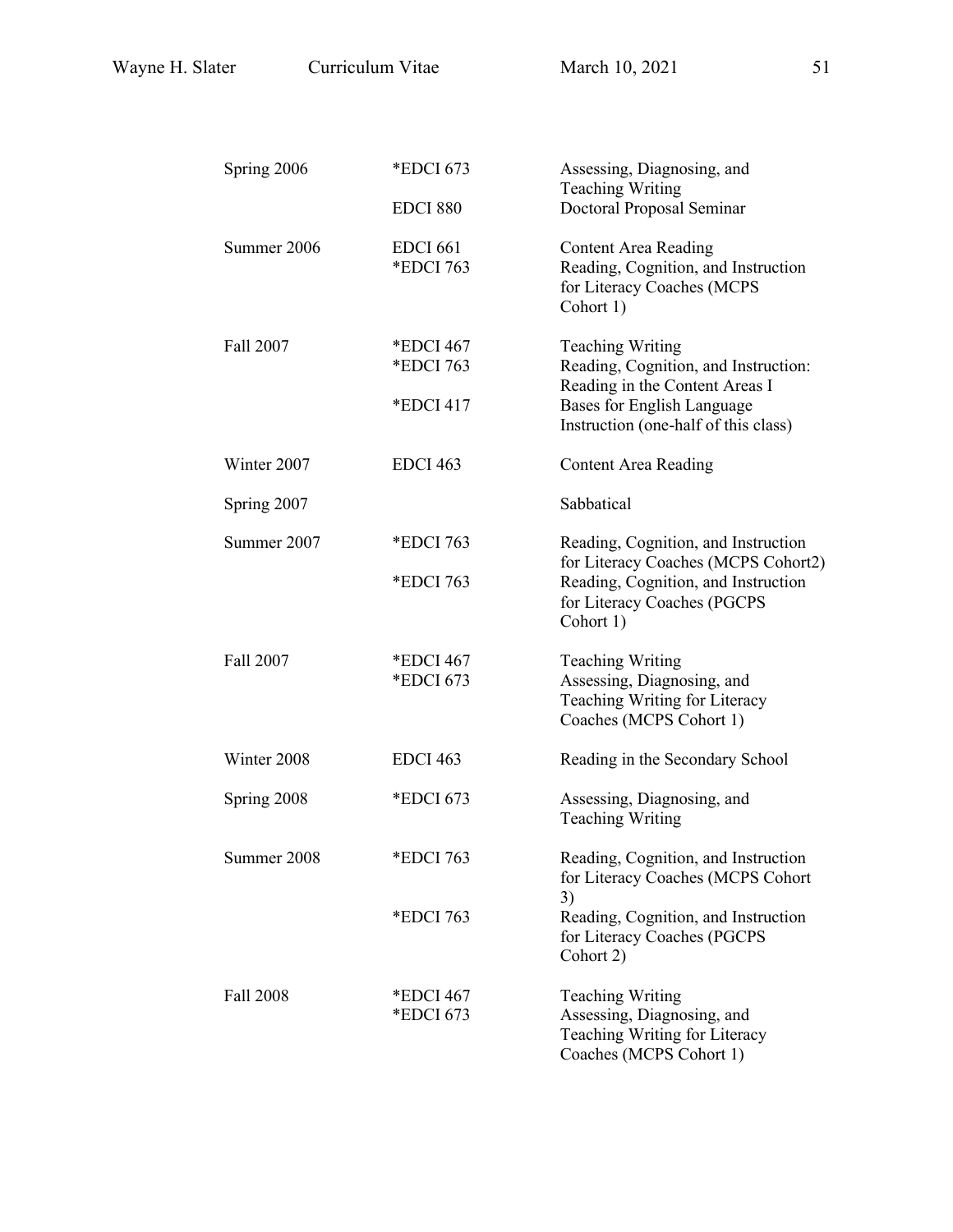| Winter 2009  | <b>EDCI 463</b>              | Reading in the Secondary School                                                                        |
|--------------|------------------------------|--------------------------------------------------------------------------------------------------------|
| Spring 2009  | *EDCI 673                    | Assessing, Diagnosing, and<br>Teaching Writing (PGCPS Cohort 2)                                        |
|              | *EDCI 673                    | Assessing, Diagnosing, and<br>Teaching Writing (BCPS City<br>Schools Cohort 2)                         |
| Summer 2009  | *EDCI 662                    | Diagnosing and Assessing Reading<br>(BCPS City Schools Cohort 1)                                       |
| Fall 2009    | *EDCI 673                    | Assessing, Diagnosing, and<br>Teaching Writing for Literacy<br>Coaches (MCPS Cohort 3)                 |
|              | *EDCI 673                    | Assessing, Diagnosing, and<br>Teaching Writing for Literacy<br>Coaches (BCPS City Schools<br>Cohort 1) |
| Winter 2010  | <b>EDCI 463</b>              | Reading in the Secondary School                                                                        |
| Spring 2010  | *EDCI 788M                   | Coaching and Mentoring Teachers<br>(BCPS City Schools Cohort 1)                                        |
| Fall 2010    | *EDCI 467<br>*EDCI 798       | <b>Teaching Writing</b><br>Special Problems in Teacher<br>Education                                    |
| Winter 2011  | *EDCI 463                    | Reading in the Secondary School                                                                        |
| Spring 2011  | <b>EDCI 685</b><br>*EDCI 798 | <b>Introductory Research Methods</b><br>Special Problems in Teacher<br>Education                       |
| Summer, 2011 | <b>EDCI 661</b>              | Content Area Reading                                                                                   |
| Fall 2011    | *EDCI 467<br>*EDCI 740       | <b>Teaching Writing</b><br>Theory and Research in English<br>Education                                 |
| Winter 2012  | *EDCI 463                    | Reading in the Secondary School                                                                        |
| Spring 2012  | <b>EDCI 685</b>              | Research Methods                                                                                       |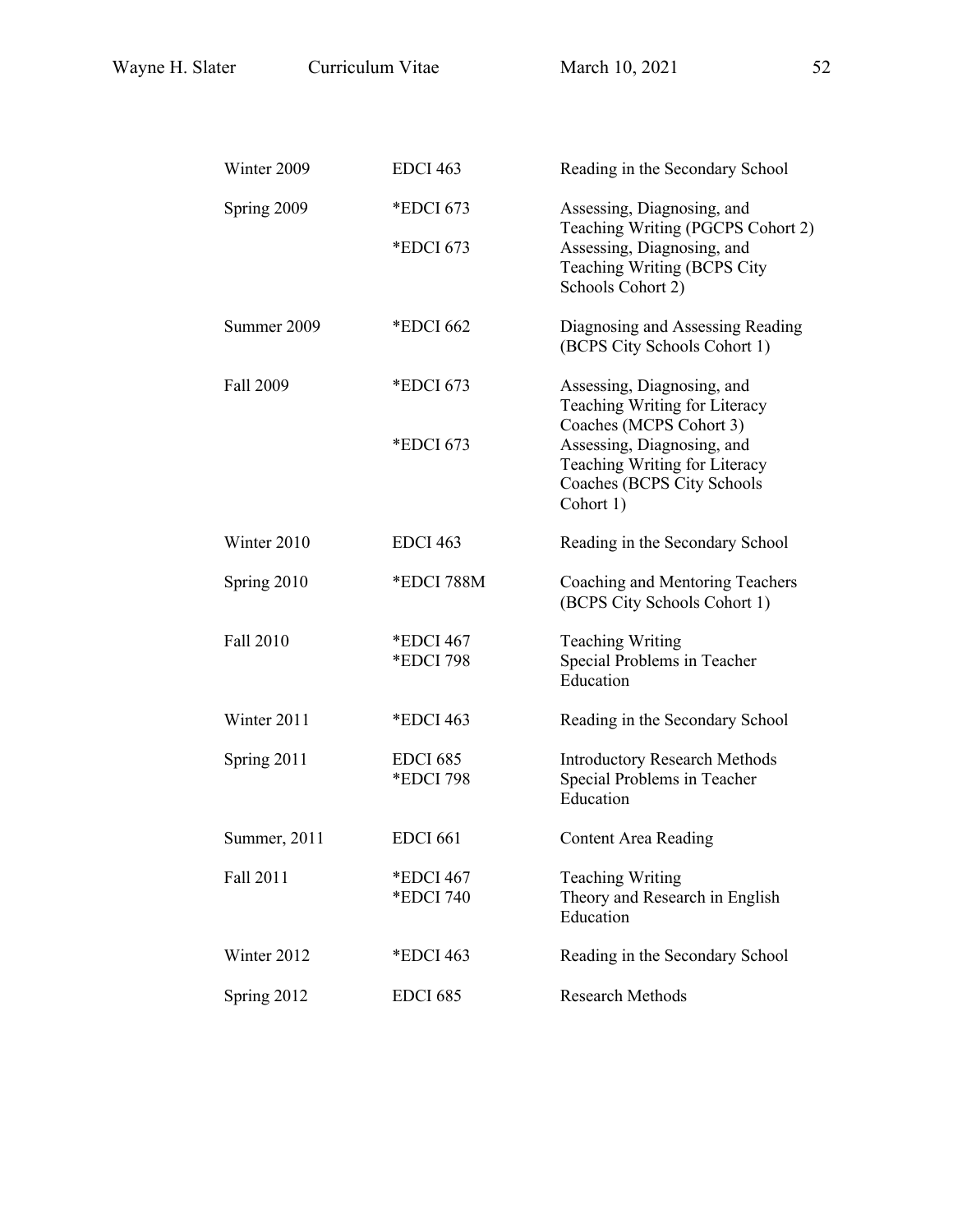| Wayne H. Slater | Curriculum Vitae |                                           | March 10, 2021                                                                                                                          | 53 |
|-----------------|------------------|-------------------------------------------|-----------------------------------------------------------------------------------------------------------------------------------------|----|
|                 | Summer, 2012     | <b>EDCI 661</b><br><b>EDCI 662</b>        | <b>Content Area Reading</b><br>Diagnostic Assessment of Reading<br>(Title II (MHEC ITQ) Grant:<br>PGCPS)                                |    |
|                 | Fall 2012        | *EDCI 467<br>*EDCI 788X                   | <b>Teaching Writing</b><br>Literacy, Special Education, and the<br>Common Core State Standards<br>(Title II (MHEC ITQ) Grant:<br>PGCPS) |    |
|                 | Winter 2013      | *EDCI 463                                 | Reading in the Secondary School                                                                                                         |    |
|                 | Spring 2013      | <b>EDCI 685</b><br><b>EDCI 646</b>        | <b>Research Methods</b><br>Coaching and Mentoring Teachers:<br>Literacy Across Content Areas                                            |    |
|                 | Summer 2013      | *EDCI 661                                 | <b>Content Area Reading</b>                                                                                                             |    |
|                 | Fall 2013        | *EDCI 467<br>*EDCI 640<br><b>EDCI 698</b> | <b>Teaching Writing</b><br>Trends in Secondary School<br>Curriculum: English                                                            |    |
|                 |                  |                                           | Conducting Research on Teaching                                                                                                         |    |
|                 | Winter 2014      | <b>EDCI 463</b>                           | Reading in the Secondary School                                                                                                         |    |
|                 | Spring 2014      | <b>EDCI 685</b><br><b>EDCI 698</b>        | <b>Research Methods</b><br>Conducting Research on Teaching                                                                              |    |
|                 | Summer 2014      | <b>EDCI 661</b>                           | <b>Content Area Reading</b>                                                                                                             |    |
|                 | Fall 2014        | *EDCI 288W                                | Forbidden Books: Censorship of<br>Children's and Young Adult<br>Literature (approved General<br><b>Education I-Series course)</b>       |    |
|                 |                  | *EDCI 467<br>*EDCI 640                    | <b>Teaching Writing</b><br>Trends in Secondary School                                                                                   |    |
|                 |                  |                                           | Curriculum: English                                                                                                                     |    |
|                 |                  | <b>EDCI 698</b>                           | Conducting Research on Teaching                                                                                                         |    |
|                 | Winter 2015      | *EDCI 463                                 | Reading in the Secondary School                                                                                                         |    |
|                 | Spring 2015      | *EDCI 685<br><b>EDCI 698</b>              | <b>Research Methods</b><br>Conducting Research on Teaching                                                                              |    |
|                 | Summer 2015      | *EDCI 661                                 | <b>Content Area Reading</b>                                                                                                             |    |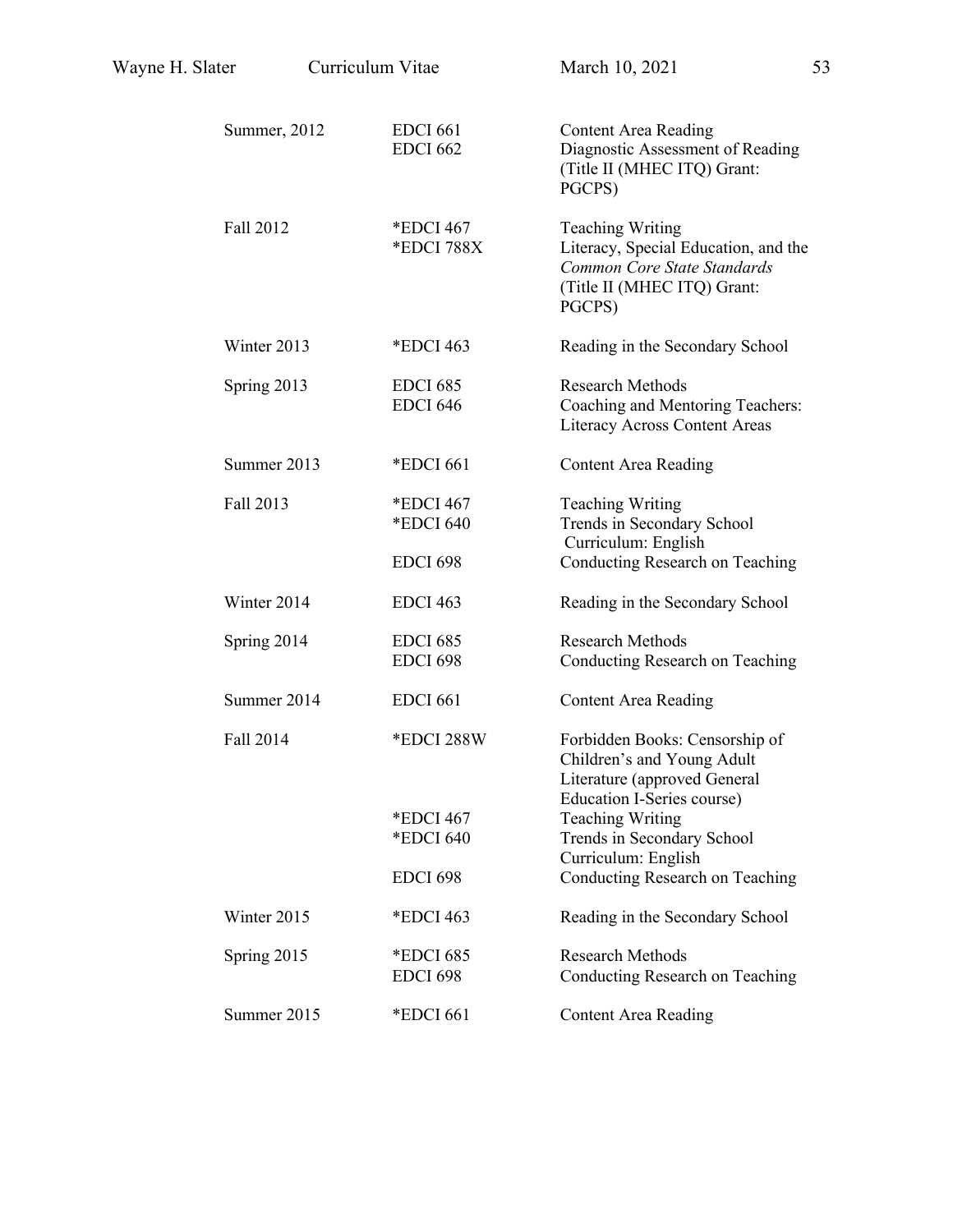| Fall 2015   | *EDCI 288W             | Forbidden Books: Censorship of<br>Children's and Young Adult<br>Literature (approved General<br>Education I-Series course)        |
|-------------|------------------------|-----------------------------------------------------------------------------------------------------------------------------------|
|             | *EDCI 467<br>*EDCI 640 | <b>Teaching Writing</b><br>Trends in Secondary School<br>Curriculum: English                                                      |
| Winter 2016 | *EDCI 463              | Reading in the Secondary School                                                                                                   |
| Spring 2016 | *EDPS 788T             | Special Topics in Education Policy<br>and Administration: Core II                                                                 |
| Summer 2016 | *EDCI 685              | <b>Research Methods</b>                                                                                                           |
| Fall 2016   | *EDCI 288W             | Forbidden Books: Censorship of<br>Children's and Young Adult<br>Literature (approved General<br>Education I-Series course)        |
|             | *EDCI 467<br>*EDCI 698 | <b>Teaching Writing</b><br>Conducting Research on Teaching                                                                        |
| Winter 2017 | *EDCI 463              | Reading in the Secondary School                                                                                                   |
| Spring 2017 | *EDCI 685<br>*EDCI 698 | <b>Research Methods</b><br>Conducting Research on Teaching                                                                        |
| Summer 2017 | *EDCI 685              | <b>Research Methods</b>                                                                                                           |
| Fall 2017   | *EDCI 288W             | Forbidden Books: Censorship of<br>Children's and Young Adult<br>Literature (approved General<br><b>Education I-Series course)</b> |
|             | *EDCI 467              | <b>Teaching Writing</b>                                                                                                           |
| Winter 2018 | *EDCI 463              | Reading in the Secondary School                                                                                                   |
| Spring 2018 | *EDCI 685<br>*EDCI 673 | <b>Research Methods</b><br>Assessing, Diagnosing, and Teaching<br>Writing                                                         |
| Summer 2018 | <i>*TLPL 691</i>       | <b>Research Methods</b>                                                                                                           |
|             |                        |                                                                                                                                   |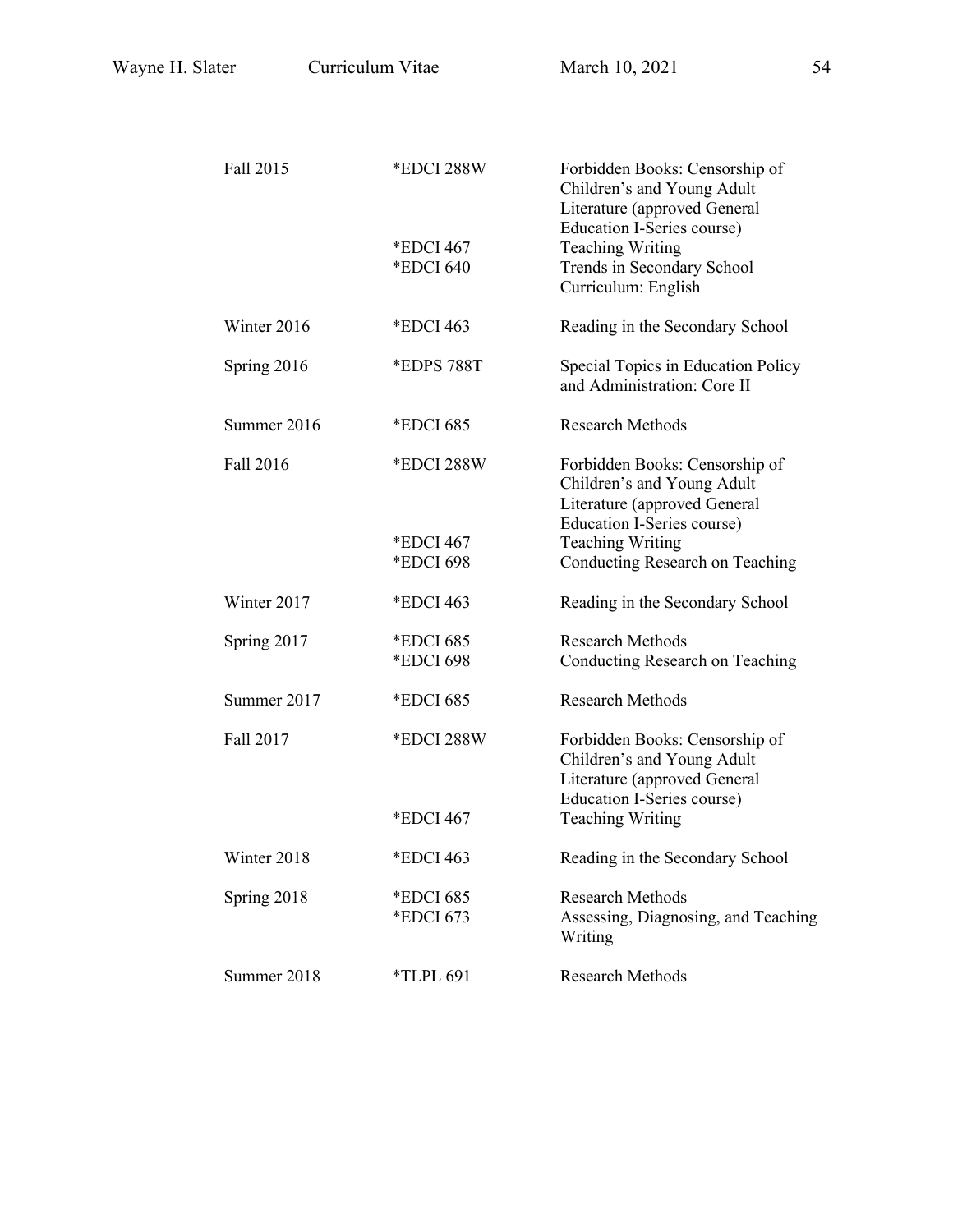| Fall 2018   | *TLPL 288W       | Forbidden Books: Censorship of<br>Children's and Young Adult<br>Literature (approved General                               |
|-------------|------------------|----------------------------------------------------------------------------------------------------------------------------|
|             | <i>*TLPL 456</i> | Education I-Series course)<br><b>Teaching Writing</b>                                                                      |
| Winter 2019 | $*TLPL 462$      | Reading in the Secondary School                                                                                            |
| Spring 2019 | <i>*TLPL 636</i> | Trends in Secondary School<br>Curriculum: English                                                                          |
|             | $*TLPL 691$      | <b>Research Methods</b>                                                                                                    |
| Summer 2019 | *TLPL 691        | <b>Research Methods</b>                                                                                                    |
| Fall 2019   | *TLPL 288W       | Forbidden Books: Censorship of<br>Children's and Young Adult<br>Literature (approved General<br>Education I-Series course) |
|             | <i>*TLPL 456</i> | <b>Teaching Writing</b>                                                                                                    |
| Winter 2020 | $*TLPL 462$      | Reading in the Secondary School                                                                                            |
| Spring 2020 | *TLPL 640        | Assessing, Diagnosing, and Teaching<br>Writing                                                                             |
|             | *TLPL 691        | <b>Research Methods</b>                                                                                                    |
| Summer 2020 | *TLPL 691        | <b>Research Methods</b>                                                                                                    |
| Fall 2020   | *TLPL 288W       | Forbidden Books: Censorship of<br>Children's and Young Adult<br>Literature (approved General<br>Education I-Series course) |
|             | <i>*TLPL 456</i> | <b>Teaching Writing</b>                                                                                                    |
|             | *TLPL 691        | Research Methods (off campus)                                                                                              |
| Winter 2021 | $*TLPL 462$      | Reading in the Secondary School                                                                                            |
| Spring 2021 | *TLPL 691        | <b>Research Methods</b>                                                                                                    |

\* Original course developed by the instructor

Undergraduate Advising:

Advise, on average, 10 undergraduate students per semester.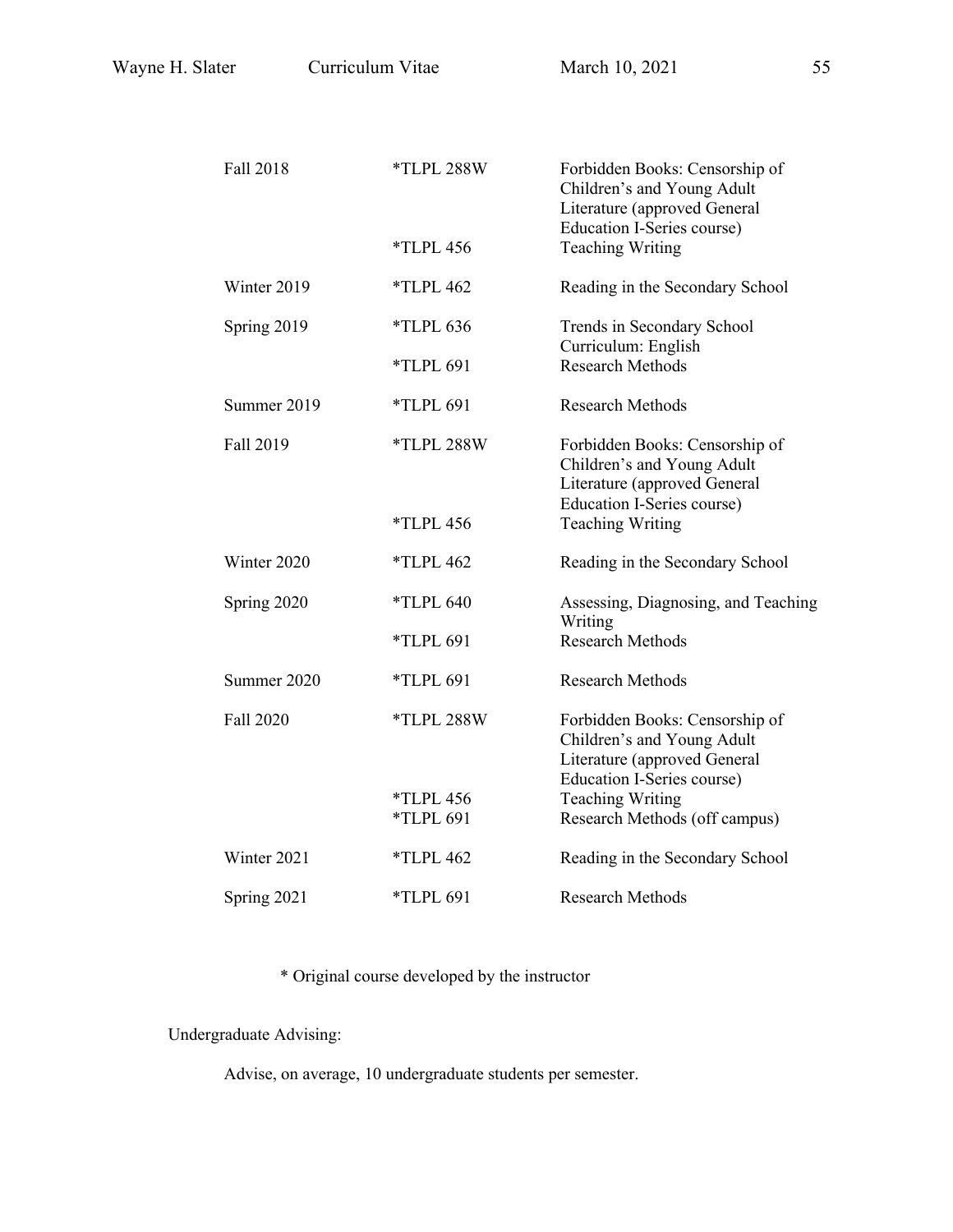Graduate Advising:

Current Master's Advisees:

Amy Barnett Lauren Black Susan Clayton Chelsea Logan Eunice Yu

Master's Theses and Papers Submitted in lieu of Thesis:

| 1982-1984 | Mary Ellen Beaty (advised) (degree completed) |
|-----------|-----------------------------------------------|
| 1982-1985 | Carol Schwartz (advised) (degree completed)   |
| 1982-1985 | Amy Warner (advised) (degree completed)       |
| 1985-1988 | Debbie Prince (advised) (degree completed)    |
| 1985-1988 | Terry McKay (advised) (degree completed)      |
| 1985-1988 | Carla J. Beachy (advised) (degree completed)  |
| 1985-1989 | Phillip Grove (advised) (degree completed)    |
| 1987-1989 | Cynthia G. Swann (advised) (degree completed) |
| 1990-1991 | Max Deslets (degree completed)                |
| 1990-1992 | Nadine Wersing (degree completed)             |
| 1993-1994 | Thomas Kraft (degree completed)               |
| 1993-1994 | Judd Valino (degree completed)                |
| 1993-1994 | Keith Burnham (degree completed)              |
| 1993-1994 | Karen Schlossberg (degree completed)          |
| 1993-1994 | Gloria Shelton (degree completed)             |
| 1993-1995 | Robyn Jackson (degree completed)              |
| 1993-1995 | Esty Foster (degree completed)                |
| 1994-1996 | Donna Jensen (degree completed)               |
| 1995-1996 | Vincent Marletta (degree completed)           |
| 1995-1999 | Diana Rye (degree completed)                  |
| 1995-2000 | Teresa S. Freed (degree completed)            |
| 1998-2000 | Maria Baranick (degree completed)             |
| 1998-2000 | Kameswari Bhandaru (degree completed)         |
| 1998-2000 | Darius Brown (degree completed)               |
| 1998-2000 | Marilyn Carter (degree completed)             |
| 1998-2000 | Morton Chappell (degree completed)            |
| 1998-2000 | Rebecca Geanarous (degree completed)          |
| 1998-2000 | Patricia Generlette (degree completed)        |
| 1998-2000 | Laura Jaynes (degree completed)               |
| 1998-2000 | Kristi Kryder (degree completed)              |
| 1998-2000 | Jeanne Maher (degree completed)               |
| 1998-2000 | Carma Pearl-Ohimor (degree completed)         |
| 1998-2000 | Veronica Peirson (degree completed)           |
| 1998-2000 | Rodney Rebuck (degree completed)              |
| 1998-2000 | Sikha Roy (degree completed)                  |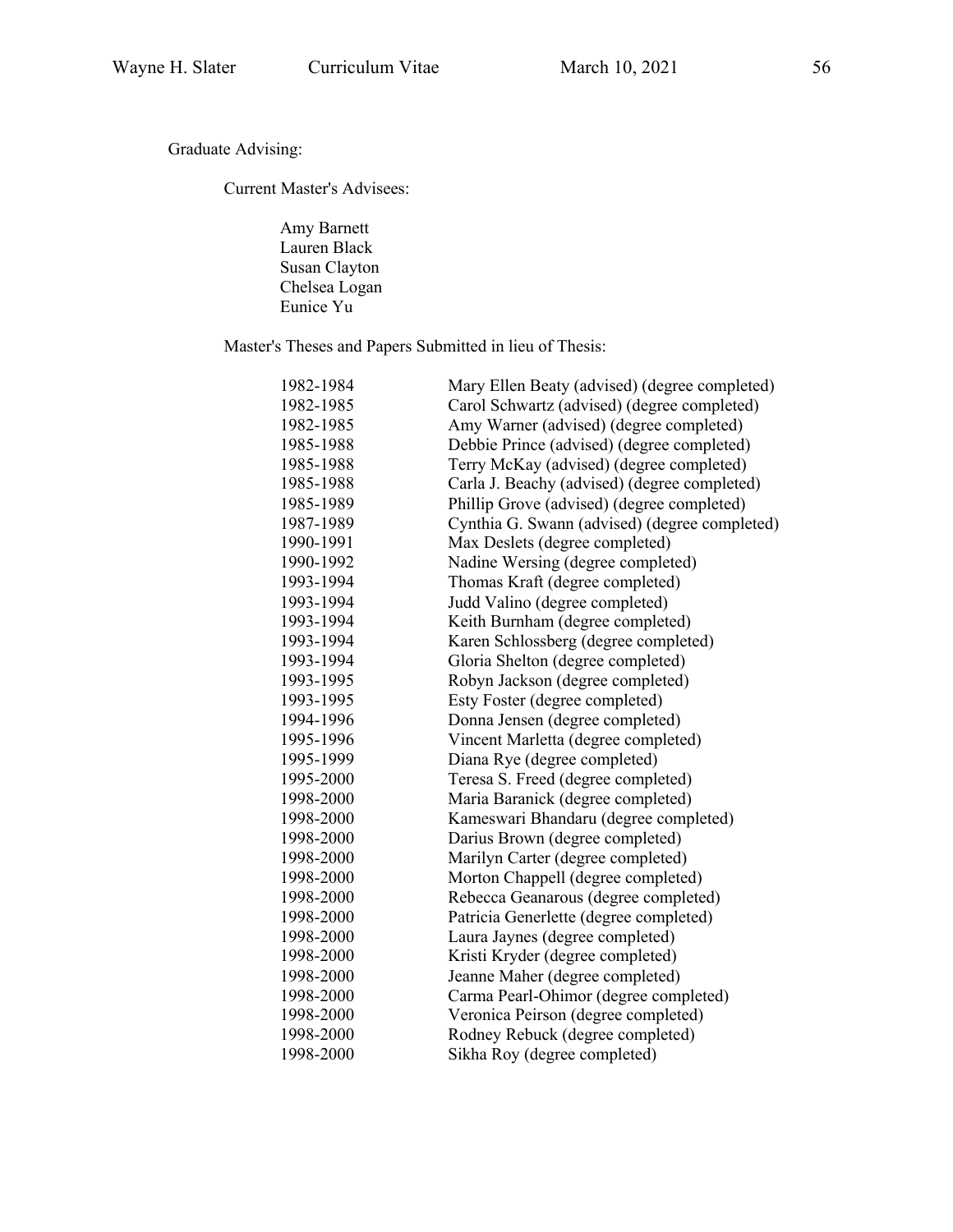| 1998-2000 | Thomas Stroot (degree completed)          |
|-----------|-------------------------------------------|
| 1998-2000 | Sara Toth (degree completed)              |
| 1998-2000 | Theresa Shirlen Freed (degree completed)  |
| 2000-2002 | Catherine Beyers (degree completed)       |
| 2002-2004 | Adrienne LaGier (degree completed)        |
| 2002-2004 | Yu-Jean (Bettina) Wang (degree completed) |
| 2005-2006 | David M. Dumas (degree completed)         |
| 2005-2006 | Carrie A. Scrufari (degree completed)     |
| 2005-2006 | Alexis K. Browsh (degree completed)       |
| 2005-2006 | Matthew J. Ratz (degree completed)        |
| 2005-2006 | Annemarie J. Wood (degree completed)      |
| 2005-2006 | Erica D. Mines (degree completed)         |
| 2005-2006 | Scott E. Smith (degree completed)         |
| 2005-2006 | Melanie Pilgrim (degree completed)        |
| 2004-2008 | Paula M. Hayes (degree completed)         |
| 2006-2009 | Cromwell Chiang (degree completed)        |
| 2006-2011 | Matthew V. Ramsey (degree completed)      |
| 2007-2008 | Sarah Dammeyer (degree completed) ENGL    |
| 2008-2010 | Ronald Young (degree completed)           |
| 2009-2012 | Jonathan Wemple (degree completed)        |
| 2010-2012 | Daniel Hutton (degree completed)          |
| 2011-2014 | Elizabeth Dodds (degree completed)        |
| 2013-2016 | Andrew Luginbill (degree completed)       |
| 2015-2018 | Paul Bucklen (degree completed)           |
| 2014-2018 | Audrey Goldberg (degree completed)        |
| 2015-2019 | Emily Enz (degree completed)              |
|           |                                           |

Doctoral Advisees:

Nancy Shay James Groff Jamar Perry Jocelyn M. Odona-Holm

Master's and Doctoral Committee Membership:

| 1982-1983 | *Esther Eisenhower, EDCI, Ph.D. |
|-----------|---------------------------------|
| 1982-1983 | *Mary Kay Jordon, EDCI, Ph.D.   |
| 1982-1984 | *Nancy Shapiro, EDCI, Ph.D.     |
| 1982-1984 | Theresa Smith, EDCI, Ph.D.      |
| 1982-1984 | Barbara Johnson, EDCI, Ph.D.    |
| 1982-1984 | Sabina Stephen, EDCI, Ed.D.     |
| 1983-1984 | Linda Carter, EDCI, Ph.D.       |
| 1983-1985 | Carol Sokolski, EDCI, Ph.D.     |
| 1983-1985 | Sylvia Keene, EDCI, Ph.D.       |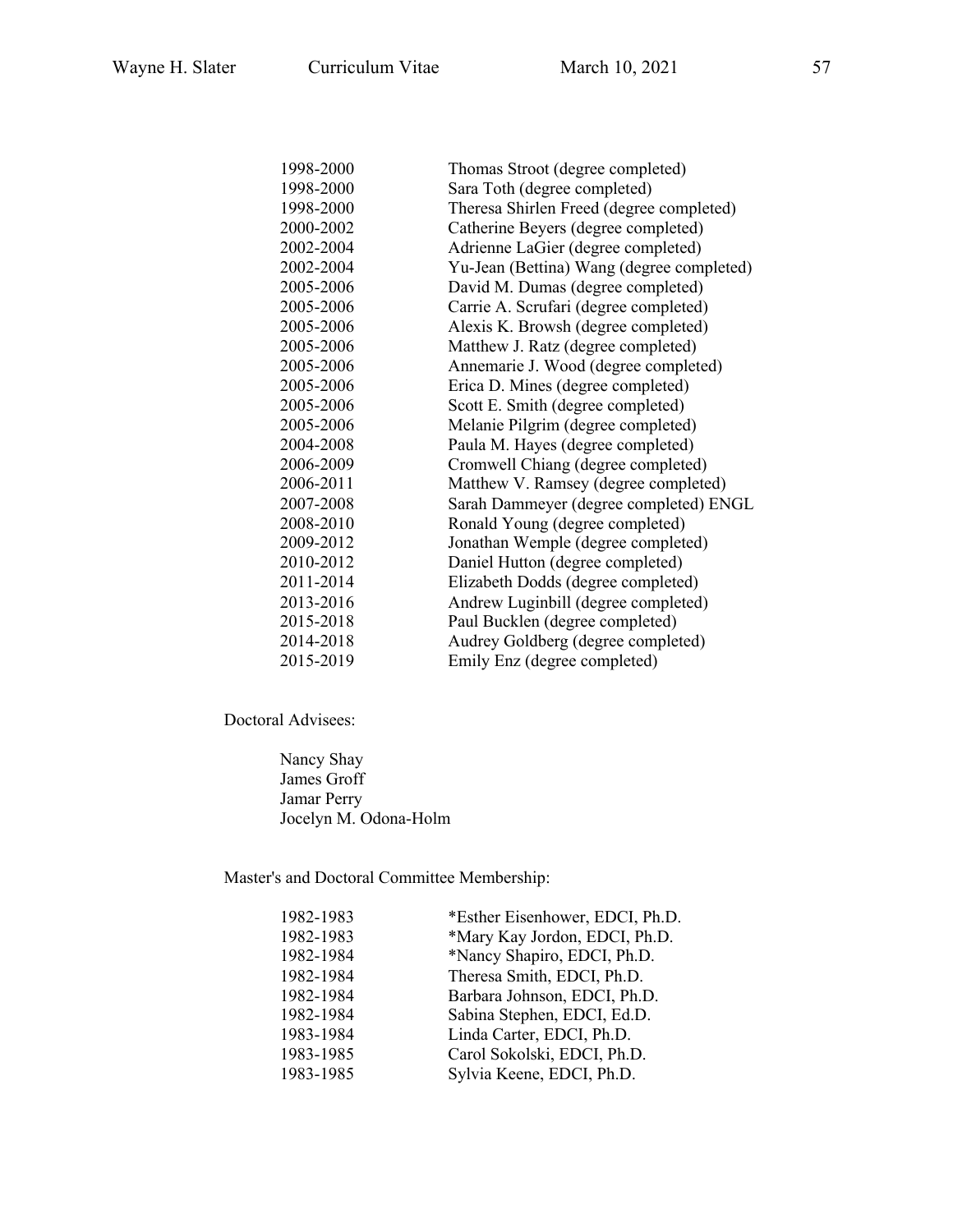| 1983-1985 | *Minnie Jones, EDCI, Ph.D.             |
|-----------|----------------------------------------|
| 1983-1985 | Jacqueline Bylsma, EDSP, Ph.D.         |
| 1983-1986 | *Cinda Raley, EDCI, Ph.D.              |
| 1983-1986 | *Patricia Morris, EDCI, Ph.D.          |
| 1983-1986 | *Sherry B. Scott, EDCI, Ph.D.          |
| 1984-1987 | *Teresa M. Redd-Boyd, EDCI, Ph.D.      |
| 1984-1987 | *Debra C. Catts, EDCI, Ph.D.           |
| 1986-1988 | *Ronald Pfeiffer, EDCI, Ph.D.          |
| 1987-1988 | *Peter McCallum, EDCI, Ph.D.           |
| 1987-1989 | *Elizabeth O'Brian, SPCH/COMM, M.A.    |
| 1987-1990 |                                        |
| 1986-1989 | *Rachel Ward, EDCI, Ph.D.              |
|           | *R. Lorraine Fulton, EDCI, Ed.D.       |
| 1986-1989 | *Christopher Litton, EDCI, Ph.D        |
| 1987-1989 | *Paula K. Montgomery, EDCI, Ph.D.      |
| 1987-1989 | *Peter L. McCallum, EDCI, Ed.D.        |
| 1988-1989 | *William Orr, EDCI, Ed.D.              |
| 1988-1989 | *Suzanne F. Erskine, EDCI, Ed.D.       |
| 1988-1990 | *Carolyn S. Johnston, EDCI, Ed.D.      |
| 1987-1990 | *Walton B. Bishop, SPCH, Ph.D.         |
| 1989-1992 | *Donald Lewis, EDCI, Ph.D.             |
| 1989-1992 | *Joanne Worthington, EDCI, Ph.D.       |
| 1989-1992 | *Marilyn J. Olson, EDCI, Ph.D.         |
| 1989-1992 | *Margaret Soderstrom, EDHD, Ph.D.      |
| 1992-     | *Susan J. Schwall-Clawson, EDCI, Ph.D. |
| 1992-     | *Nancy T. Hawpe, EDCI, Ph.D.           |
| 1993-1995 | *Cherrie Stallachio, EDCI, Ph.D.       |
| 1992-1993 | *Stephen Johnson, EDCI, Ph.D.          |
| 1994-     | *Carol Gelsen, EDCI, Ph.D.             |
| 1995-     | *Marcia Smith, ENGL, Ph.D.             |
| 1995-     | *Lawrence Smith, SPCH, Ph.D.           |
| 1995-1996 | *Judy Fowler, ENGL, Ph.D.              |
| 1996-1997 | *Jeff Leone, EDSP, Ph.D., outside      |
|           | committee member, George Washington    |
|           | University, Washington, DC             |
| 1996-1998 | *Henrietta L. Wright, EDCI, Ph.D.      |
| 1996-1998 | *Julianne Ferris, EDCI, Ph.D.          |
| 1997-1998 | *Beth H. Holmberg, EDCI, Ph.D.         |
| 1997-1999 | *Karen A. Wink, EDCI, Ph.D.            |
| 1998-2001 | *Sharon A. Craig, EDCI, Ed.D.          |
| 1998-1999 | *Elizabeth E. Little, EDCI, Ed.D.      |
| 1998-1999 | *Cynthia C. Marello, EDCI, Ed.D.       |
| 1998-1999 | *Donna D. McKusick, EDCI, Ed.D.        |
| 1998-2000 | *Sharon M. Pitcher, EDCI, Ed.D.        |
| 1998-2000 | *L. Susan Seidenstricker, Ed.D.        |
| 1998-1999 | *Barbara S. Kehr, EDCI, Ed.D.          |
| 1998-2001 | *Kathy Wallis, EDCI, Ed.D.             |
| 1998-1999 | *Abdul Mohsen Alsayegh, EDCI, Ph.D.    |
| 1998-2003 | *Janice E. Knight, EDCI, Ed.D.         |
|           |                                        |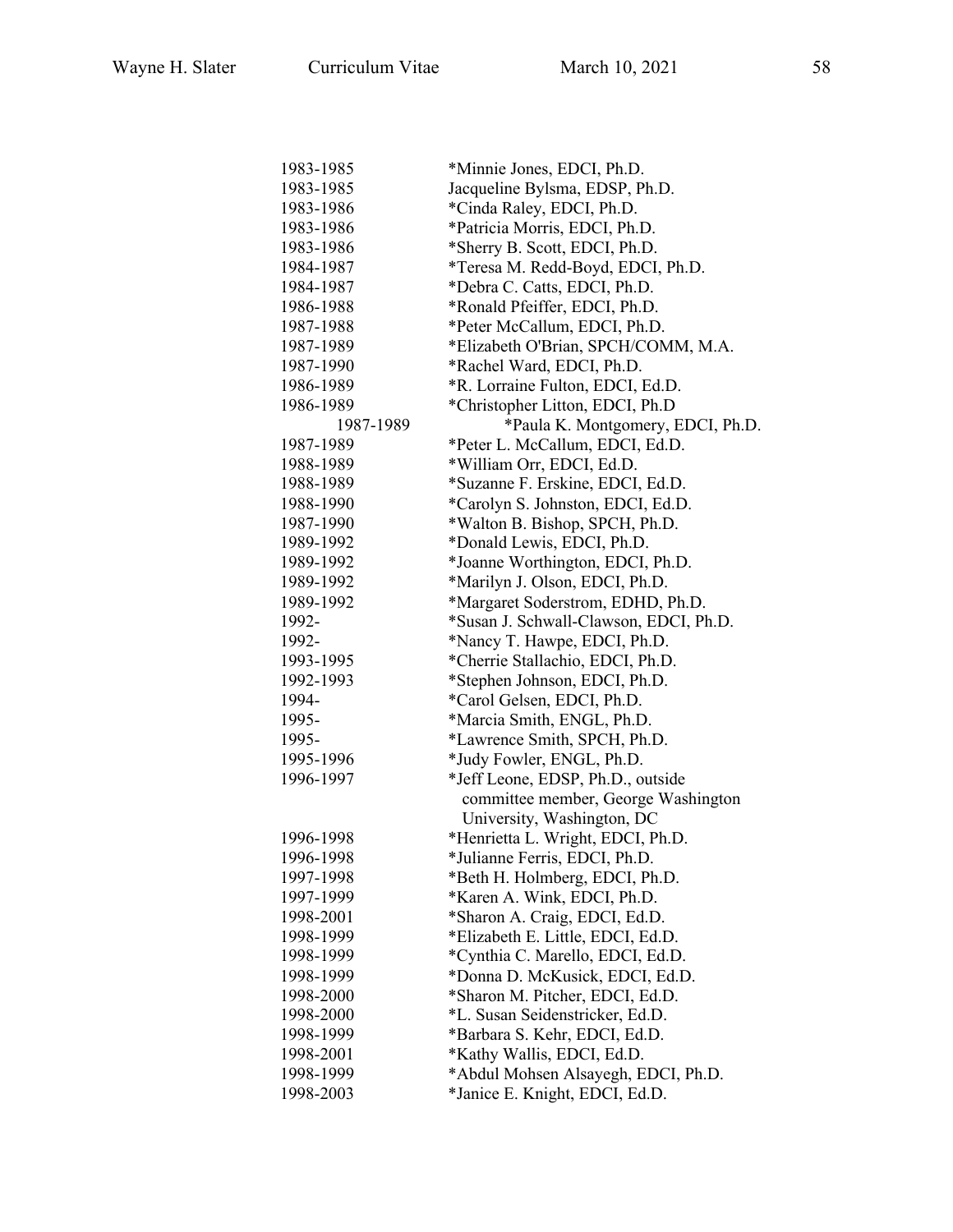| 1998-2001 | *Jill Oliver Manga, EDCI, Ed.D.                |
|-----------|------------------------------------------------|
| 2001-2008 | *Maurice Champagne, ENGL, Ph.D.                |
| 2000-2002 | *Bruce T. Saddler, EDSP, Ph.D.                 |
| 2000-2002 | *Jeanine Hurley, ENGL, Ph.D.                   |
| 2001-2003 | *Mika Q. Troutman, EDCI, Ph.D.                 |
| 2003-     | *Jeanne L. Ruviella-Knorr, Music, Ph.D.        |
| 2003-2004 | *Leslie Simpson, EDCI, Ed.D.                   |
| 2001-2004 | *Sharon L. Russell, EDCI, Ph.D.                |
| 2002-     | *Joan R. Crawford, ENGL, Ph.D.                 |
| 2002-2004 | *Stephen Wright, EDHD, Ph.D.                   |
| 2004-2005 | *Judith Parks, Music, Ph.D.                    |
| 2004-     | *Mary Ann McKenzie Hartshorm, EDPL, Ph.D.      |
| 2002-2004 | *Barbara Marinak, EDCI, Ph.D.                  |
| 2003-2006 | *Terry Newman, EDCI, Ph.D.                     |
| 2004-2006 | *Philip M. Kancianic, Music, Ph.D.             |
| 2004-2006 | *Margo M. Hall, Music, Ph.D.                   |
| 2005-2009 | *Gordon Michaloski, EDCI, Ph.D.                |
| 2004-2006 | *Rebecca Gibson, EDCI, Ph.D.                   |
| 2004-2009 | *Tina M. Leon, EDCI, Ph.D.                     |
| 2005-     | *Linda Susan De La Ysla, EDPL, Ph.D.           |
| 2005-2007 | *Andrea D. Shanklin, ENGL, Ph.D.               |
| 2004-2007 | *Linda S. De La Ysal, EDPL, Ph.D.              |
| 2004-2007 | *Mary Ann McKenzie Hartshorn, EDPL, Ph.D.      |
| 2007-2009 | *Suzanne R. Borenzweig, EDPS, Ph.D.            |
| 2001-2008 | *Tina Leone, EDCI, Ph.D.                       |
| 2004-2008 | *Barbara G. Cooper, ENGL, Ph.D.                |
| 2002-2008 | *Maurice G. Champaign, ENGL, Ph.D.             |
| 2007-2008 | *Soo Jung Suh, EDCI, Ph.D.                     |
| 2008-2009 | *Mary Grace Synder, EDPL, Ph.D.                |
| 2006-2009 | *Margaret H. Jenkins, EDCI, Ph.D.              |
| 2001-2009 | *Diane M. Braxton, EDCI, Ph.D.                 |
| 2006-2009 | *Ocheze Joseph, EDPL, Ph.D.                    |
| 2009-2011 | *Cynthia Sherman, EDSP, Ph.D.                  |
| 2009-2010 | *Laura M. McShane, EDPL, Ph.D.                 |
| 2010-2014 | *Kristine-Marie B. Strausbaugh, EDCI, Ph.D.    |
| 2009-2010 | *Cheryl Hawkinson Melkun, ENGL, Ph.D.          |
| 2010-2012 | *Moira Dougherty, EDPL, Ph.D.                  |
| 2002-2011 | *Ann M. Dromsky, EDCI, Ph.D.                   |
| 2011      | *Sarah Zelinke, EDCI, Ph.D.                    |
| 2011-2013 | *P. Nathan Frank, TLPL, Ph.D.                  |
| 2012      | *Daniel R. Wissinger, CHSE, Ph.D.              |
| 2012      | *Sarah Lynn Morris, TLPL, Ph.D.                |
| 2012-2014 | *Kelly Worland, CHSE, Ph.D.                    |
| 2012-2013 | *Thor Gibbins, TLPL, Ph.D.                     |
| 2012      | *Junhui Liu, HDQM, Ph.D.                       |
| 2013      | *Steven A. Lockard, CHSE, Ph.D.                |
| 2013-2014 | *Natalie Arthurs, TLPL, Ph.D.                  |
| 2014-2015 | *Megan Callow, TLPL, Ph.D.                     |
| 2015-     | *Heidi P. Celebi, Smith School Business, Ph.D. |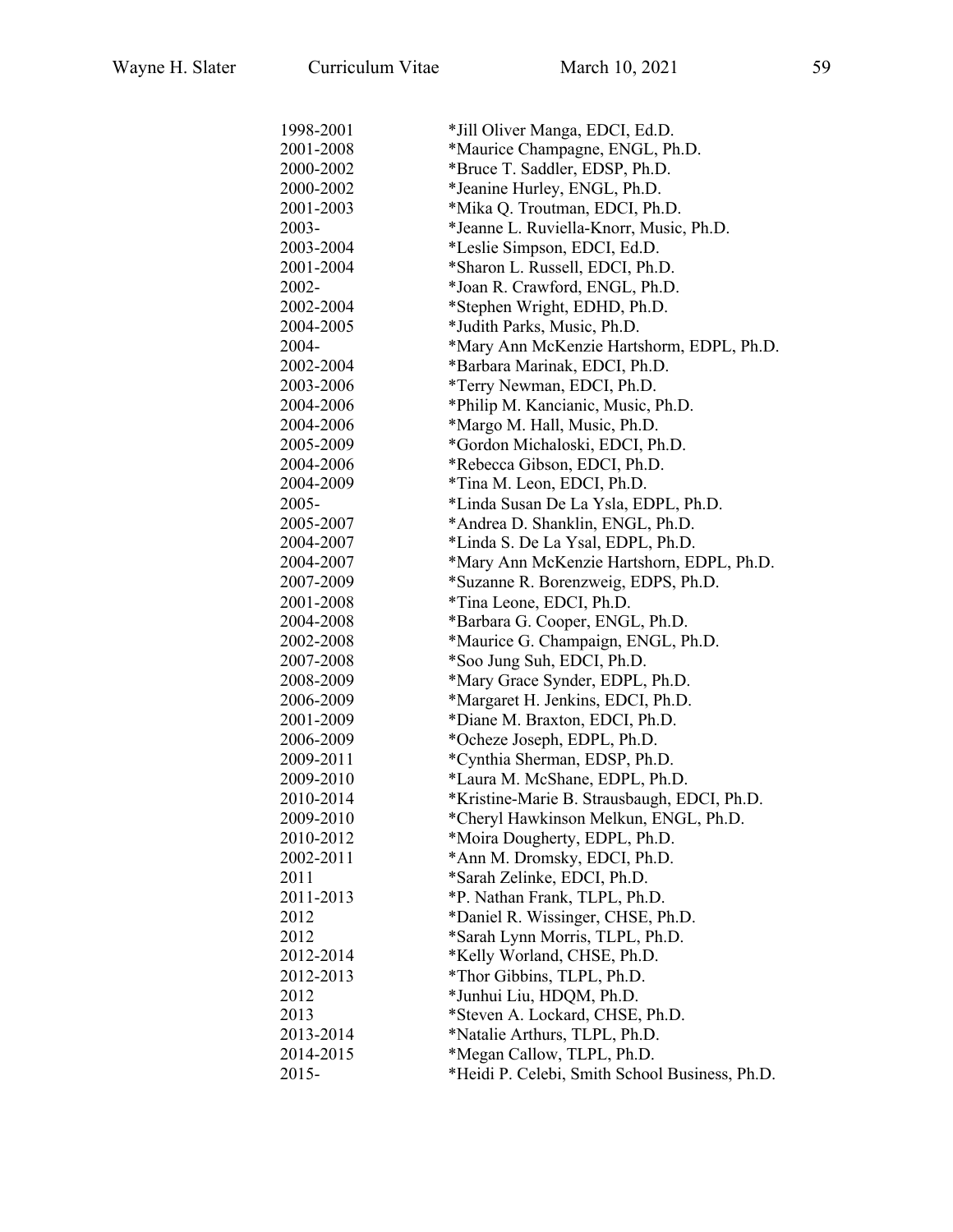| 2014-2015 | *Heather Lindenman, ENGL, Ph.D.               |
|-----------|-----------------------------------------------|
| 2014-2015 | *Melissa Lynn Kochanowski, CHSE, Ed.D.        |
| 2014-2015 | *Melissa Glee McGuire, CHSE, Ed.D.            |
| 2015-2016 | *Anika T. Prather, TLPL, Ph.D.                |
| 2015-2016 | *Patricia J. Wells, CHSE, Ed.D.               |
| 2015-2016 | *Kenneth Marcus, TLPL, Ed.D                   |
| 2016      | *Thomas M. Geary, ENGL, Ph.D.                 |
| 2017      | *Anika Prather, TLPL, Ph.D.                   |
| 2017      | *Wendy Montgomery, EDUC, Ed.D.                |
| 2017      | *Michelle Alcoser, EDUC, Ed.D.                |
| 2017      | *Melanie Parker, EDUC, Ed.D.                  |
| 2017      | *Emily Vohrer, EDUC, Ed.D.                    |
| 2017      | *Erin McArdle, TLPL, Ph.D.                    |
| 2017      | *Alexander C. Jaffurs, EDUC, Ed.D.            |
| 2017      | *Godfrey Rangasammy, EDUC, Ed.D.              |
| 2017      | *Dale Patrick Farrell, EDUC, Ed.D.            |
| 2017      | *Susan Vohrer, EDUC, Ed.D.                    |
| 2017      | *Maureen Montgomery, EDUC, Ed.D.              |
| 2017      | *Glenn Wood, EDUC, EDUC, Ed.D.                |
| 2018      | *Megan K. Ashworth, EDUC, Ed.D.               |
| 2018      | *Danielle H. Moore, EDUC, Ed.D.               |
| 2018      | *David Curry, EDCU, Ed.D.                     |
| 2018      | *Vanessa A. Camilleri, Business/Manage, Ph.D. |
| 2019      | *Yewom Lee, CHSE, Ph.D.                       |

\* Research committee member

Doctoral Dissertation National Awards:

2000 - 2001 Lena M. Ampadu, Ph.D.

*The National Council of Teachers of English (NCTE) Promising New Researcher Award and Fellowship* was granted to Dr. Ampadu based on the quality of her dissertation research and awarded at the Annual Meeting of the National Council of Teachers of English, Milwaukee, Wisconsin.

Fellowship Mentor: George Hillocks, University of Chicago

Dissertation Title: The Effects of Instruction in the Imitation of Repetition on College Students' Persuasive Writing Style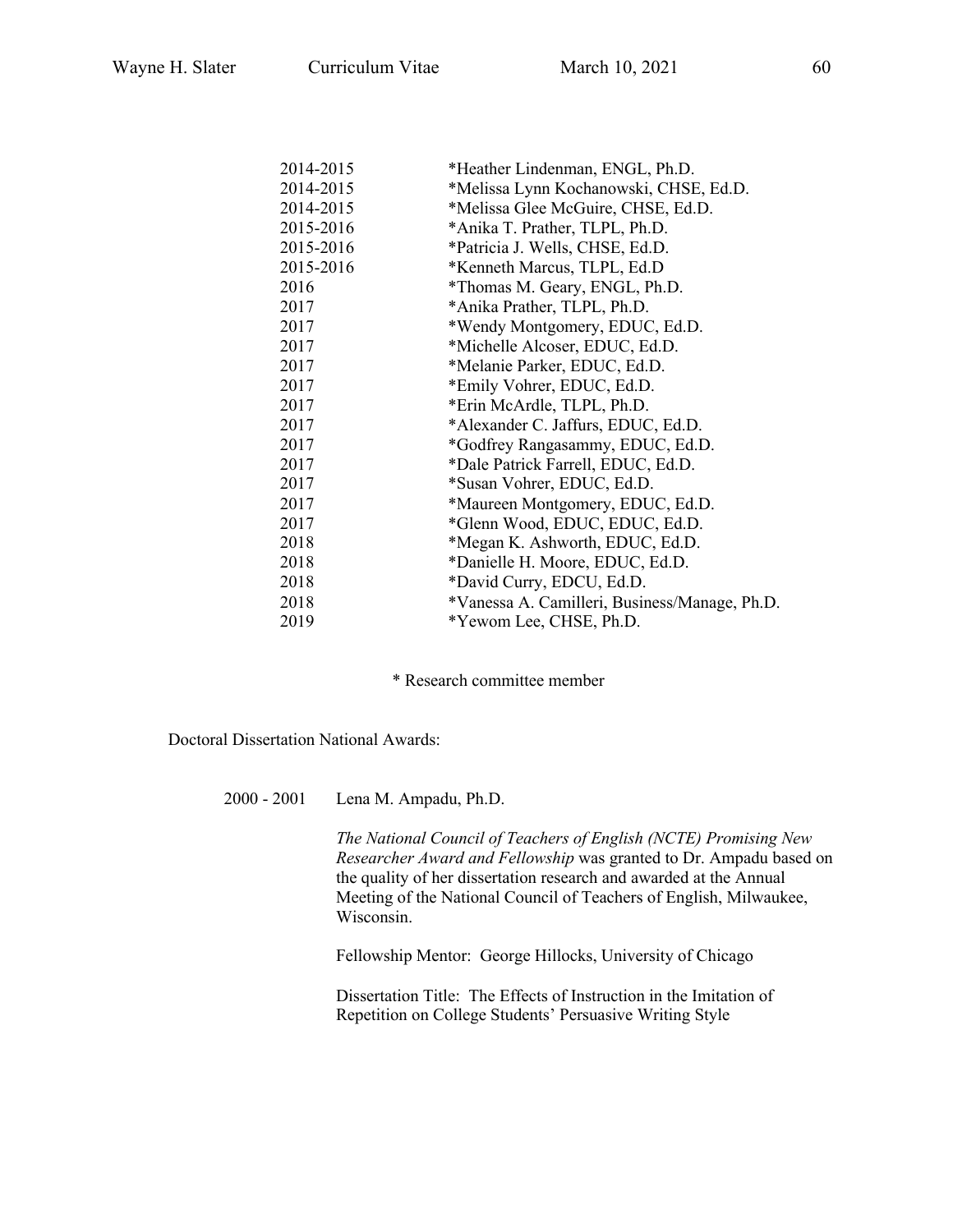Doctoral Dissertations Advised and Completed:

| 1986 |        | Sherry B. Scott, EDCI, Ph.D.                                                                                     |  |
|------|--------|------------------------------------------------------------------------------------------------------------------|--|
|      | Title: | The Effects of Topic-Specific and Audience-Specific<br>Prewriting Questions on Tenth-Graders' Persuasive Letters |  |
| 1987 |        | Teresa M. Redd-Boyd, EDCI, Ph.D.                                                                                 |  |
|      | Title: | The Effects of Audience Specification on the Quality of<br>Undergraduate Writing                                 |  |
| 1988 |        | Sharon P. Brown, EDCI, Ed.D.                                                                                     |  |
|      | Title: | The Effects of a Story Organizer on the Quality of<br>Fourth-Graders' Narrative Writing                          |  |
| 1989 |        | Franklin R. Horstman, EDCI, Ph.D.                                                                                |  |
|      | Title: | The Effects of Instruction in Sentence Combining and<br>Revision on Ninth Graders' Explanatory Writing           |  |
| 1992 |        | Shirley M. Thompson, EDCI, Ed.D.                                                                                 |  |
|      | Title: | The Effects of Peer Collaboration on Community College<br>Freshmen's Writing, Socialization, and Attitudes       |  |
| 1992 |        | William G. Wise, EDCI, Ed.D.                                                                                     |  |
|      | Title: | The Effects of Revision Instruction on Eighth Graders'<br>Persuasive Writing                                     |  |
| 1993 |        | Mary Elinor Cubbage, EDCI, Ed.D.                                                                                 |  |
|      | Title: | The Effects of Explicit Instruction in Argumentation on<br>Community College Freshmen's Persuasive Writing       |  |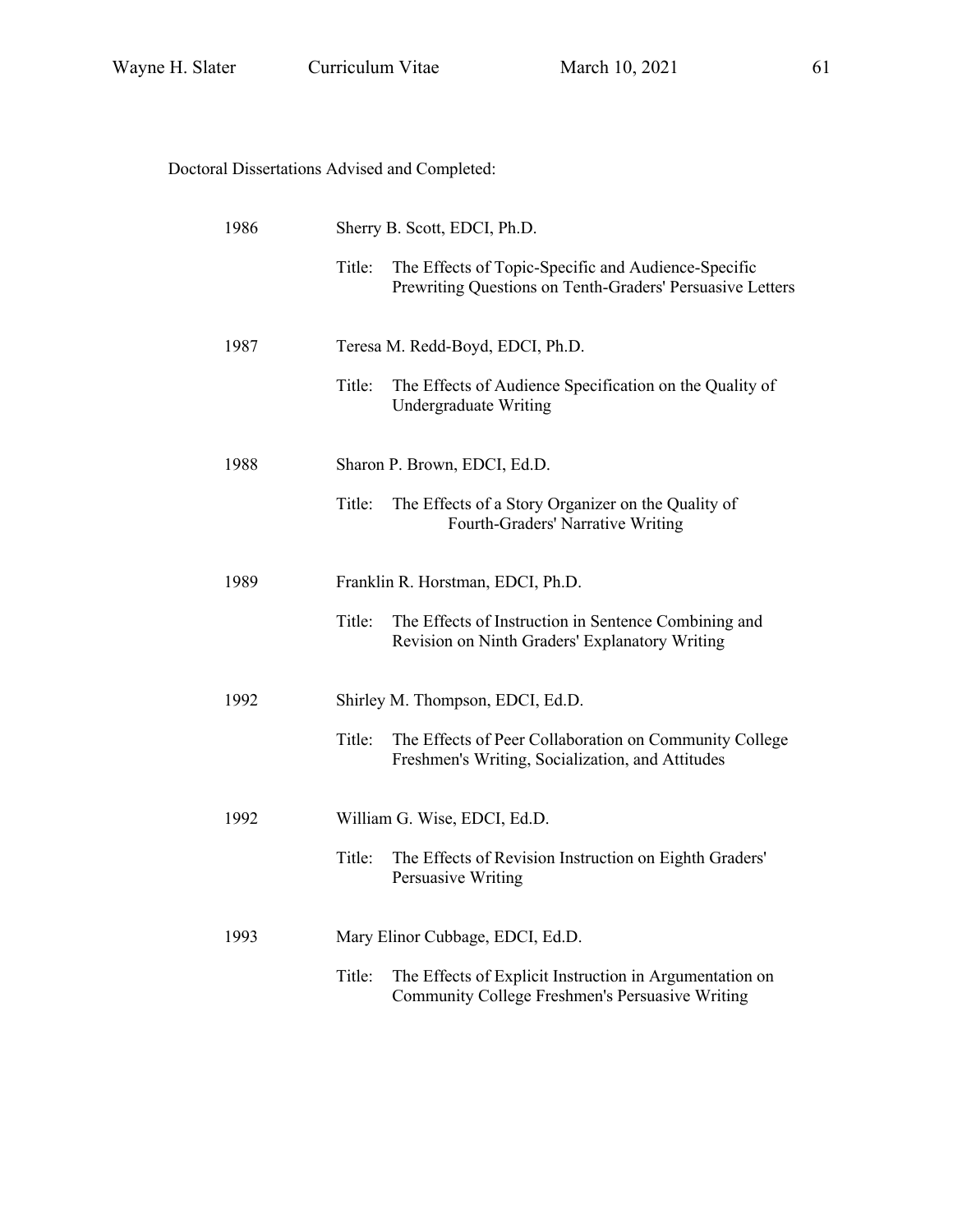| 1997 |        | William Mark Lynch, EDCI, Ph.D.                                                                                                                             |
|------|--------|-------------------------------------------------------------------------------------------------------------------------------------------------------------|
|      | Title: | An Investigation of Writing Strategies Used By High<br>Ability Seventh Graders Responding to a State-Mandated<br><b>Explanatory Writing Assessment Task</b> |
| 1998 |        | Mary Ellen Beaty O'Ferrall, EDCI, Ph.D.                                                                                                                     |
|      | Title: | An Investigation of the Declarative and Procedural<br>Knowledge Used by Expert Middle School Writing<br>Teachers in the Teaching of Prewriting              |
| 1998 |        | Cynthia Neese Bailes, EDCI, Ph.D.                                                                                                                           |
|      | Title: | Primary-Grade Teachers' Strategic Use of American<br>Sign Language in Teaching English Literacy in a<br><b>Bilingual School Setting</b>                     |
| 1998 |        | Jerry W. Webster, EDCI, Ph.D.                                                                                                                               |
|      | Title: | The Effects of Ninth Graders' Culture-Specific Schemata on<br>Their Responses to Multicultural Literature                                                   |
| 1999 |        | Margaret E. Pfaff, EDCI, Ed.D.                                                                                                                              |
|      | Title: | The Effects on Teacher Efficacy of School Based<br>Collaborative Activities Structured as Professional<br><b>Study Groups</b>                               |
| 1999 |        | Robyn R. Jackson, EDCI, Ph.D.                                                                                                                               |
|      | Title: | An Investigation of the Audience Strategies Used By<br>Two High-Ability Twelfth Graders Responding to a<br>Teacher-Prepared Persuasive Writing Prompt       |
| 1999 |        | Lena M. Ampadu, EDCI, Ph.D.                                                                                                                                 |
|      | Title: | The Effects of Instruction in the Imitation of Repetition<br>on College Students' Persuasive Writing Style                                                  |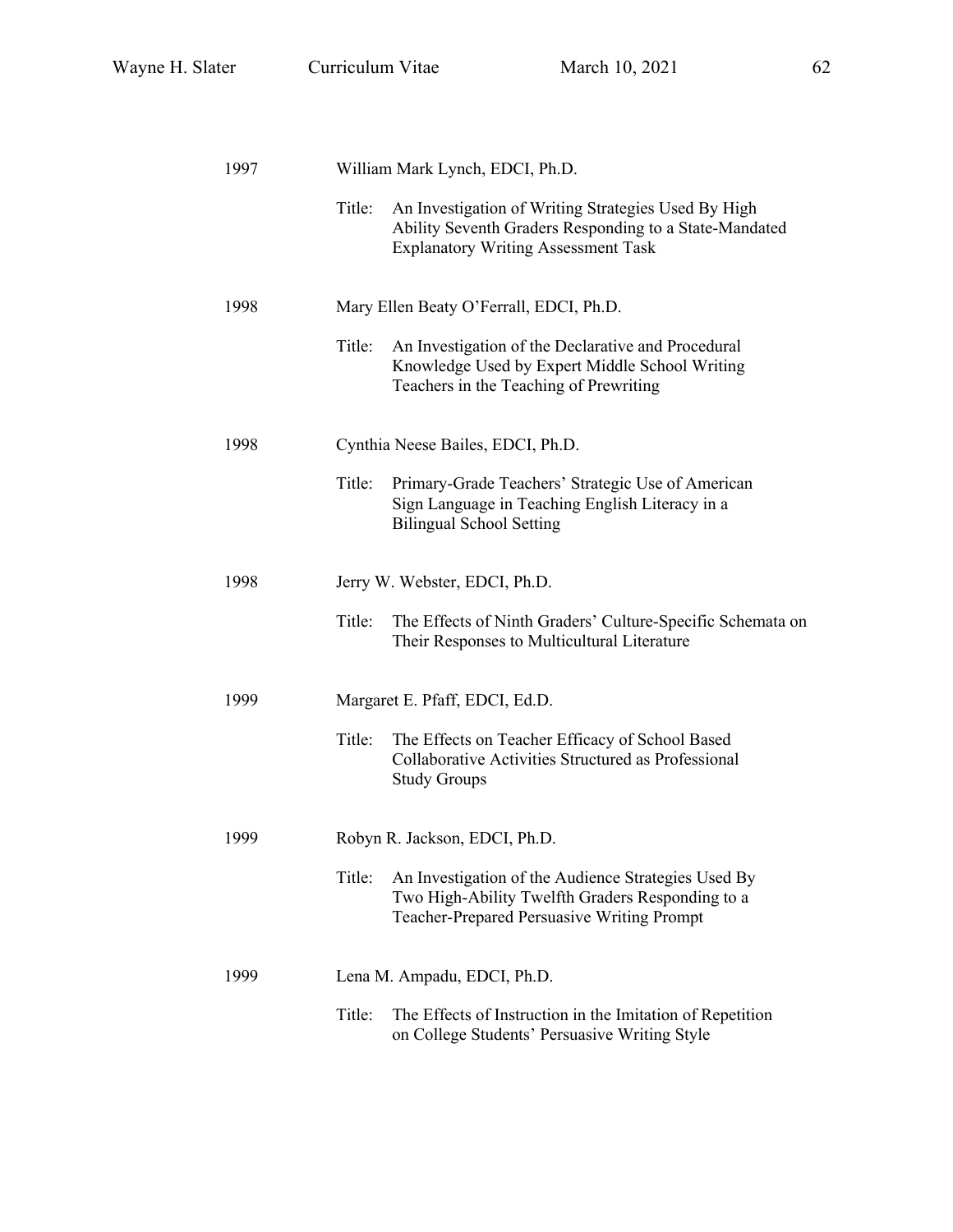| 2000 |        | Thomas P. Sherwood, EDCI, Ed.D.                                                                                                            |
|------|--------|--------------------------------------------------------------------------------------------------------------------------------------------|
|      | Title: | The Effects of Order of Service in Reading Recovery<br>on Student Performance                                                              |
| 2001 |        | James L. Berry, Jr., EDCI, Ph.D.                                                                                                           |
|      | Title: | The Effects of Content Knowledge on the Organization<br>and Supporting Detail in High School Students' Expository<br>Writing               |
| 2001 |        | Kathleen M. Wallis, EDCI, Ed.D.                                                                                                            |
|      | Title: | The Effects of an Early Literacy Intervention Program on<br>the Reading Achievement of Less-Proficient First Grade<br><b>Students</b>      |
| 2002 |        | Jacquelyn G. Graham, EDCI, Ph.D.                                                                                                           |
|      | Title: | Sex Differences in the Persuasive Writing of University<br>Students Enrolled in an Introductory Composition Class                          |
| 2002 |        | Susan J. Getty, EDCI, Ed.D.                                                                                                                |
|      | Title: | Parents' Perceptions of School Readiness and Their<br>Relationship to Their Kindergarten Children's Performance<br>on Readiness Indicators |
| 2005 |        | Leisa G. Standish, EDCI, Ph.D.                                                                                                             |
|      | Title: | The Effects of Collaborative Strategic Reading on the<br>Persuasive Writing of Sixth-Grade Students                                        |
| 2006 |        | Ya-Chin Tsai, EDCI, Ph.D.                                                                                                                  |
|      | Title: | The Effects of Asynchronous Peer Review on<br>University Students' Argumentative Writing                                                   |